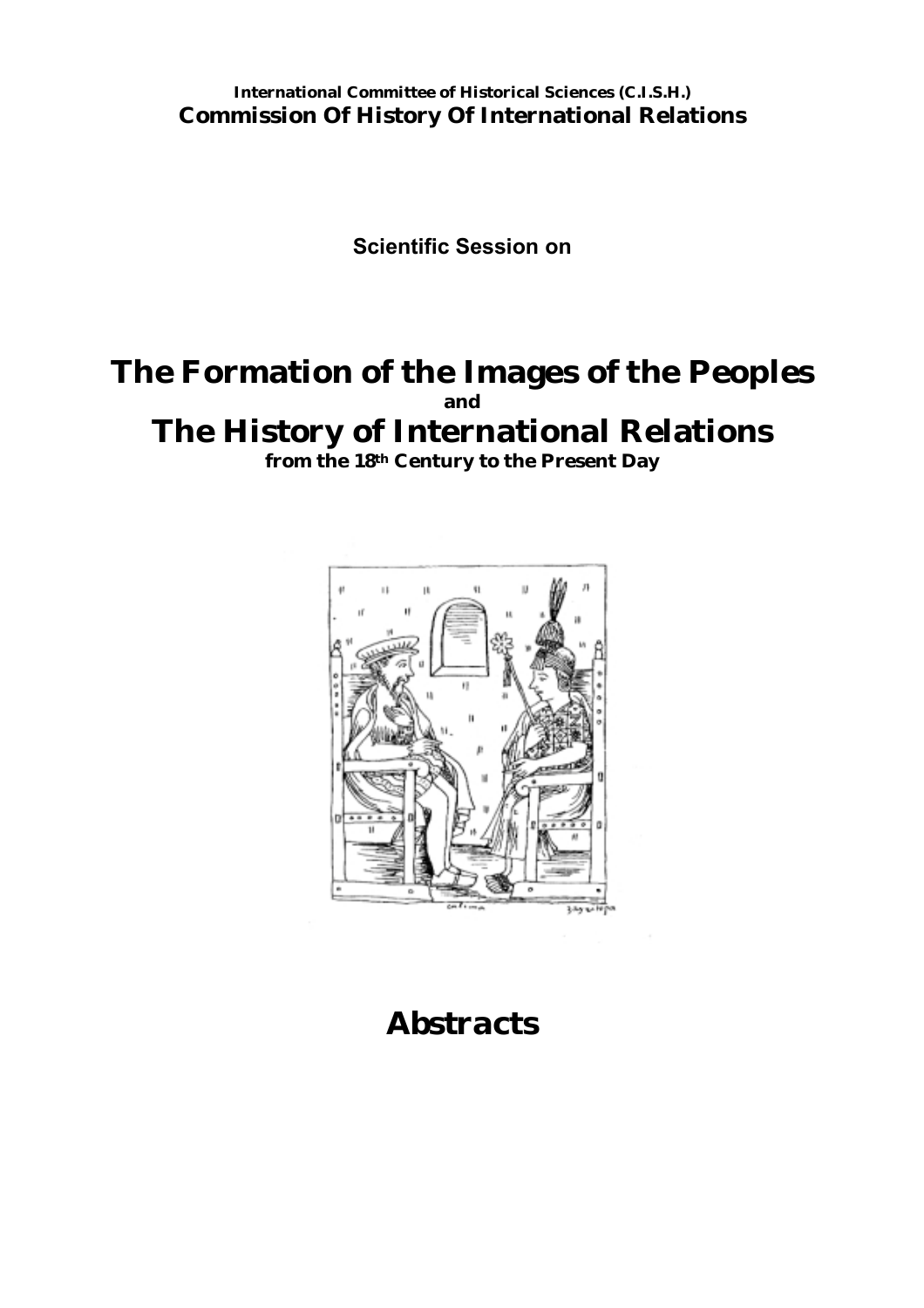*The Images of the Peoples and the History of International Relations*

# **Edited by Maria M. Benzoni, Alfredo Canavero and Silvia Pizzetti Milan, May 2000**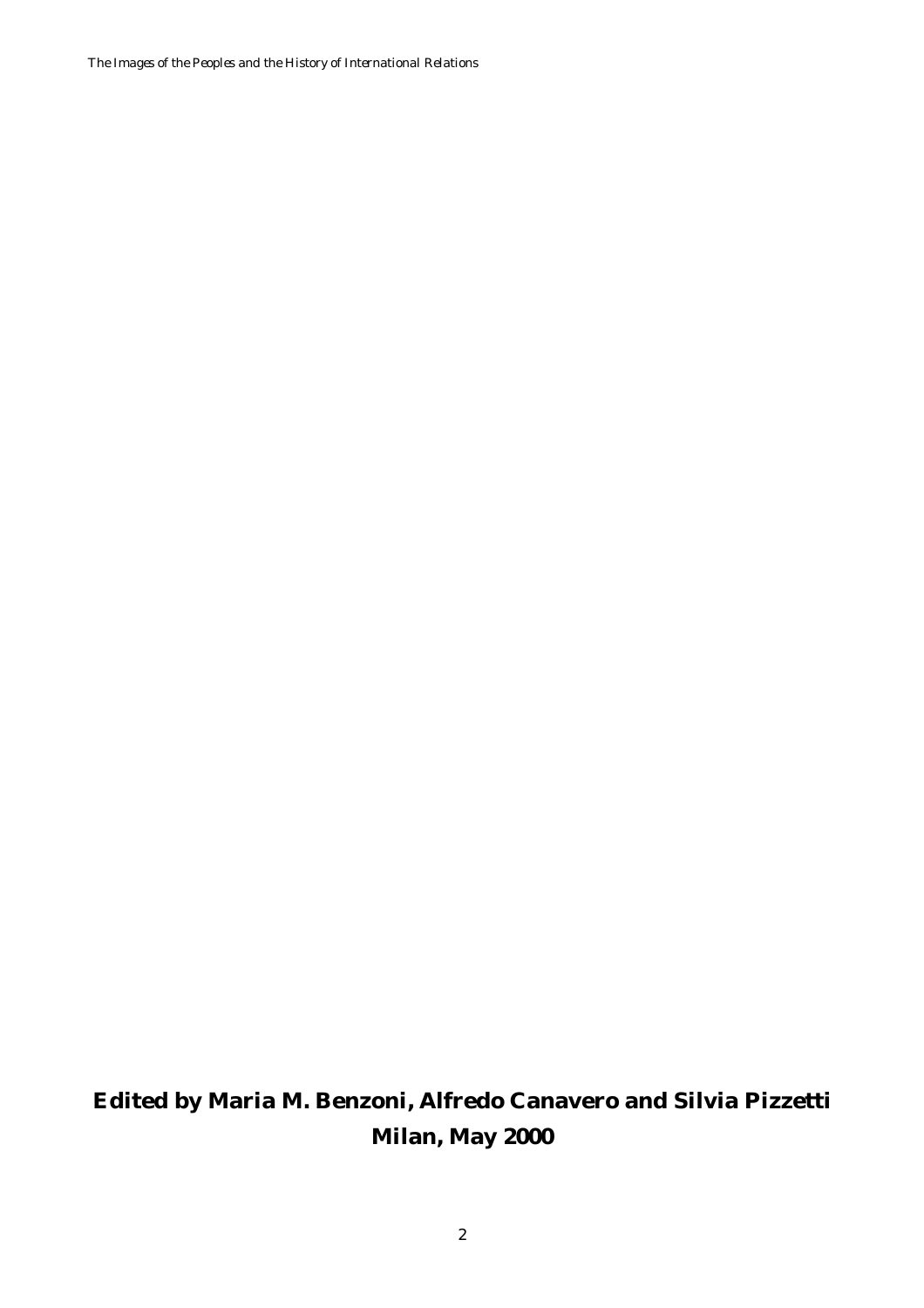## **Summary**

| Elena Aga Rossi - Giovanni Orsina, The Image of America in the Italian Communist Press                                                                                                                |
|-------------------------------------------------------------------------------------------------------------------------------------------------------------------------------------------------------|
| María Dolores Algora Weber, Spain - Magreb Relations in the Framework of the "Common Security<br>and Foreign Policy" of the European Union: from the Traditional Look to the Present Aims 12          |
| Lucia Maria Bastos P. Neves - Tania Maria Tavares Bessone da Cruz Ferreira, Brésil, France et                                                                                                         |
| Maria Matilde Benzoni, L'image de l'Amérique Espagnole à l'âge moderne. Notes pour une histoire                                                                                                       |
|                                                                                                                                                                                                       |
| Giulia Bogliolo Bruna, Du mythe à la réalité: L'image des Esquimaux dans la littérature de voyage                                                                                                     |
| Tiziano Bonazzi, Janus and the Statue of Liberty: Redefining "the Other" to Chart the Course of the                                                                                                   |
|                                                                                                                                                                                                       |
| Cristian Buchrucker, International History of the XX <sup>th</sup> Century in the Argentine Nationalist and                                                                                           |
| Roberta Caccialupi, The Austro-Hungarian Empire in the Mirror of Italian Travel Literature (1867-                                                                                                     |
| Alberto Caianiello, The Image of the Kaiser's Empire in Italian Liberal Press. A Model of Action in                                                                                                   |
| Rita Cambria, Press and Lobbies in the United States Seeking for a Foreign Policy Toward Italy                                                                                                        |
|                                                                                                                                                                                                       |
| Martyn Cornick, Les problèmes de la perception entre la France et l'Angleterre au seuil du                                                                                                            |
| Kokila Dang, Defining and Legitimising the "Other": India from the Eighteenth to the Twentieth                                                                                                        |
| María-Dolores Elizalde, Images of the Philippines. The international Perception of a Colony                                                                                                           |
|                                                                                                                                                                                                       |
| Bohumila Feren uhová, L'alliance franco-tchécoslovaque dans l'entre-deux-guerres. Le poids de<br>l'image du Français et du Russe/Soviétique dans le processus de décision en politique étrangère.  38 |
| Aldo Ferrari, Between Slavdom and Turan: Russian Identity in Eurasian Teaching  39                                                                                                                    |
| Roberto Dante Flores, Relations Between Chile and Argentina. Media and Construction of Identities                                                                                                     |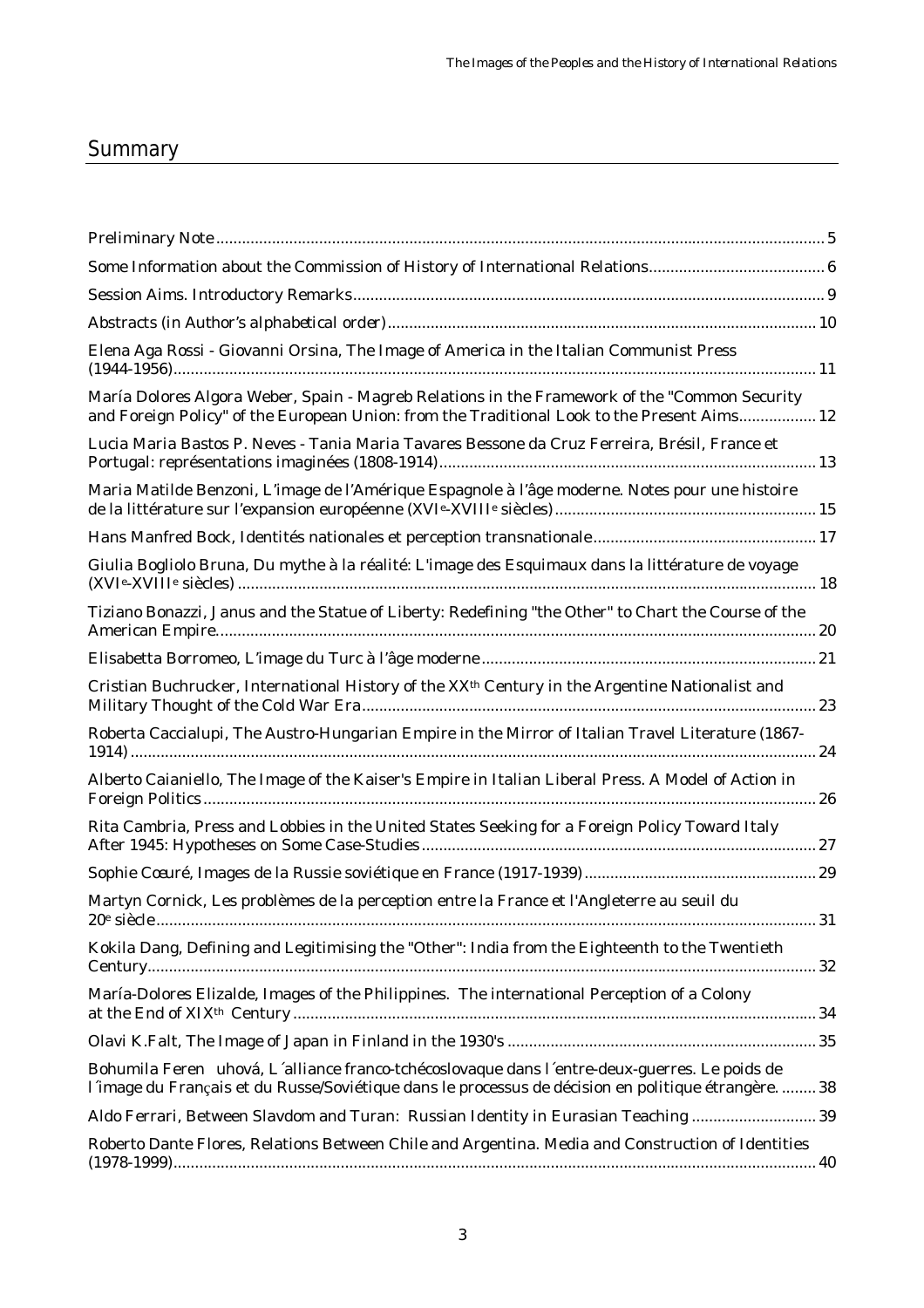| Hideo Fukamachi, Chinese National Consciousness and Japan: The Case of Tai Chi-t'ao  41                           |
|-------------------------------------------------------------------------------------------------------------------|
|                                                                                                                   |
| Cornelius J. Jaenen, Imaginary Reality: French Images of Amerindians, Amerindian Images of the                    |
| Wolfram Kaiser, The Construction and Deconstruction of National Images in Global Public Spaces:                   |
| John Kent, British Elite and Official Perceptions of the "Other" in Cold War Europe  46                           |
| Harald Kleinschmidt, The Beginning of the Use of European Historical Method in Japan and the                      |
|                                                                                                                   |
| Mikael af Malmborg, The Meanings of "Europe" in National Discourses - History and Theory  49                      |
| Lena Medeiros de Menenzes, Les Portugais en tant que représentation de l'immobilisme dans la                      |
|                                                                                                                   |
| Graeme S. Mount, The Foreign Relations of Trinidad and Tobago as a Manifestation of National                      |
| Mikhail Narinski, La formation de l'image de l'ennemi en URSS au début de la Guerre Froide  53                    |
| Gottfried Niedhart, West-German Ostpolitik and the Perception of the Soviet Union55                               |
| Paola Olla Brundu, "Temperamentally Unwarlike": The Image of Italy in the Allies' War                             |
| Anna Ostinelli De Caroli, The Non-European World in the Italian School History Books: the Image                   |
| Silvia Pizzetti, "L'Allemagne savante". La culture historique italienne et l'image de la science                  |
| Ioan-Aurel Pop - Sorin Sipos, L'image des Pays Romains dans une ouvrage français de 1688 60                       |
| Dumitru Preda, L'image de la France gaulliste et de sa politique étrangère dans les rapports                      |
| Michael Rauck, The Development of the German Image of Japan in the Late 19th Century to WW I  62                  |
| Giuseppina Russo, Européens et Zulu au XIX <sup>e</sup> siècle: aspects d'une rencontre entre deux cultures  63   |
| Andrea Saccoman, The Enemy Imagined: Italian Military's Perception of European Armies between                     |
| Thomasz Schramm, La représention satirique des voisins de la Pologne dans l'entre-deux-guerres 65                 |
| José Flávio Sombra Saraiva, "A Tale of a Child and an Old Uncle": Brazilian-British Mutual                        |
| Pompiliu Teodor, La question orientale, les roumains et l'image de l'autre (fin du XVI <sup>e</sup> siècle et aux |
|                                                                                                                   |
| Robert Young, Colonial Images of Population of West Sumatra in the XVIII <sup>th</sup> Century 70                 |
|                                                                                                                   |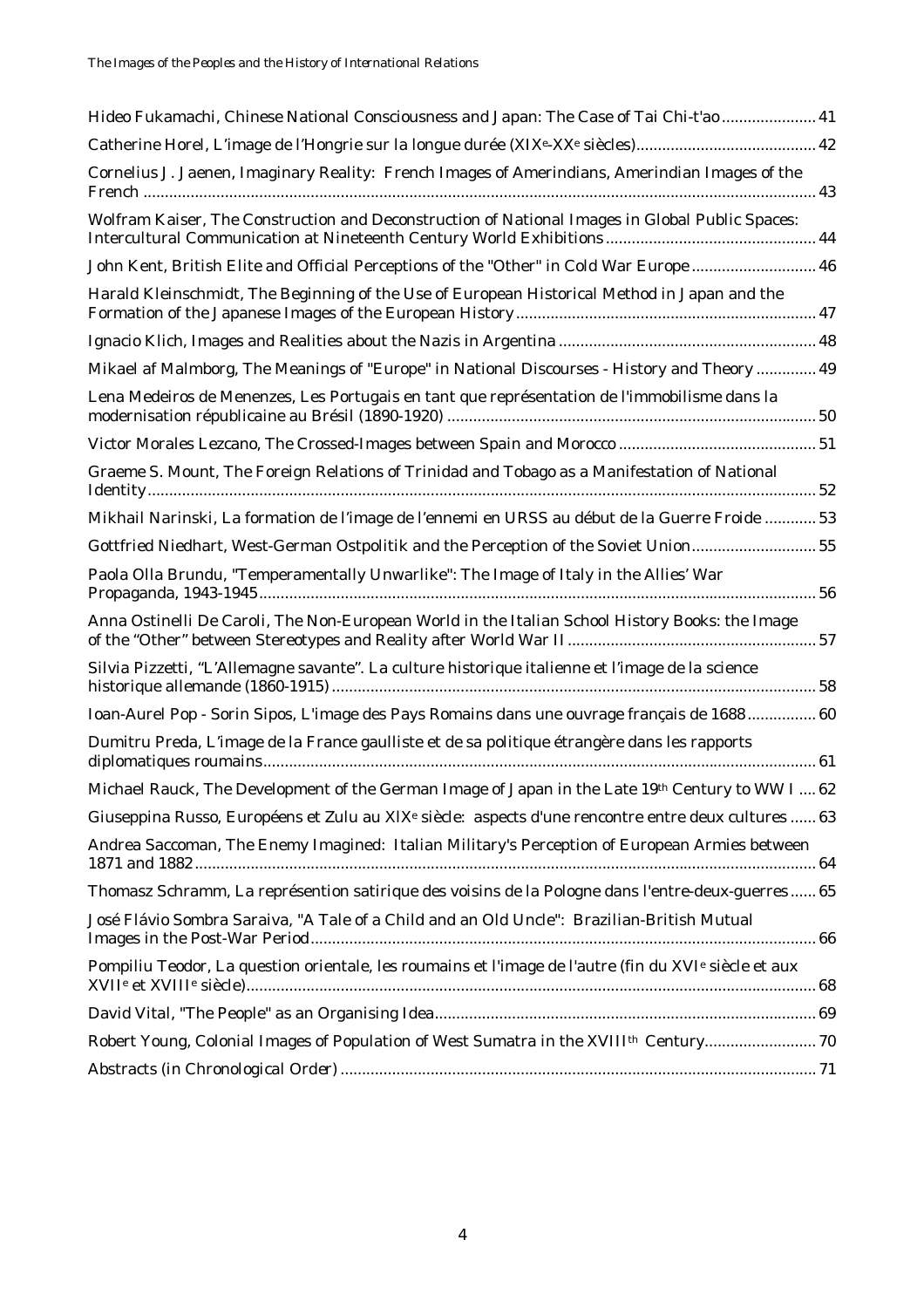## **Preliminary Note**

<span id="page-4-0"></span>On the occasion of September 1995 Montreal General Assembly, our Commission had discussed and voted the proposal to devote talks to the question of the "Formation of the Images of Peoples from the 18th Century to the Present Day and the History of International Relations", which Professor Frank and other colleagues had put forward.

A meeting would have taken place at Paris in 1999, but French colleagues' commitments had got us to turn talks into one of the scientific session of Oslo Assembly.

Bureau received hint and preparation went on by the collaboration of French colleagues, which had already led off the work, of different members of Bureau and the Secretariat.

The paper, which had been enclosed to the invitation for all the members to participate to the session, has outlined viable purposes for the meeting (look p.9), by proposing to ponder on the question of the historical formation of peoples' images from the 18<sup>th</sup> century to present day, from different standpoints.

Plenty of replies have been received, as can be seen from this collection of abstracts, which we are delivering to foster the following stages of our work.

Drawing on the attitude and rules of the Commission, the basic purpose of the session goes on to be that Bureau's and Secretariat's members, associated and scholars, which had been invited and had joined in on the way, could ponder and confront each other on so relevant subjects.

This sheds light on the difference of proposals that has allowed even to extend the suggestion of the original program suitably:

- $\Box$  by underscoring questions of method:
- $\Box$  by extending the research on long-lasting term in different papers, going back to the dawn of Modern Age in order to understand the formation of some basic stereotypes;
- ! on other occasions by trying to spot possible links between images, which had been consolidating over the time, and decision-making
- $\Box$  by often agreeing to the suggestion to cross deep-seated lines by a worldwide point of view.

This list of abstracts in chronological order, which we have enclosed at the end, is merely tentative; but it may be useful as a first sketchy overview. It also allows to assess how the formation of the images fits in, and enriches, the history of international relations from Modern Age to present day.

These early remarks will help- we hope - to set off discussion and reappraisal at Oslo.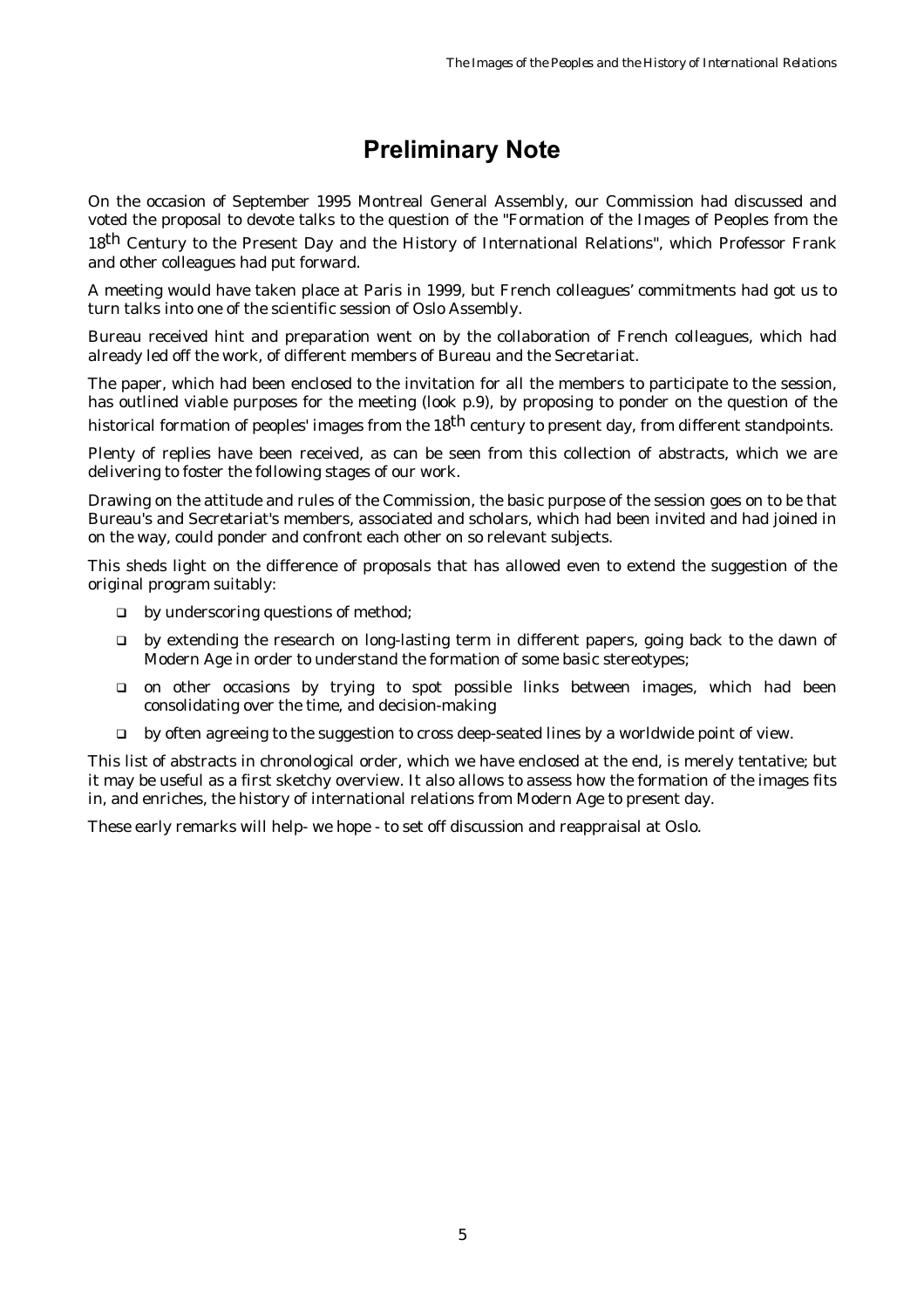### <span id="page-5-0"></span>**Some Information about the Commission of History of International Relations**

The Commission of History of International Relations was established in Milan in October 1981 on the initiative of a group of scholars from various countries. In the same year the International Committee of Historical Sciences (I.C.H.S.) recognised it as an "internal" body devoted to foster and enhance the widest scientific collaboration among historians of 'international life', understood in its widest meaning.

The Commission, which is open to all the interested historians on an "individual membership" basis, according to its Statute has "the purpose... to develop the studies on the history of international relations, by several means:

- a) organising periodical meetings among its members;
- b) aiding the spread of scientific information concerning this domain of history;
- c) publishing scientific documents useful for historical research in this field;
- d) any other activity which may appear to be useful to widen the works of the Commission".

The Institutions active in this field of studies may get membership in the Commission, but without voting rights. They may propose individuals for membership.

The Commission is co-ordinated by a Bureau, and assisted by a Secretariat which has its seat in Milan, as stated by statute, at the Centre for the Studies on Public Opinion and Foreign Policy.

In August 1997 the Commission was accepted as "associate" body of the ICHS with right to vote in General Assembly of that world organisation.

Since 1981 Commission has approved and supported the programmes of many International Congress that have been later enacted with the cooperation of Universities and Institutions from countries all over the world.

From 1981 up to 1999 congresses have taken place in Perugia,Tübingen, Helsinki, Bochum,Cluj, Moscow, Brasilia, Rome, Buenos Aires, and Tokio and they have been devoted to:

- ! *The History and Methodology of International Relations* (Perugia-Spoleto-Trevi, Italy, 20-23 September 1989) organized with the University of Perugia
- ! *Minor Powers/Majors Powers in the History of International Relations* (Tübingen, Germany, 11-13 April 1991) organized with the Eberhard-Karls-Universität
- ! *The History of Neutrality* (Helsinki, Finland, 9-12 September 1992) organized with the Finnish Historical Society and the University of Helsinki
- ! *East-West Relations: Confrontation and Détente 1945-1989* (Bochum, Germany, 22-25 September 1993) organized with the University of Bochum
- ! *The History of International Relations in East and Central Europe: Study Traditions and Research Perspectives* (Cluj-Napoca, Romania, 20-24 October 1993) organized with the Institute of Central-European History, Faculty of History and Philosophy, Babes-Bolyai University, Cluj-Napoca.
- ! *World War I and the XX Century* (Moscow, Russia, 24-26 May, 1994) organized with the Russian Association of the WWI History and the Institute of Universal History of the Russian Academy of Sciences
- ! *State and Nation in the History of International Relations of American Countries* (Brasilia, Brazil, 31 August -2 September 1994) with University of Brasilia
- ! *The Historical Archives of the Great International Organisations: Conditions, Problems and Perspectives. International Seminar of Studies* (Rome, Italy, September 27-28, 1996), organized with International Council on Archives (ICA) and International Conference of the Round Table inArchives(CITRA), the Ufficio Centrale per i Beni Archivistici, the Giunta Centrale per gli Studi Storici, the Istituto Nazionale di Storia Moderna e Contemporanea di Roma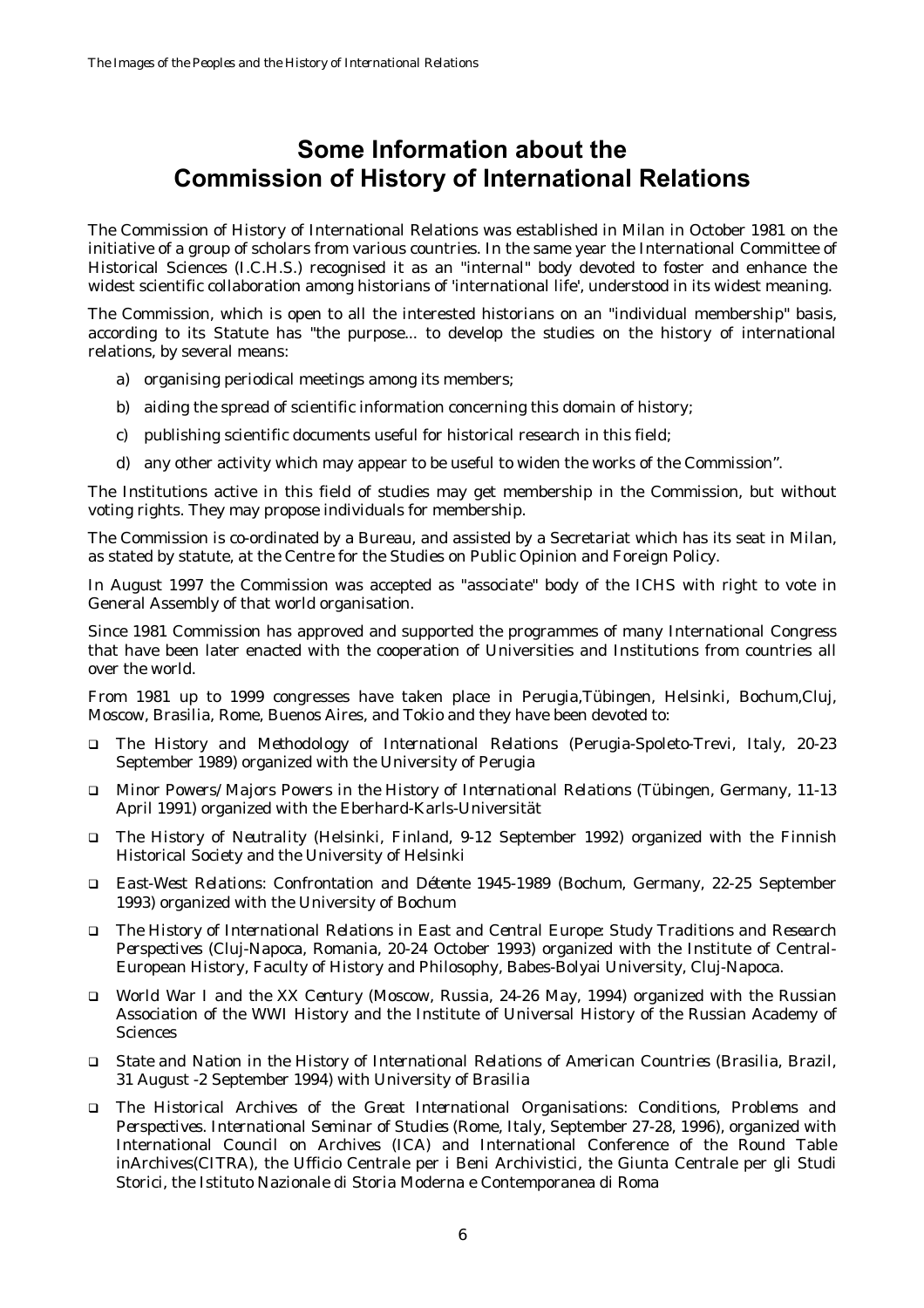- ! *The Origins of the World Wars of the XX Century. Comparative Analysis* (Moscow, Russia, 15-16 October 1996) organized with the National Committee of Russian Historians, the Institute of World History of the Russian Academy of Sciences, the Association of the First World War Historians and the Association of the Second World War.
- ! *The Lessons of Yalta* (Cluj-Napoca, Romania, May, 1997) organized with the Institute of Central-European History, Faculty of History and Philosophy, Babes-Bolyai University, Cluj-Napoca.
- ! *Integration Processes and Regional Blocs in the History of International Economic, Politico-strategic and Cultural Relations* (Buenos Aires, Argentina, 10-12 September 1997) organized with the Argentine Association of the History of International Relations and the Universities of Buenos Aires and Cordoba.
- ! *Political Interactions between Asia and Europe in the Twentieth Century* (Tokyo, Japan, 10-12 September 1998) organized with the University of Tsukuba and the Tokyo University of Foreign Studies)
- ! *Archives and History of International Organizations* (Rome, Italy, 29-31 October 1998) organized with International Council on Archives (ICA), Ufficio Centrale per i Beni Archivistici and Giunta Centrale per gli Studi Storici,

The Commission on the occasion of the International Congresses of Historical Sciences, wich ICHS had promoted at Stuttgart (1985), Madrid (1990), Montreal (1995), has held its General Assemblies that has entailed the set-up of specific sessions devoted to:

- ! *What's History of International Relations?* (Stuttgart, Germany, 29-30 August 1985, 16th International Congress of Historical Sciences)
- ! *Permanent Diplomacy in the XX Century (*Stuttgart,…*)*
- ! *Great and Small Powers in Modern and Contemporary Ages* (Stuttgart…)
- ! *Les archives des organisations internationales. Le point de vue de l'historien et du chercheur* (Madrid, Spain, 30-31 August 1990, 17th International Congress of Historical Sciences)
- ! *International Relations in the Pacific Area from the 18th Century to the Present. Colonisation, Decolonisation and Cultural Encounters* (Montreal, Canada, 1-2 September 1995, 18th International Congress of Historical Sciences)
- ! *Multiculturalism and History of International Relations from 18th Century up to the Present* (Montreal… *)*

In order to foster the widest spreading of information and to favour a closer relationship with its members, the Secretariat of the Commission publishes a *Newsletter*, 10 issues of which have come out by now.

All the information on the Commission its activities, issued publications and join-in procedure can be obtained by getting on to:

#### **Commission of History of International Relations**

**Via Festa del Perdono 7 – 20122 Milano – Italy**

**Tel. 0039-0258304553**

#### **Fax.0039-0258306808**

#### **E-Mail: [chir@unimi.it](mailto:chir@unimi.it)**

#### **Web Site: http://users.unimi.it/~polestra/centro**

\*\*\*\*\*

The General Assembly of the CHIR, held in Montreal (Canada) in September 1995, has elected as members of its Bureau for the years 1995-2000: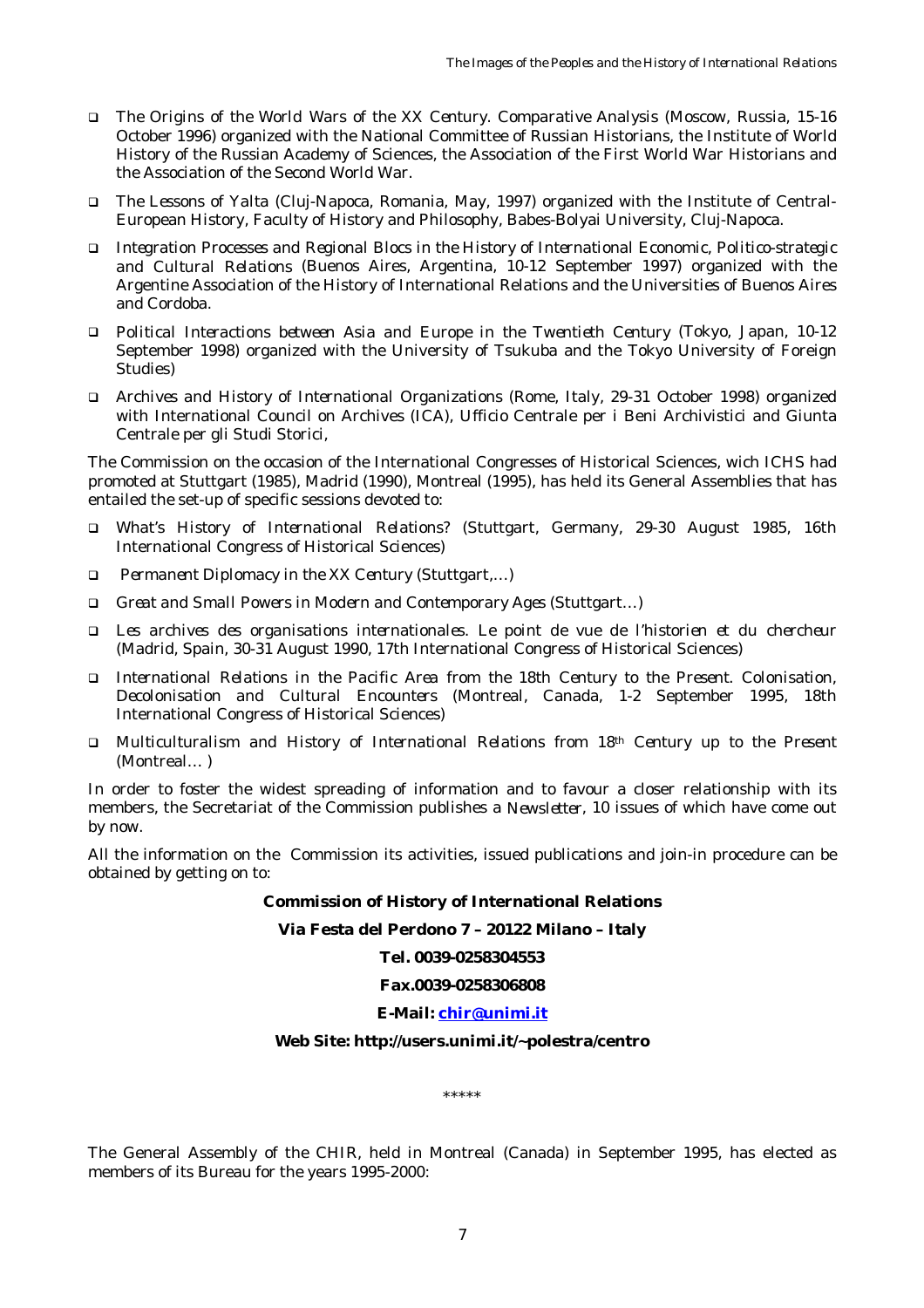Joan **BEAUMONT** (Deakin University, Victoria, AUSTRALIA),

Amado L. **CERVO** (Universidade de Brasilia, BRAZIL),

Alexandr **CHOUBARIAN** (Russian Academy of Sciences, Moscow, RUSSIA),

Michael L. **DOCKRILL** (King's College, University of London, UNITED KINGDOM),

Manuel **ESPADAS BURGOS** (Consejo Superior de Investigaciones Cientificas, Madrid, SPAIN),

Robert **FRANK** (Université de Paris-Sorbonne, FRANCE),

Chihiro **HOSOYA** (International University of Japan, Tokio, JAPAN),

Lawrence S. **KAPLAN** (Kent State University, Ohio, USA),

Jukka **NEVAKIVI** (University of Helsinki, FINLAND),

Jürgen **OSTERHAMMEL** (FernUniversität Hagen, GERMANY),

Mario D. **RAPOPORT** (Universidad de Buenos Aires, ARGENTINA),

Pierre **SAVARD**  $\bullet$  (University of Ottawa, Ontario, CANADA),

Pompiliu **TEODOR** (University of Cluj-Napoca, RUMANIA),

Brunello **VIGEZZI** (University of Milan, ITALY)

For the same five-year period the Bureau appointed Brunello VIGEZZI as **President**, Manuel ESPADAS BURGOS as **Secretary General**, Robert FRANK as **Secretary Treasurer**, and Amado Luiz CERVO and Pompiliu TEODOR as **Vice-Presidents**.

A **Secretariat** - co-ordinated by Alfredo CANAVERO and Silvia PIZZETTI - assists the Commission in its activities.

The General Assembly of the CHIR in Montreal has nominated Donald C. **WATT** (London School of Economics) and René GIRAULT  $\bullet$  (Université de Paris-Sorbonne) as Honorary Presidents of the Commission.

\*\*\*\*\*

The next General Assembly of our Commission will be held in Oslo on Friday 11th and Saturday 12th August 2000 within the framework of the International Congress of Historical Sciences with the following agenda:

### **Friday Morning, August 11, 2000**

- ! Presentation of a report about activities carried out;
- □ Presentation of the balance sheet (1996-2000)
- ! General presentation of the two scientific sessions about*:*
	- *Globalisation, Regionalisation and the History of International Relations* (Call for papers in English and French, Enclosure 3)
	- *The Formation of the Images of Peoples from the 18th Century to the Present Day and the History of International Relations* (Call for papers in English and French, Enclosure 4)

### **Friday Afternoon, August 11- Saturday Morning, August 12, 2000**

! Separate sessions on the two scientific themes. Discussion of the papers presented

### **Saturday Afternoon, August 12, 2000**

- $\Box$  Presentation of the results of the scientific sessions
- □ Discussion of the programme 2000-2005;
- □ Social fee:
- □ Voting of possible changes in the Articles of the Statute;
- □ Election of a new Bureau according to the Statute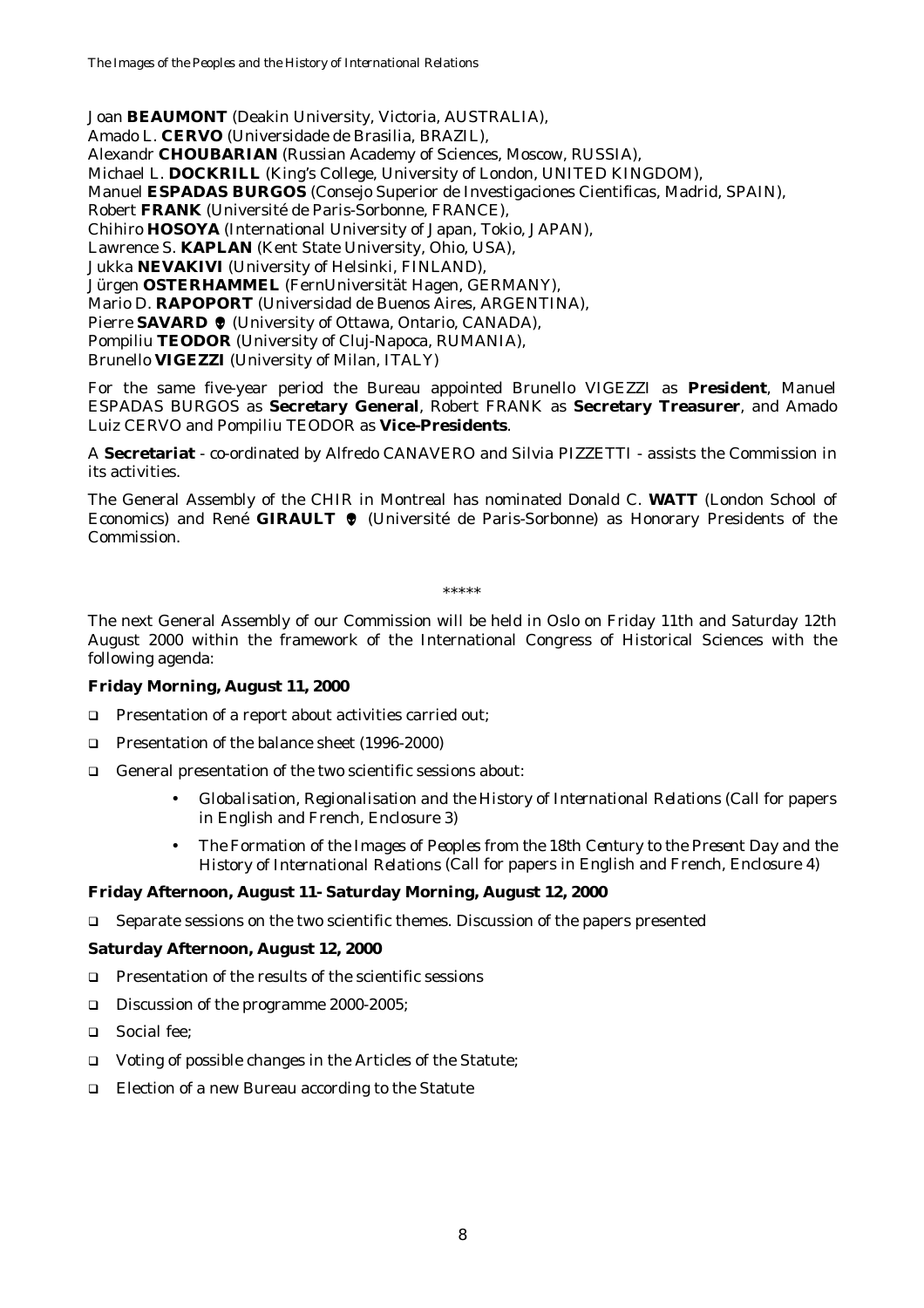## **Session Aims – Introductory Remarks**

<span id="page-8-0"></span>For some time specialists in the history of international relations have been interested in the question of the "image of the foreigner", the "image of the other" in various countries and the study of stereotypes that prevail here or there about other peoples. It has long been clear that analyses of this type are essential to a complete understanding of international life.

Undoubtedly the time has come to review this question, or rather to revive it also in the light of the works of sociologists and anthropologists who have provided us with some basic concepts that can help us to "read" these images better.

First of all, for each group or each people the images of "others" are inscribed in a "social imaginary" or in a "system of representations" whose developments and continuities over time it is up to the historian to study.

Secondly, these "representations" of the other are peculiarly ambiguous: the representation of the other is often a way of representing self, in a parallel image or counter-image; on the other hand, the "positive" (a Francophile attitude, for example) and the "negative" (a Francophobic attitude) are inextricably entwined in the same system of representations and these feelings draw from the same source of stereotypes and help to form identity.

Finally, these representations and these images of "other" people involve three time levels: they owe much to a past heritage (the perception of the "other" is fed by ancient stereotypes); they are constructed in line with the present as it is experienced by contemporaries; but one must remember that they also refer to the future and to the place assigned to the "other" in this imagined future.

Furthermore, the interesting aspect of such a study within the framework of the Commission of the History of International Relations is that the subject could acquire a broader horizon, becoming truly world-wide and not only centred on Europe and North America. Likewise, there is a good case for moving beyond the limits of the 20th century and immersing oneself in the depths of historical time, taking into account a relatively long period: from the 18th century to the present day. This enlargement of space and time would give originality to the enterprise.

Three lines of research could be proposed:

An analysis of the images of peoples in international relations: stereotypes, the relations with myths and realities, the development of representations and their role in the formation of national identities.

The social study of these images of other peoples: are they the same in all social groups and generations? is there a difference between the "élite" and the "masses"?

The importance of these images in the decision-making processes of foreign policy.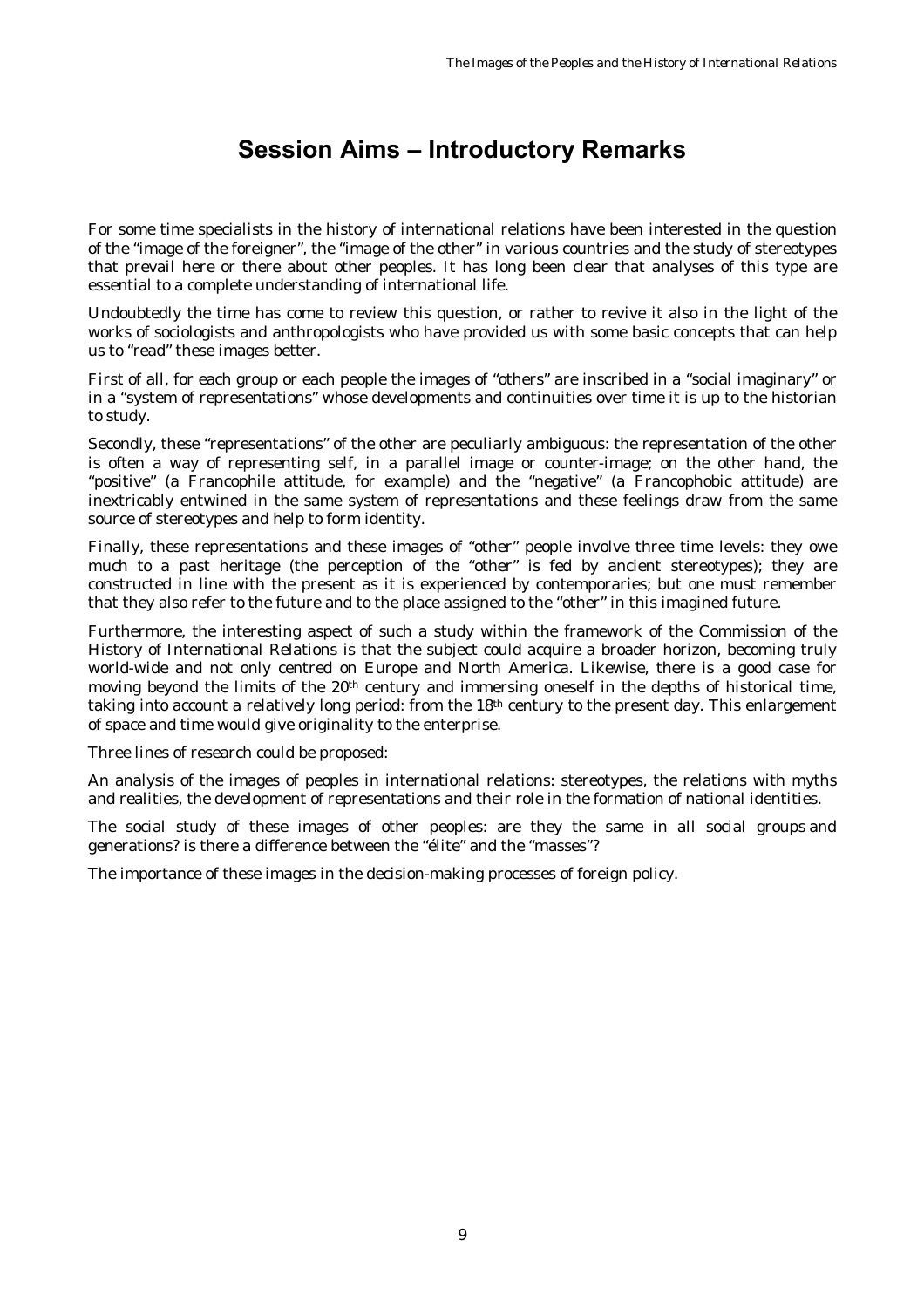<span id="page-9-0"></span>*The Images of the Peoples and the History of International Relations*

**Abstracts**

*in author's alphabetical order*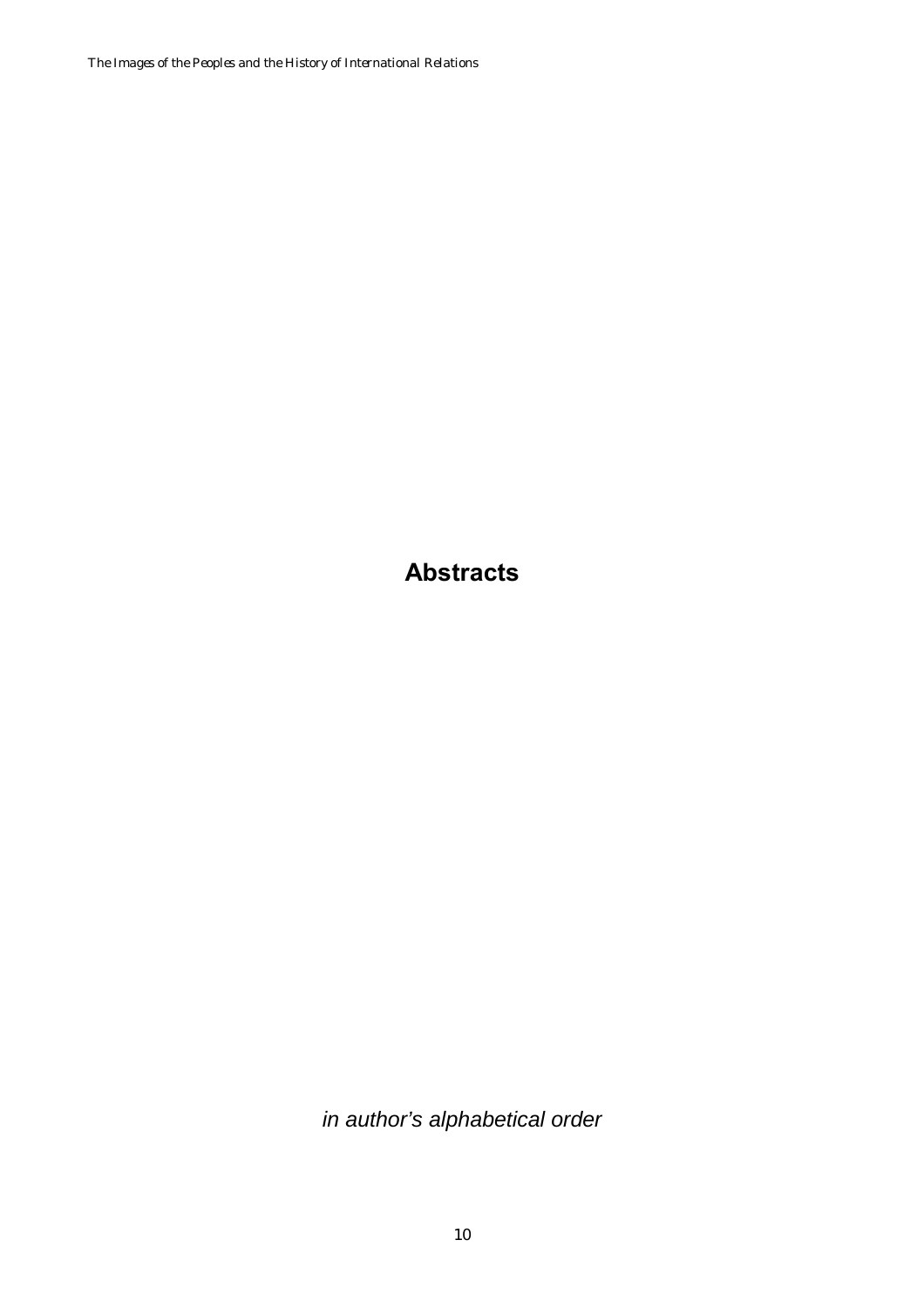*University of L'Aquila – Luiss, Roma, Italy*

### <span id="page-10-0"></span>**The Image of America in the Italian Communist Press (1944-1956)**

This paper intends to explore the transformation of the image of the United States and the evolution of anti-Americanism in the political culture of Italian communists in the period between 1944 and 1956. The research is based on an analysis of the party press and internal party documents as well as relevant documents from Soviet archives. In the aftermath of WWII Italy found itself in a state of a profound political and cultural polarization. On the one hand, the wartime agreements between the great powers recognized Italy as an undisputable part of the Anglo-American sphere of influence.

The center-right political forces headed by the Christian Democratic party counted on American aid and oriented themselves largely on American society's political and cultural model. In Italy more than anywhere else in Western Europe the United States of America represented the most attractive example of how a modern, wealthy, successful country should look like. The "American way of life" became a widespread and deeply entrenched model of the popular culture.

On the other hand, the Italian Communist Party, the strongest and best organized communist party of Western Europe was supported by a considerable part of the population and oriented itself toward the Soviet socio-political model which in the period under investigation represented the only credible alternative to the American one. Since the PCI unlike the communist parties in Eastern Europe could not count on Soviet military and economic support and in its struggle for political power could rely only on legal electoral means, the creation and dissemination of a negative image of the USA - and of a positive one of the URSS - became one of the most urgent political and cultural tasks of the Italian Left. This task was facilitated by the longstanding European attitude of superiority toward the young American democracy, ostensibly lacking European cultural traditions.

The weakness of the liberal tradition, and the strong legacy of catholic as well as fascist anticapitalism also contributed to Italian anti-Americanism. The paper will highlight both similarities and differences of fascist and communist anti-Americanism, as well as study the attempts of the communist leadership to coordinate its efforts with the Soviet anti-American propaganda. Particular attention will be paid to an analysis of the communist strategy of counteracting the American influence through an ideological indoctrination of its members and a widespread anti-American propaganda in the society at large. On the methodological level, when they confront the cultural side of communist anti-Americanism, scholars must be aware both of the complexity of the American model and of the subtleness of the strategies which the PCI deployed in coping with it.

The values and life styles implicit in the "American way of life" were certainly antithetical to those the communists were upholding, and their diffusion would eventually be fatal to any attempt to make the PCI a hegemonic political force in Italy. However, faithful to Gramsci's thesis of the crucial role of the cultural hegemony, the Italian communists dealing with those elements of the American cultural influence that acquired substantial popular roots were very careful not to confront them head-on. They rather tried to engulf them within their cultural-political discourse in order to erase or neutralize those features which might damage their ideological and political project.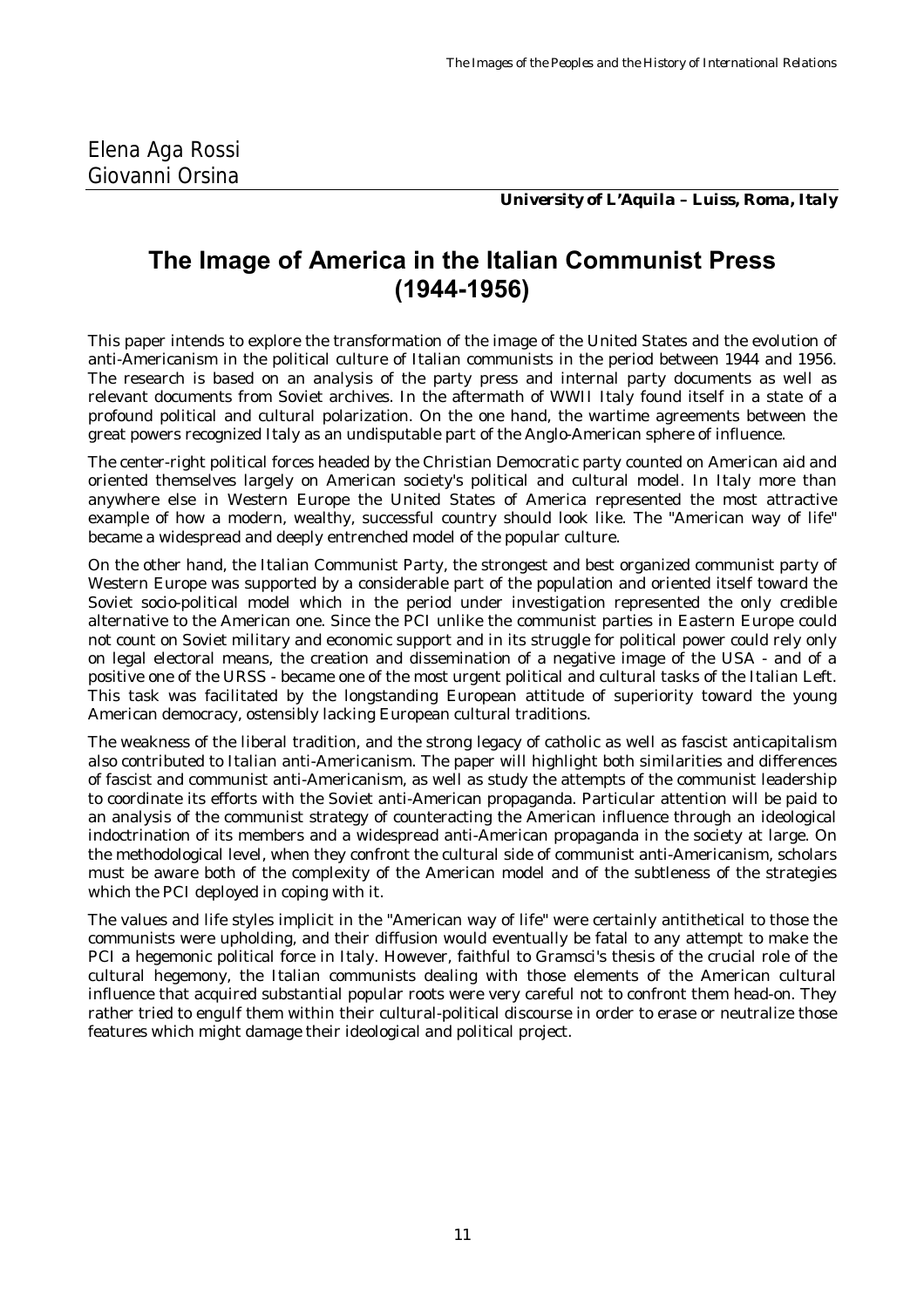*San Pablo CEU University, Madrid, Spain*

## <span id="page-11-0"></span>**Spain - Magreb Relations in the Framework of the "Common Security and Foreign Policy" of the European Union: from the Traditional Look to the Present Aims**

The subject of this line of work is to know how the images of peoples has fit the Foreign Policy of Governments. This point of view makes easy to understand that Spanish traditional relations with Magreb people became a special and historical phenomenon. This case has its own characteristics, but it has common aspects with the European society at the present as well.

Spanish image of North African people, it is not only the image performed by a colonialist country during the 19<sup>th</sup> and the 20<sup>th</sup> centuries as many other European nations do. We can not forget that Arab Civilization was established in the Spanish territory for eight centuries, from the 8<sup>th</sup> to the 15<sup>th</sup>. So Spanish and Arab peoples were not strangers for long time.

Spanish as mother language is full of Arabic words, toponyms, habits and way of life are part of this legacy in our culture. They left special mark of this heritage in Andalusia, but it is not the only place, Toledo, Alicante, Murcia... are good examples of that civilization.

Our Contemporary History has even got important chapters on Arab Affairs. The Spanish - French Protectorate of Morocco left an important trace still alive.

This is because when we talk about the Islam in Spain, people has contradictory feelings. On the one hand we feel the fascination, and on the other hand there is mistrust and hostility. Our relation with our nearest Southern neighbour, Morocco, is the best example of this passions and reactions. This is the Spanish society's position in general terms: familiarity, solidarity, but without forgetting our own traits. We love to feel comfortable, in the Arab world, to recognize our links in international relations, but first of all, we are European people.

This paper will try to explain how does it affect the Spanish position and behaviour toward the present European Mediterranean Policy. Questions like the following ones will try to be answered: Why the European Union Meeting on Mediterranean relations took place in Barcelona on 1995?; Why the European Delegate for Middle East Peace Process is a Spanish diplomat?; Does Spanish people agree with this governmental policy?; Does the image of Latino American and north-African people, affect the Spanish Immigration Foreign Policy?; what is the role of mass media in these images?, and so on.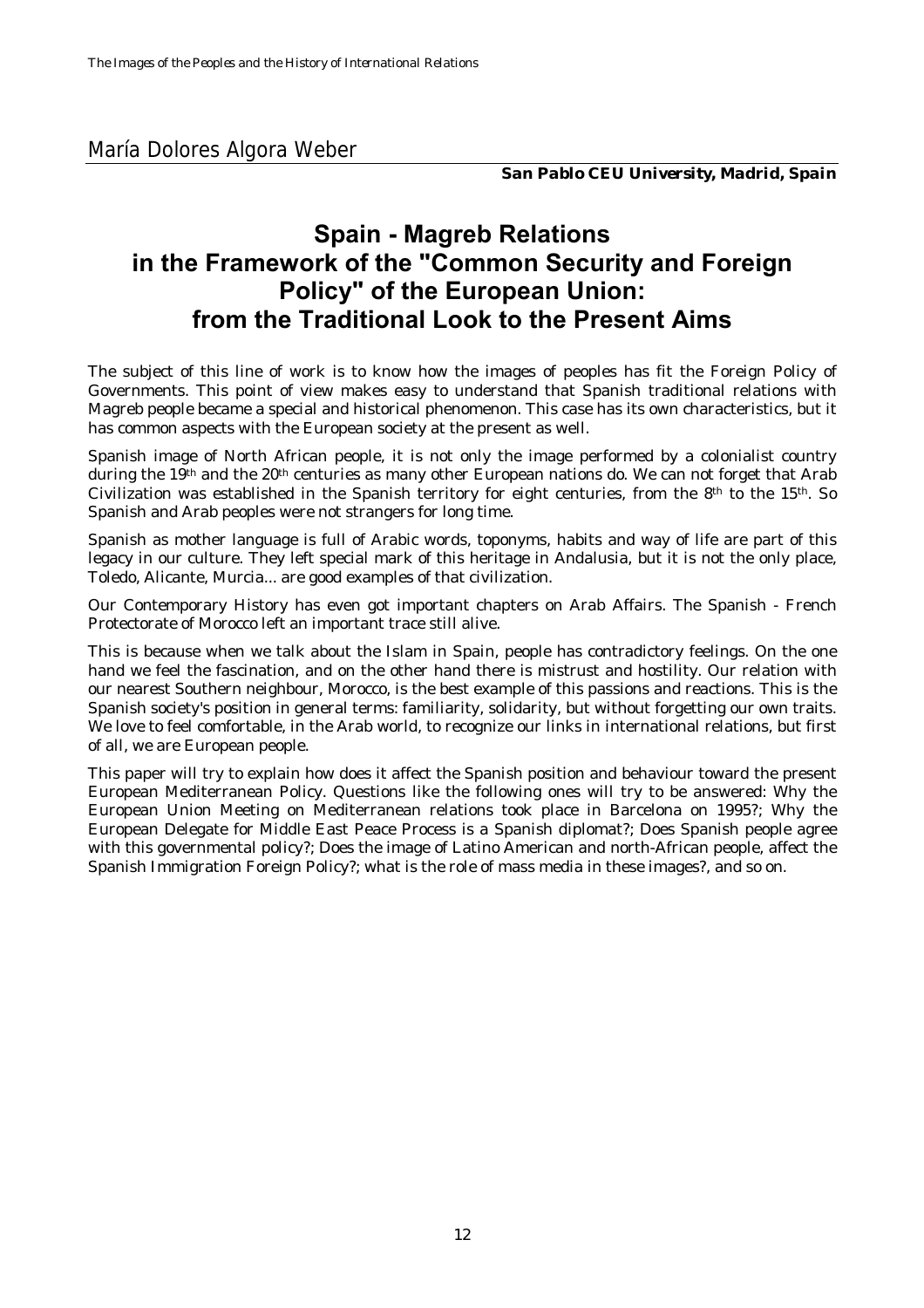<span id="page-12-0"></span>Lucia Maria Bastos P. Neves Tania Maria Tavares Bessone da Cruz Ferriera

*State University of Rio de Janeiro, Brazil*

## **Brésil, France et Portugal: représentations imaginées (1808-1914)**

Tout au long du XIXe, la complexité des représentations élaborées par l'Europe sur le Brésil et inversement, permettent de repenser le rôle de la culture européenne dans le processus de construction de la nation et de l'Etat brésilien. La conception de nation au Brésil, bien qu'imaginée à partir de modèles étrangers, surtout français, mais ayant quand même des racines portugaises souvent mal identifiées comme telles, a souffert d'ambiguïtés considérables mises en exergue par l'historiographie, faisant surgir ainsi des formes très différenciées d'intégration et de non-intégration parmi le peuple brésilien. En étudiant ces diverses façons d'appréhender le Brésil de l'intérieur vers l'extérieur et inversement, nous voyons qu'elles ont établi aussi des voies d'influence réciproque chez une élite civilisée cependant insérée dans une société illettrée, traditionnelle dans sa majorité et de type esclavagiste, faits qui nous permettront de cerner l'identité d'un pays dont les contradictions persistent jusqu'à nos jours.

Nous avons l'intention de faire l'analyse des représentations et des images que le Brésil a créées sur le Portugal et la France pendant le XIX<sup>e</sup> siècle et celles qui ont été constituées par ces pays en regard de l'ancienne colonie portugaise. Nous procéderons à une exploration de l'introduction, présence et circulation d'idées étrangères, non seulement dans la sphère de l'état mais aussi dans le quotidien de la société brésilienne des années mille huit-cent. Une telle analyse peut être effectuée à partir des actions des élites intellectuelles et politiques de l'époque qui circulaient entre les deux mondes par des voyages ou par des lectures leur permettant d'absorber les influences étrangères et en produisant des biens culturels destinés au public brésilien. Nous essaierons d'aborder également, de 1804 à 1914 les "actions culturelles" en rapport avec le Brésil, réalisées particulièrement par ces deux nations européennes: la France, considérée comme une sorte d'idéal à atteindre et le Portugal dont les traditions, à partir desquelles, consciemment ou inconsciemment, par imitation ou rejet, l'on avait construit l'imaginaire de la nouvelle nation tropicale.

Selon Arlette Farge (L*e goût de l'archive*, Paris, Seuil, 1989) sur le sentier ouvert par Roger Chartier (*Le monde comme représentation*, "Annales. Economies. Sociétés. Civilisations". Paris, 37(2):389-400, marsavril. 1982), les faits n'acquièrent de valeur qu'insérés dans les représentations que l'on s'en fait car c'est ainsi que l'on peut comprendre les mécanismes qu'une société développe pour assimiler ou rejeter des éléments de la réalité qui conduisent à sa remise en question. Dans ce sens nous ferons l'analyse du doublet admiration/rejet par les élites brésiliennes des années mille huit cent, par rapport à l'Europe, et de celles-ci par rapport à notre pays dans le cadre inévitablement limité des relations internationales entre le Brésil, la France et le Portugal, d'un point de vue politique. De l'architecture à la littérature, des librairies aux conversations de bistrots, des institutions officielles de recherche et d'enseignement aux salons, jusqu'aux bibliothèques et cabinets de lecture privés, de la correspondance diplomatique à la correspondance chez les élites intellectuelles, de la censure à la liberté d'expression, des habitudes et de la mode de l'élite aux coutumes et pratiques absorbées par les couches les plus basses de la population par le contact avec les émigrés, on voit s'ouvrir un très large éventail de possibilités pour l'analyse minutieuse d'une société qui se trouvait dans un processus de structuration, reproduisant souvent de forme acritique les valeurs et les idéaux d'une Europe civilisée et qui, d'autre part, ignorait les traditions à son origine, société presque toujours soumise aux intérêts d'une élite politique et économique réduite, retranchée dans les engrenages de l'Etat au détriment d'une énorme masse de la population exclue de la citoyenneté.

Il est vrai que depuis le début du XIXe siècle, à l'exception seulement de la période napoléonienne, la francophilie a constitué un trait marquant des élites au Brésil qui regardaient favorablement vers Paris, capitale à partir de laquelle rayonnait la civilisation. En 1831, après un voyage en France avec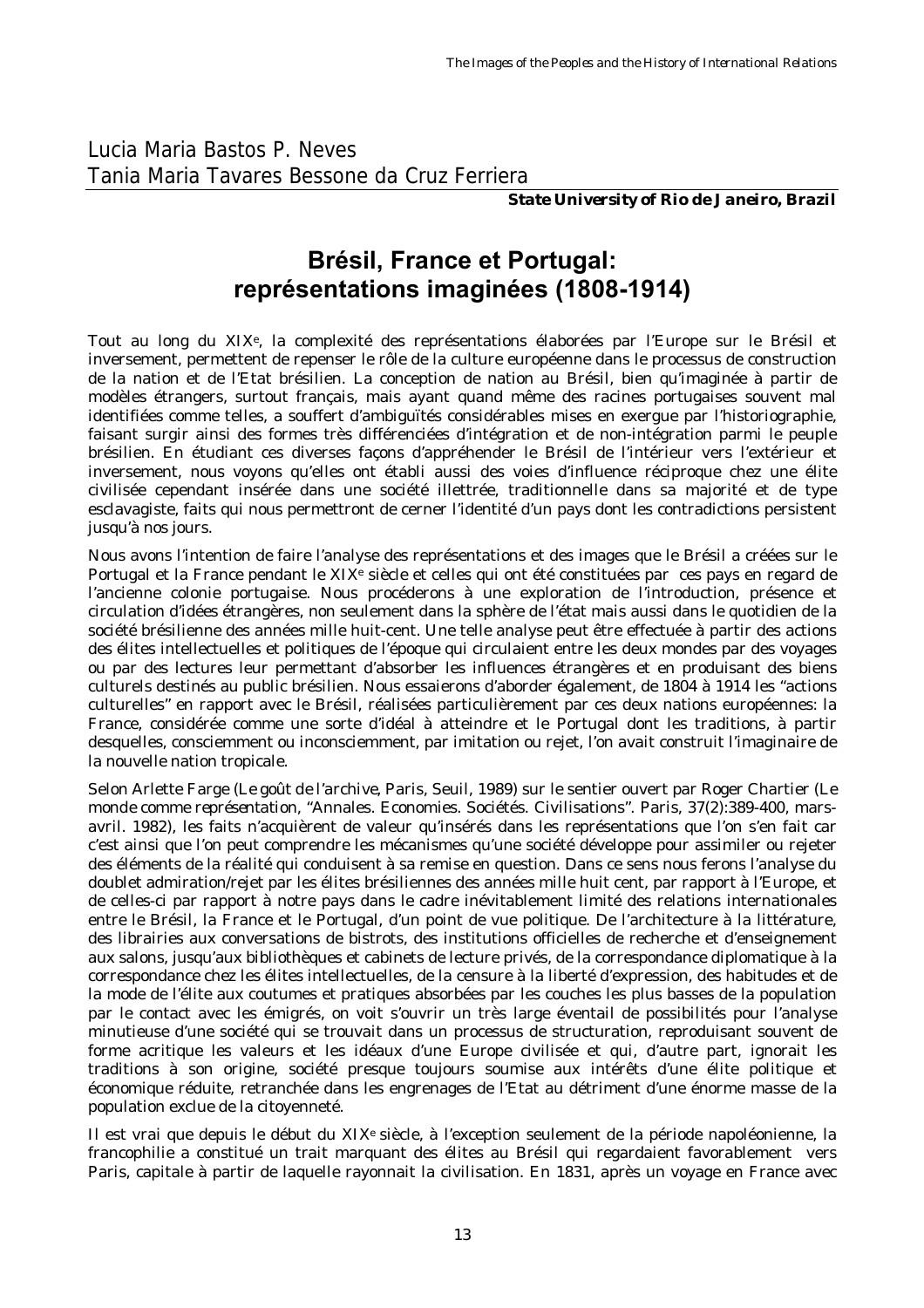son ami Debret, Araújo Porto Alegre considéra que: "il est licite que les enfants de cette grande nation [française] nous guident [...] sur le chemin de la perfection, et que notre niveau soit relevé". Mais aussi, la France ne cessa de répondre positivement à cette admiration par l'envoi de missions diplomatiques et l'établissement d'une politique commerciale dans laquelle les biens culturels figuraient avec une certaine intensité.

Les attitudes par rapport au Portugal, étaient cependant plus ambiguës. Si à la fin du XVIIIe siècle le ministre Rodrigo de Souza Coutinho avec l'appui de toute une génération de luso-brésiliens, proclamait que: "le portugais né aux quatre coins du monde" devait se considérer "seulement portugais", les élites brésiliennes, après la rupture entre le Brésil et le Portugal, toutes occupées par la difficulté de créer une tradition spécifique, eurent tendance à construire leur identité en opposition à tout ce qui était portugais. L'indépendance du Brésil transforma justement le portugais en un *autre*, autrement dit un étranger avec lequel il pouvait toujours y avoir une possibilité de conflit, le transformant, par conséquent, en un ennemi. En acquérant cette nouvelle dimension produite politiquement, à la vieille aversion des temps coloniaux s'ajouta l'identification à un passé portugais rétrograde qui donna naissance à un anti-lusitanisme particulier, mélange de mépris et de gouaille qui persistera tout au long du XIXe siècle et après, mais qui aurait aussi pour effet d'engendrer, par négation, une certaine notion d'identité. Ainsi donc José de Alencar, dans la préface de *Sonhos d'ouro* (1872) se demandait si "le peuple qui suçotait un fruit du cajou, une mangue, un *cambucá* ou une *jabuticaba*" pouvait "parler une langue avec le même esprit et prononciation que le peuple qui dégustait la figue, la poire, l'abricot et la nèfle"? Malgré cela, la tradition et la culture portugaises se trouvaient enracinées dans les institutions et le quotidien du Brésil, ré alimentées par de constantes vagues d'immigrants portugais, même vus de manière dépréciative.

En dépit de telles attitudes, ni l'admiration ni le mépris ne se traduisirent en copie pure et simple de modèles culturels européens adoptés comme des "idées *pas à leur place*". Elles ont plutôt représenté l'appréhension de valeurs et de comportements qui après avoir été triées et filtrées par le point de vue des intellectuels, servirent à donner corps au pays qui se constituait. C'est dans ce courant d'idée que s'inscrit ce travail, en privilégiant le *long* XIXe siècle comme période décisive où ces relations culturelles et ces images se sont cristallisées, conjointement à l'élaboration d'une nation brésilienne, malgré l'absence de nombreux éléments fondamentaux, nonobstant imaginée mais *imaginaire*. Ainsi donc, si en 1808, le Brésil n'était plus une colonie pour se transformer en siège de la Cour de l'Empire portugais, exigeant son adaptation aux sociabilités modernes, son ouverture sur le monde et plus particulièrement sur l'Europe, on peut dire en revanche que 1914 l'année de la Grande Guerre, marqua le début d'un reflux de cette influence européenne par l'adoption de références culturelles autres, notamment celles provenant des Etats-Unis.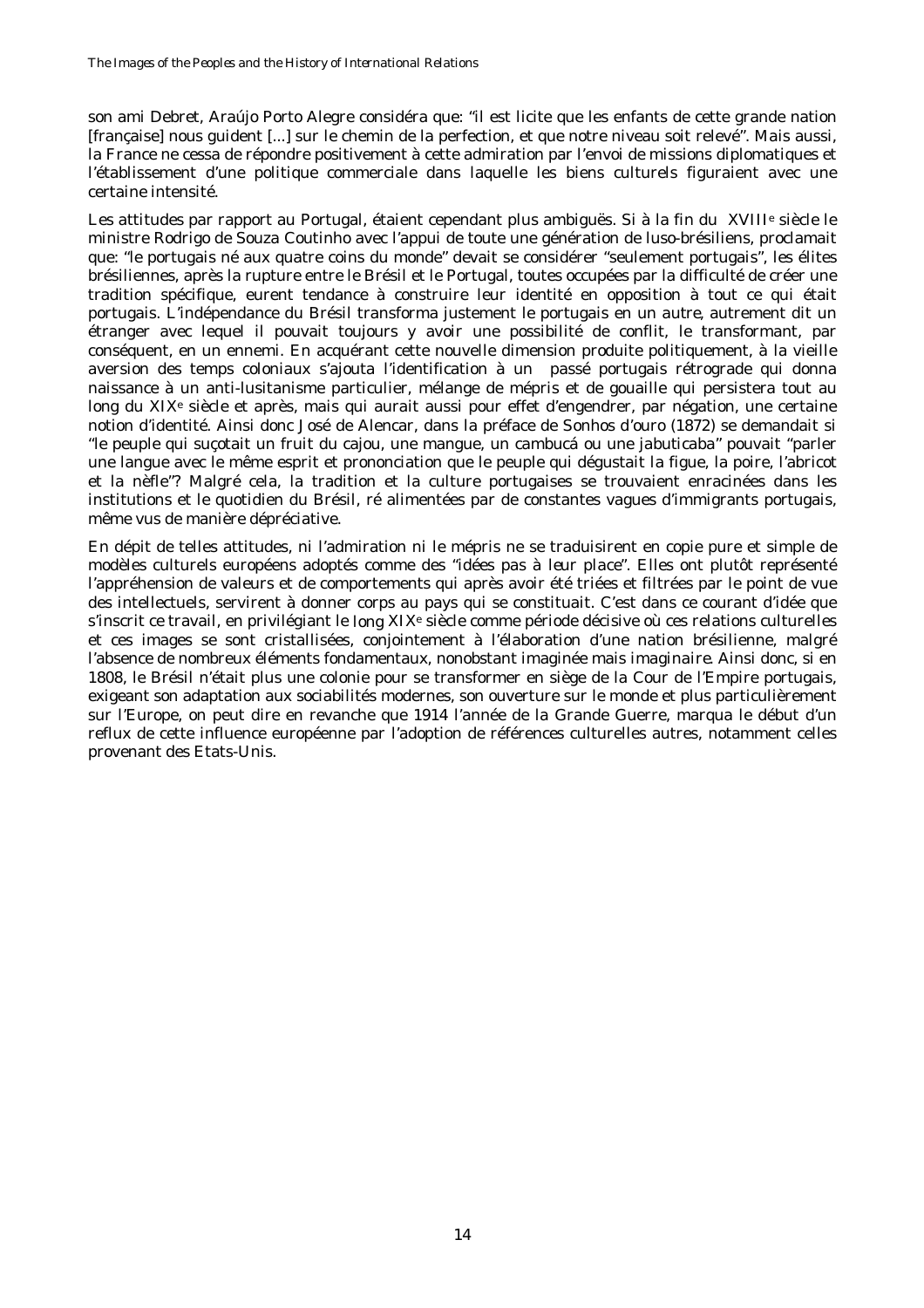<span id="page-14-0"></span>Maria Matilde Benzoni

*Centro per gli Studi di Politica Estera e Opinione Pubblica, Milan, Italy Ecole des Hautes Etudes en Sciences Sociales, Paris, France*

### **L'image de l'Amérique Espagnole à l'âge moderne. Notes pour une histoire de la littérature sur l'expansion européenne (XVI<sup>e</sup> -XVIII<sup>e</sup> siècles)**

La "découverte" du Nouveau Monde se développe simultanément à la diffusion de l'imprimerie et la naissance en Europe d'une florissante industrie du livre.

Une riche production des livres - sommet du *corpus*, immense, de sources écrites sur l'empire hispanoaméricain - suit au cours des siècles la conquête, la colonisation et l'évangélisation de l'Amérique par la Couronne "espagnole".

La reconstitution de l'histoire et de la géographie des éditions des volumes sur l'Amérique Espagnole circulés en Europe entre le XVI**e** et le XVIII**e** siècle permet d'abord de donner au prisme des images du monde hispano-américain contenues dans ces volumes la place que lui revient dans le cadre de la dilatation graduelle de la "conscience" européenne et de la définition progressive de l'idée d' "Europe".

De la première codification humaniste du monde américain "précolonial" dans les *Decades de Orbe Novo* de Pierre Martyr d'Anghiera aux textes des *conquistadores*; de la riche tradition des *Crónicas* espagnoles à la réception ambiguë des ouvrages de Bartolomé de Las Casas, qui deviennent l'outil polémique par excellence dans les pays protestantes les plus engagés dans l'expansion; de la riche production epistolographique et historico-anthropologique "imprimée" au cours des siècles par les Jésuites aux récits de voyages publiés par les hollandais, les anglais, les français, jusqu'à l'analyse riche et pointue de l'état de l'empire hispano-américain à la veille de l'indépendance des 13 Colonies britanniques contenue dans *l'History of America* de William Robertson, la fortune à l'échelle européenne des volumes sur l'Amérique Espagnole s'entremêle étroitement avec l'histoire politique, économique, et religieuse de l'expansion européenne dans le continent américain et des relations internationales européennes.

Mon *paper* brossera le tableau sur la longue durée des mécanismes de transmission, réception et emploi de l'image "imprimée" de l'Amérique Espagnole à l'âge moderne: de sa première "codification" au XVI**<sup>e</sup>** siècle, due à la médiation de l'humanisme italien et de la florissante industrie du livre de la péninsule, à sa "idéologisation" entre la fin du XVI**e** et le début du XVII**e** avec la multiplication des publications et des traductions dans les pays ainsi dits de "deuxième vague", à savoir les Provinces Unies, l'Angleterre e la France, jusqu'au "tournant" du XVIII**e** siècle.

De la paix d'Utrecht (1713) aux guerres coloniales de la première moitié du siècle, jusqu'à la Guerre des Sept Ans et à l'indépendance des 13 colonies britanniques, qui signe le début du processus de "séparation" du Nouveau Monde de l'Ancien, les livres circulés en Europe présentent le monde hispanoaméricain à la fois comme l'objet d'une soigneuse réflexion historique, économique et scientifique, parsemée assez souvent de motifs hispanophobes et d'une polémique virulente entre les philosophes et les Jésuites expulsés après 1759-1767 des colonies ibéro-américaines.

Deux puissantes images-leader découlant du processus de transmission, réception et re-élaboration à l'échelle européenne des volumes sur le monde hispano-américain tranchent sur le fond de cette reconstitution sur la longue durée.

Il s'agit d'une partie de l'ainsi dite *leyenda blanca* hispano-catholique présentant la Conquête et la Conversion du Nouveau Monde en tant que "clés" qui en permettent l'entrée dans la plénitude des temps. De l'autre il s'agit de l'ainsi dite *Leyenda Negra* qui fleurit dans le monde protestant et qui est soutenue par la forte iconographie de Théodore de Bry. En blâmant sans appel la Conquête, la *Leyenda Negra* contribue indirectement à la constitution de l'image de l'*indio* américain en tant qu'être primitif en dehors de l' "Histoire".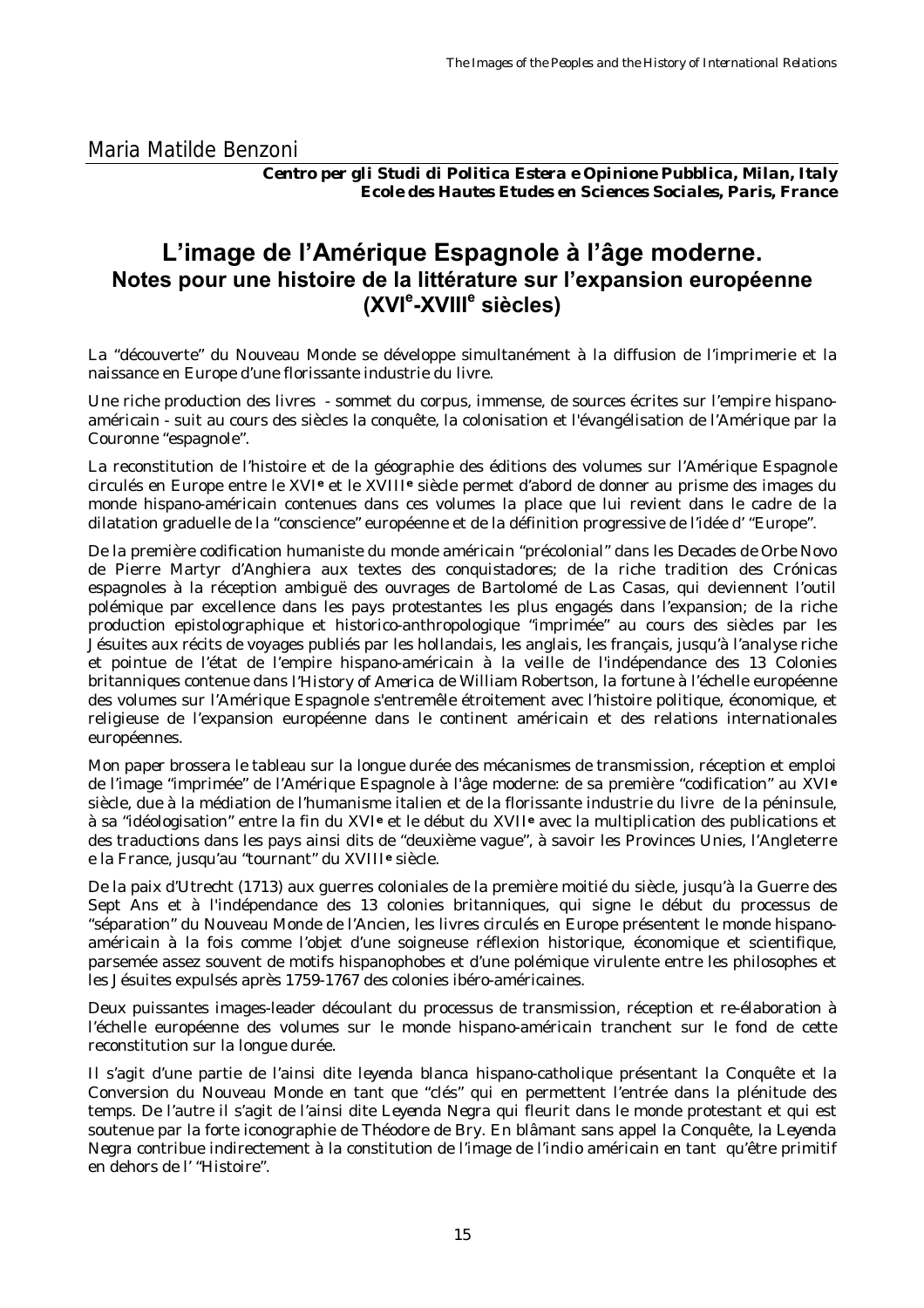Les images de l'Amérique Espagnole véhiculées par les deux *Leyendas* rappellent ainsi deux Europes et deux formes de l'expansion politique, économique, religieuse et culturelle dans le Nouveau Monde. Il s'agit de deux expériences historiques que le monopole ibérique de l'expansion établi par les Bulles à la fin du XV siècle, l'éclatement de la Reforme et l'âge de la "preponderanza" des Habsbourg d'Espagne ont contribué à opposer profondément sur le plan idéologique.

On trouve l'écho de ces images dans les images de l'Amérique Latine qui se sont formées au cours du XIX**e** et XX**e** siècle.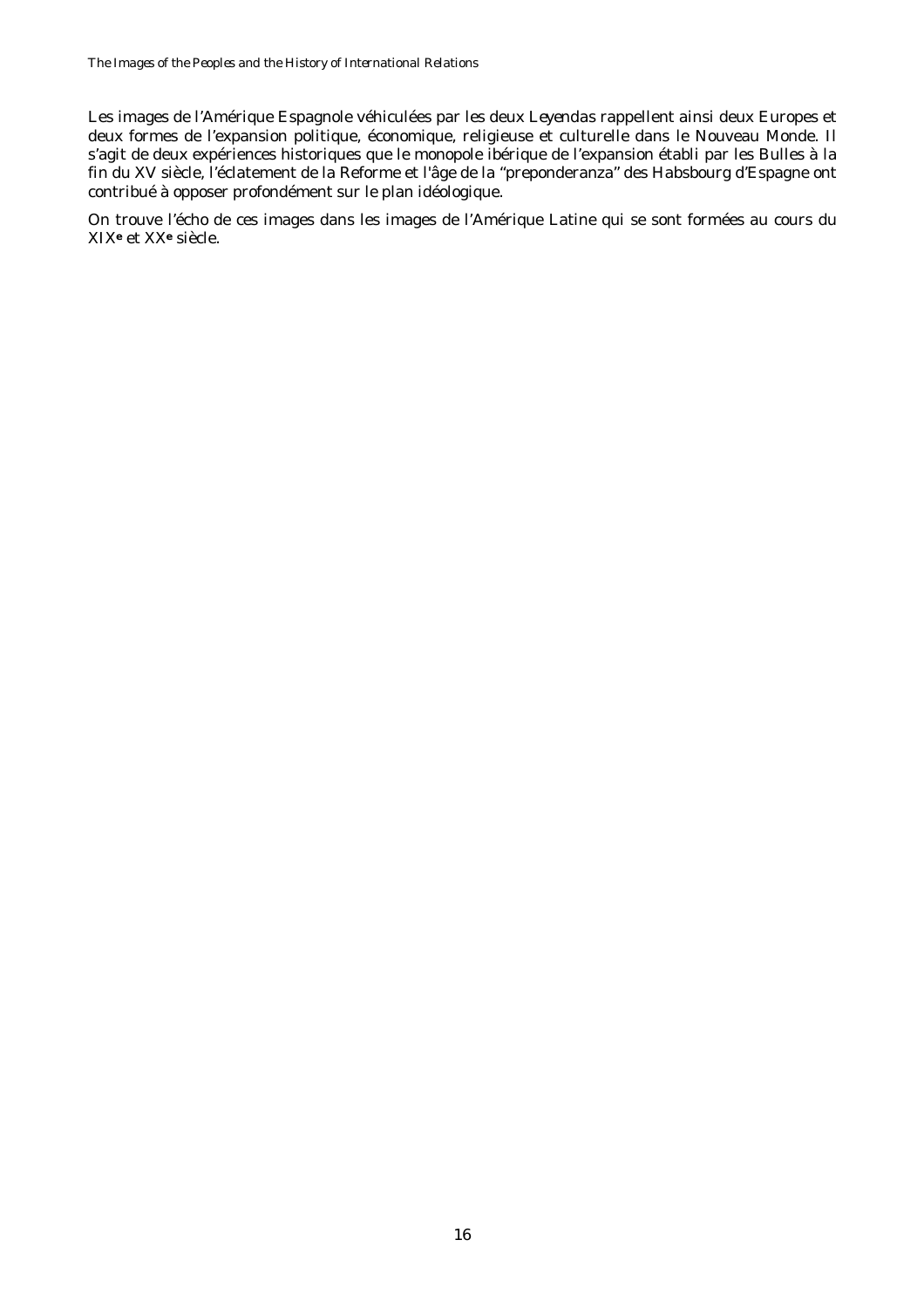*University of Kassel, Germany*

## <span id="page-16-0"></span>**Identités nationales et perception transnationale**

En adoptant une approche sociologique et historique, la question du poids des images collectives dans les relations internationales se pose sur deux plans, celui de la production et celui de la consommation de stéréotypes nationaux. L'analyse la plus rigoureuse de la création et de la diffusion d'images nationales est celle du (néo-) constructivisme. Cette analyse écarte toute hypothèse essentialiste ou ontologique des identités nationales. Selon l'analyse constructiviste les identités nationales sont des projections artificielles correspondant au besoin d'intégration politique et socio-culturelle des Etats Modernes sécularisés du 19e et 20 e siècle. Les auteurs des auto-stéréotypes et de hétéro-stéréotypes nationaux sont principalement les intellectuels, les artistes et les représentants des sciences humaines des différents pays (surtout les historiens). Les voies de diffusion transmettant les stéréotypes nationaux jusqu'aux individus sont les système éducatifs, les littératures nationales ainsi que les massmedia.

Le poids qu'on attribue aux images nationales dans les relations internationales dépend d'une choix théorique préalable. Si l'on considère que les Etats-nation sont toujours les principaux acteurs du système international (ce qu'est le cas de l'école néoréaliste) on aura tendance à tenir les images nationales pour un élément indispensable. Si l'on considère que le temps des Etats-nation est révolu et qu'il y a une interdépendance croissante de l'Etat-nation avec d'autres acteurs transnationaux et intranationaux (ce qui est le cas de l'école interdépendentiste) on analysera les images nationales sous l'angle de leur fonction historique et de leur effet négatif dans la communication internationale.

L'émergence et la quantité des études historiques sur les images nationales à tendance démythifiante depuis les années 1980, que l'on peut constater dans plusieurs pays européens (Grande Bretagne, France, Allemagne) pourrait être un signe d'acceptation croissante de la démarche interdépendentiste.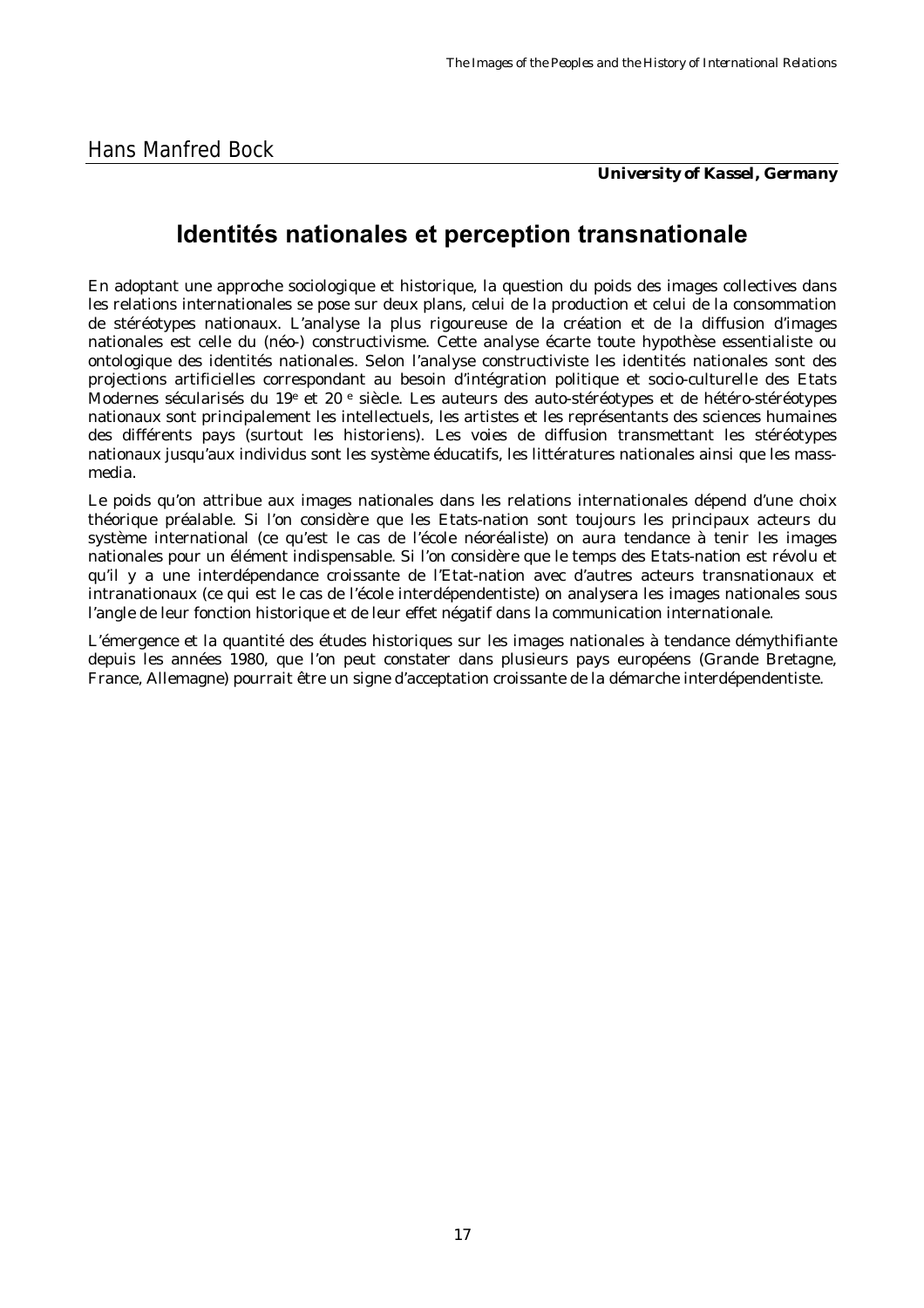### <span id="page-17-0"></span>Giulia Bogliolo Bruna

*Centre d'Etudes Arctiques, Ecole des Hautes Etudes en Sciences Sociales, Paris, France Centro Studi Americanistici "Circolo Amerindiano", Perugia, Italy*

### **Du mythe à la réalité: L'image des Esquimaux dans la littérature de voyage (XVIe - XVIII<sup>e</sup> siècles)**

Censés habiter l'Afrique dans l'Antiquité, l'Asie au Moyen Age, *monstra* et *prodigia*, par l'effet d'une migration qui reflète la progression des connaissances géographiques, devaient se manifester à la Renaissance dans les immensités boréales, *locus naturalis* de l'Altérité extrême, espace trans – physique et mythopoïétique, onirique et sacré. *Hyperboréens*, *Pygmées*, *Monopodes* et hordes sataniques auraient peuplé ces *Terrae Incognitae* encore inaccessibles à l'observation autoptique de l'Expérience.

Du temps mythique des fables anciennes au moment historique de la Rencontre, le merveilleux nordique se transforma en exotisme polysémique et, de plus en plus, révélateur du regard que les Européens portaient sur cet univers autre, mystérieux, inconnu et effrayant.

A la dangereuse frontière entre l'espèce humaine et la brute, les *Sauvages du Nort* étaient dégradés au rang d'une variante du monstre médiéval: *Homines bestiales* à l'animalité toute puissante, d'un inquiétant primitivisme. Dans son ambiguïté, cette image traduisait le choc émotionnel et visuel qui accompagnait la découverte d'une proto - humanité inattendue, "idolâtre" et farouche, affichant une parenté certaine avec les gens d'Asie.

L'écriture s'efforçait de banaliser dans le langage de l'analogie la *novitas* de cette humanité primordiale aux mœurs sanglantes et barbares, dotée d'une admirable culture matérielle. De Frobisher à Davis, de Thevet à Jolliet et à La Peyrère, la littérature de voyage véhiculait, donnait une représentation ambiguë et contradictoire des *Sauvages du Nort*, accident imprévisible et imprévu sur la route boréale vers *Cipangu* et la Chine.

L'iconographie, quant à elle, oscillait entre la fidélité proto - ethnographique de John White et le lyrisme maniériste de Lucas de Heere pour décrire cette humanité archaïque que les impératifs idéologiques et les appétits coloniaux intégraient dans une vision unitaire du genre humain.

Des Pygmées de Charlevoix aux Cyclopes de Lahontan, l'imaginaire occidental traduisait, à travers la médiation de l'Antiquité Classique, les coordonnées anthropiques et culturelles du monde inuit dans un graphisme et une écriture polyvalents, tributaires d'une perception encore exotique du monde.

Tout au long du XVIII**e** siècle, la curiosité préformée des *voyageurs* - *philosophes* et le prosélytisme religieux des missionnaires engendrèrent une image ambivalente de l'univers inuit, révélatrice des fantasmes qui hantaient les observateurs. Dans une dialectique de fascination et de répulsion, les données ethno - anthropologiques et les survivances tératologiques moyenâgeuses se juxtaposaient, s'imbriquaient et se mélangeaient.

Les quelques paragraphes de l'œuvre *Mœurs des Sauvages Américains***,** que le père Joseph – François Lafitau, savant et voyageur - missionnaire, consacre aux Esquimaux du Canada, s'écarte de cette tendance, car ils résument et ordonnent les connaissances ethnographiques sur ce peuple lointain dans l'espace et le temps sans céder au goût de l'exotisme et du fabuleux.

Adepte de la théorie monogénétique et initiateur de l'étude comparée des religions, le Jésuite introduit une approche épistémologique novatrice qui privilégie l'expérience directe en manifestant "un sens critique fort aigu" (Alfred Métraux). Convaincu que l'humanité est une et que les différences culturelles ne traduisent que les stades d'évolution de chaque peuple, Lafitau à l'audace d'établir un parallèle entre "les mœurs des Amérindiens" et ceux des grands peuples de l'Antiquité, élargissant la comparaison au plan intellectuel. Le Religieux trace alors une étude approfondie "du génie et des usages de ces peuples". Comprendre l'homme sauvage et notamment les Esquimaux constitue une étape importante dans l'étude de la nature humaine*.*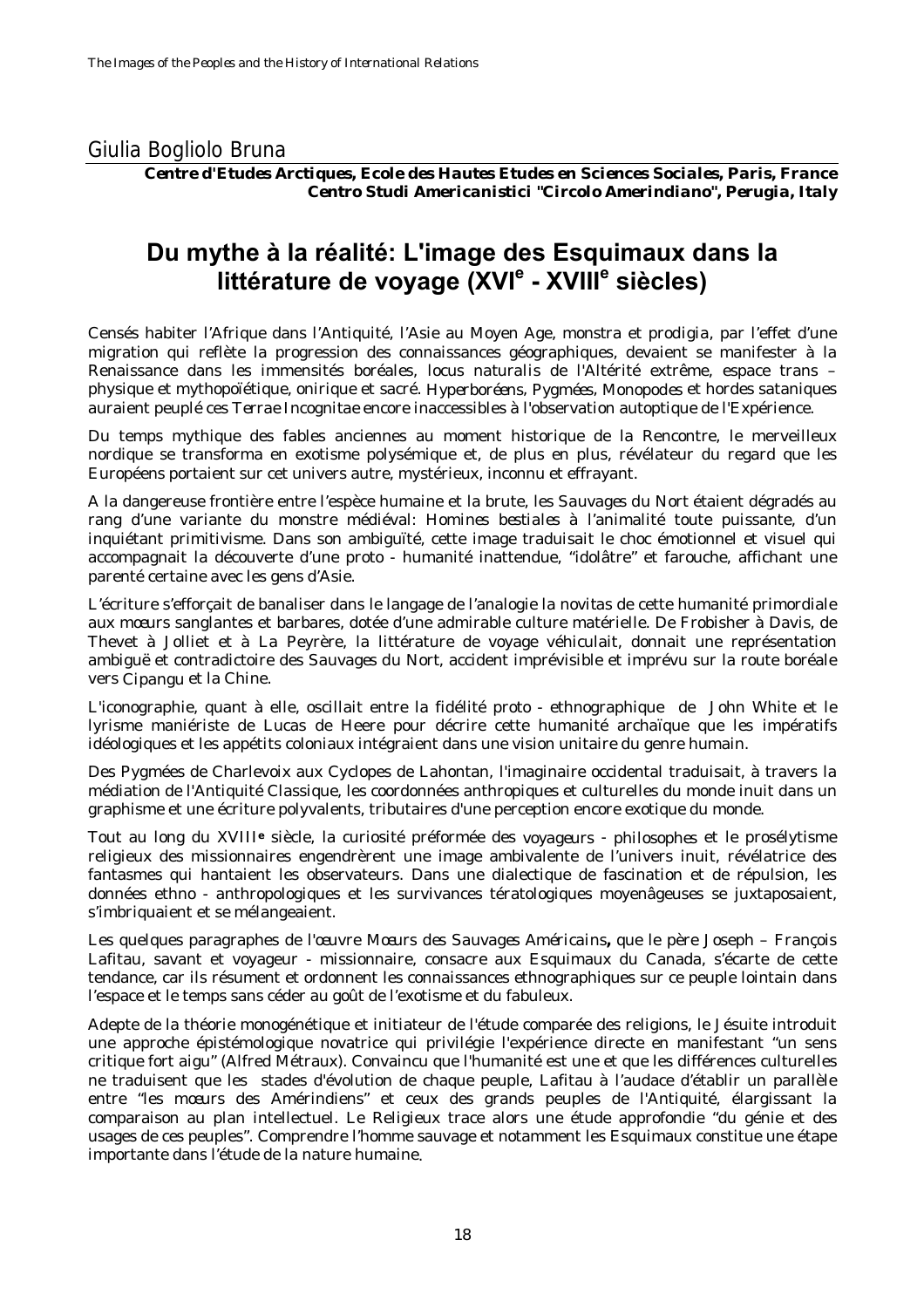De *singularitez parmi les singularitez* à Lascaux vivant, les *Sauvages du Nort***,** troublante métaphore des origines, sont intégrés dans cette nouvelle histoire de l'humanité qui commence à voir le jour au XVIII**e** siècle**.**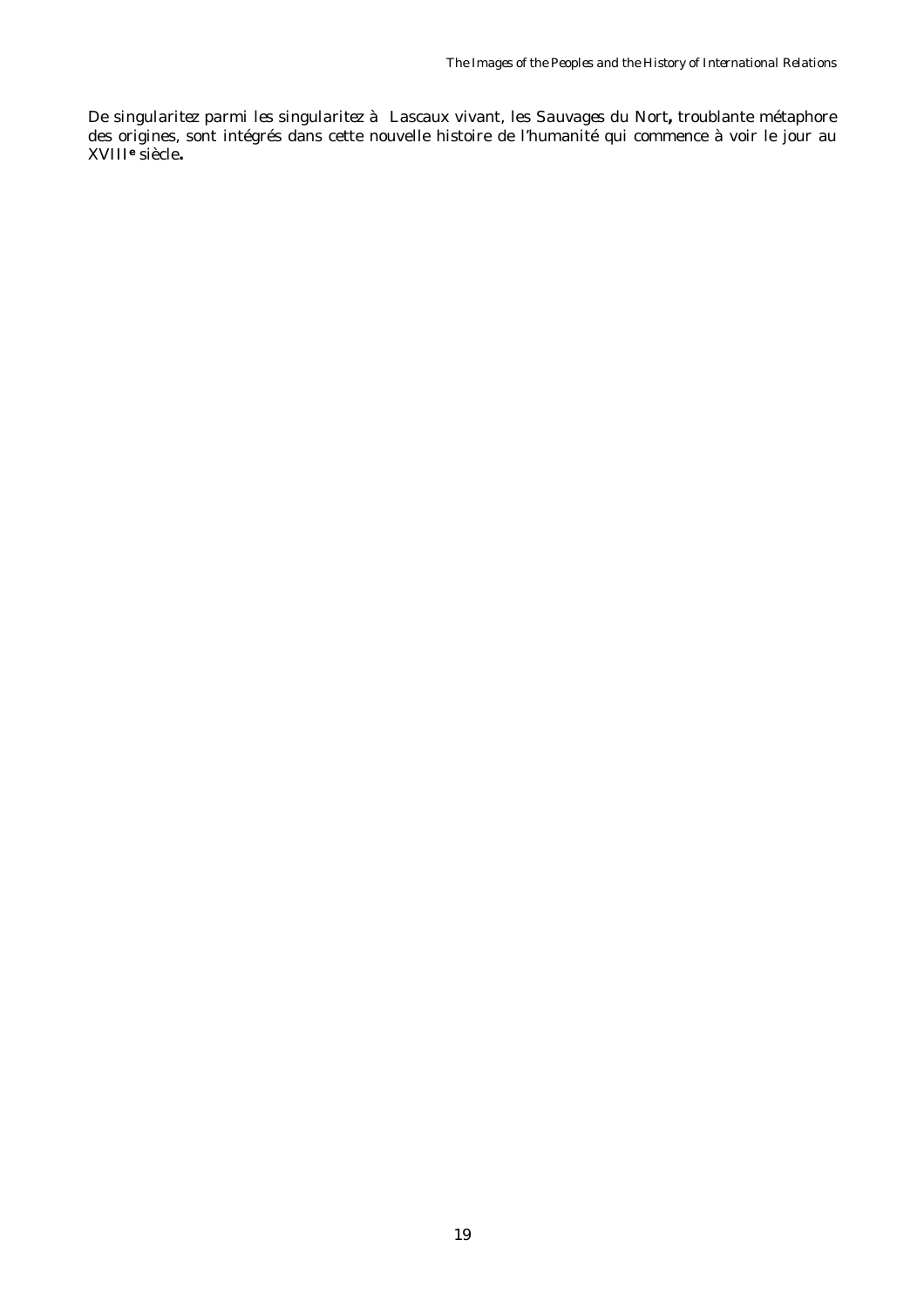## <span id="page-19-0"></span>**Janus and the Statue of Liberty: Redefining "the Other" to Chart the Course of the American Empire.**

In the decades following the end of the Civil War the United States turned from a "horizontal" society of "island communities" and economic regions linked by a common Protestant culture, into a "vertical" one, economically and politically national, but torn by class strife and anxious over the structural changes brought about by immigration and industrialization. The closing of the frontier and the turn towards overseas commercial and territorial expansion after victory in the l898 war against Spain, aroused doubts about the possibility for America to keep true to her democratic heritage while engaging in imperialistic expansion. Thus, deep domestic fixtures and uncertainty about America's role among the big powers brought about highly divisive debates like the one between "imperialists" and "antiimperialist". They also prompted attempts by intellectual and political elites to redefine the meaning of American civilization, a goal that implied a reconsideration of who belonged in it and what its relation was vis-à-vis other nations and peoples.

At the domestic level we can speak of a re-invention of American nationality through a "civilizational approach" in which relations between blacks and whites, natives and whites, and among immigrant and old stock whites were rearranged and reordered according to new perceptions of cultural and racial characters, The same approach was used to look outside and redefine the images of distant people and the import of the traditional Old World, New World dichotomy, so that it is possible speak of a complete overhaul of the meaning of America and her place in the world that took place at the turn of the century.

The interest in analysing this re-definition of self-perceptions through perceptions of the domestic and foreign "other" lays in l- locating the markers of continuities and discontinuities in American political culture through shifts in the images of peoples and nations, 2- understanding the intellectual foundations of the perception of the national self upon which American elites built American expansion in the 20th century, 3- setting American nationalism in a systemic perspective that permits to free it from the "exceptionalist" myth.

The goals of the paper will be pursued through an analysis of writings and speeches by leading political figures and intellectuals of the decades between the 19th and the 20th century.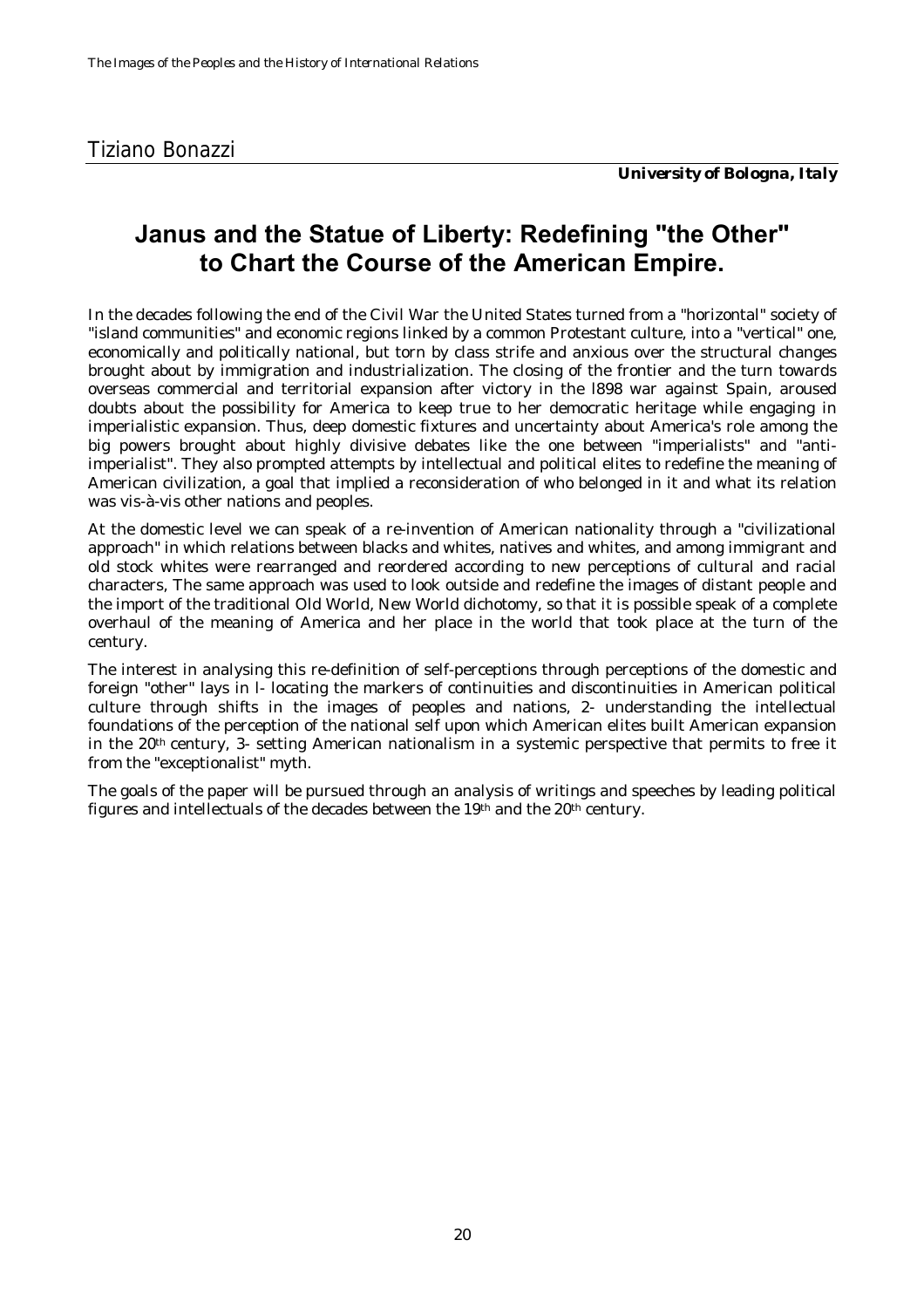*Ecole des Hautes Etudes en Sciences Sociales, Paris, France*

## **L'image du Turc à l'âge moderne**

<span id="page-20-0"></span>La conquête de Constantinople d'une part, la découverte de l'Amérique de l'autre, ne représentent pas seulement des dates cruciales pour l'histoire économique et sociale: ils ont eu aussi une importance décisive pour l'histoire culturelle de l'Europe. L'élargissement du monde ainsi que le surgissement d'une nouvelle puissance impériale aux portes de l'Europe signifient en effet la rencontre de la Chrétienté occidentale avec des civilisations lointaines de son esprit: ni le sens du voyage ni la qualité du regard vers l'extérieur ne restent ce qu'ils étaient. La représentation de l'autre se construit ainsi dans l'imaginaire européen sous la forme de "l'Américain, le sauvage"; et du "Turc, le redoutable infidèle".

Ma contribution présentera comme l'image du Turc s'est constituée dans les consciences des Européens, notamment son évolution dans la période comprise entre la fin du XVI**e** siècle et le début du XVIII**<sup>e</sup>** siècle. Dans le cadre de mes recherches sur les voyageurs occidentaux dans l'Empire ottoman (1600- 1644) (thèse de doctorat en cours à l'EHESS, Paris; directeur de recherche: M. Gilles Veinstein), j'ai en effet eu la possibilité d'étudier la source qui est à la base de la construction de cette image: le corpus des récits de voyages.

Il est d'abord intéressant s'arrêter sur la dénomination que les voyageurs donnent aux conquérants de Constantinople, jamais désignés comme Ottomans mais toujours comme Turcs: cette appellation est reprise par tous les ouvrages historiques et géographiques et elle perdure pendant toute l'âge moderne. De cette façon les Occidentaux soulignent en effet l'origine nomade des Ottomans, en mettant en arrière plan la dignité dynastique de l'Empire du Grand Seigneur.

Si la désignation ne change donc pas, il y a une évolution dans la perception et la représentation de l'Empire ottoman, un devenir qui dépend plus des événements historiques et des changements internes de la société européenne que de sa compréhension et son ouverture à l'autre.

Pendant le XVI**e** siècle et jusqu'à la première moitié du XVII**e** siècle l'Empire du Grand Seigneur, à l'apogée de sa splendeur avec Soliman le Magnifique (1520-1556), représente une menace pour la Chrétienté, ravagés et divisé par les Guerres de Religions. Les Turcs sont ainsi représentés certes comme les redoutables infidèles et la cause de la décadence des noyaux de la civilisation occidentaux (dont Jérusalem et Constantinople en sont les symboles); ils sont au même temps célébrés pour leur tolérance, leur charité ainsi que pour la puissance de leur armée. Il est cependant vrai qu'au XVI**e** siècle déjà les observateurs perçoivent que cette puissance est due davantage aux divisions européennes qu'à la force intrinsèque de l'Empire ottoman.

Ensuite, parallèlement à l'affaiblissement de l'Empire du Grand Seigneur, pour les Européens de la deuxième moitié du XVII**e** siècle le voyage d'Orient vise (plus ou moins consciemment) à une confirmation de leur propre identité. Il s'agit d'aller vers la différence pour s'assurer de soi-même: la fausseté de la religion islamique reste donc le cliché préféré pour définir le Turc.

La conquête vénitienne de la Morée, l'échec du siège de Vienne (1683), la Sainte Ligue contre les Ottomans (1687) et enfin la signature entre puissances européennes et Ottomans du premier traité défavorable pour ces derniers (1699), sont tous des événements qui signalent le déclin politique de la puissance de la Porte. Le rapport Europe-Empire ottoman est désormais changé: si jusqu'à ce moment le Grand Seigneur avait été un acteur important et un médiateur des équilibres géopolitiques européennes, à la fin du XVII**e** siècle, la Paix de Carlowitz et au début du XVIII**e** siècle, la paix de Passarowitz (1718) effacent le fantôme d'un Sultan invincible.

La littérature sur le Turc devient ainsi le moyen d'une critique de la propre civilisation, reflet de la crise de la conscience de l'Europe des Lumières: *L'Esploratore Turco* de Giovanni Paolo Marana, Les *Lettres Persanes* de Montesquieu et l'œuvre de Voltaire en sont les exemples les plus significatifs. Tout cela ne signifie cependant pas une connaissance approfondie des mœurs et coutumes des Turcs: l'image, bien que plus complexe, reste celle de l'Infidèle turc, dont les caractéristiques, parfois contradictoires,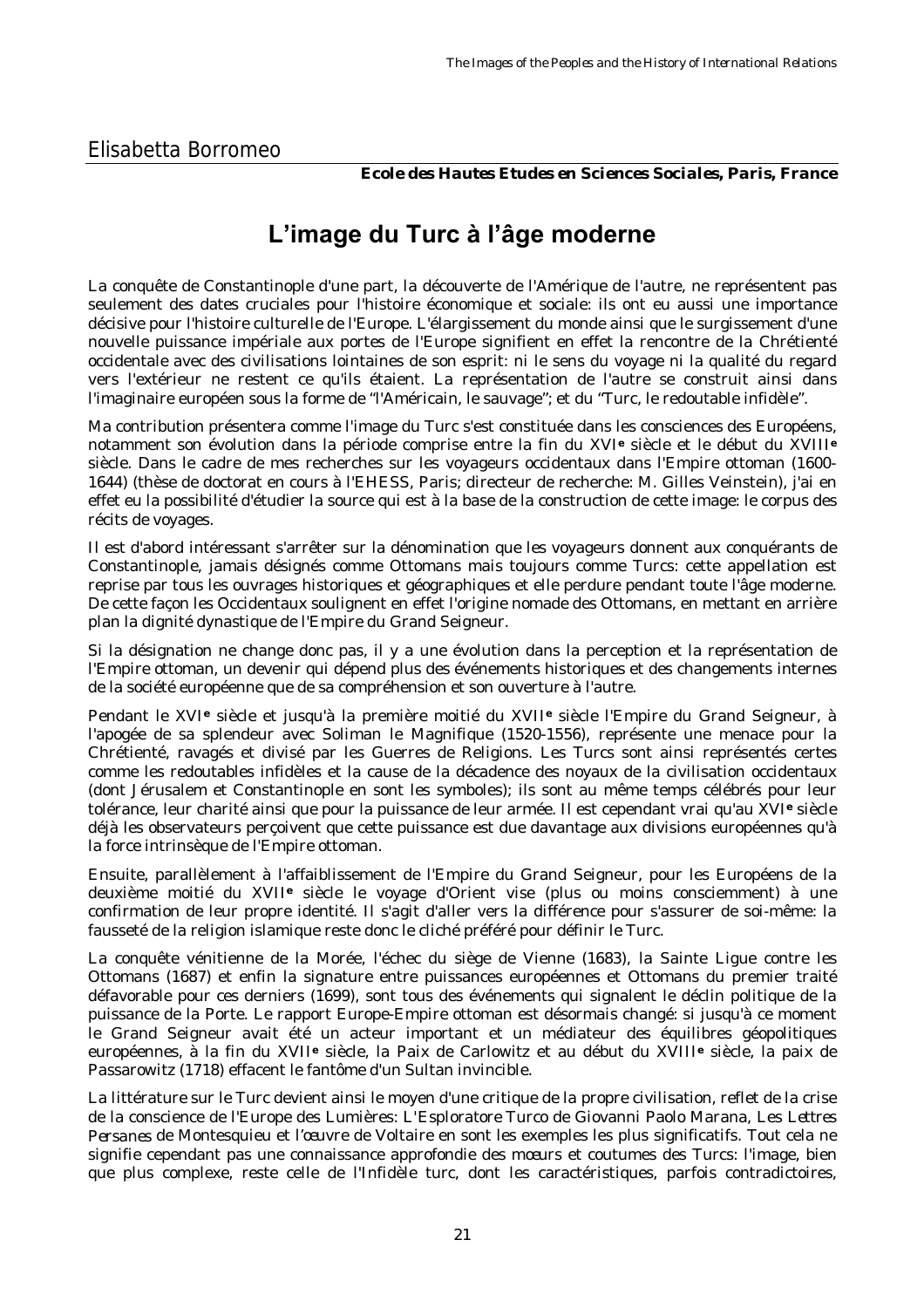avaient été fixé toute suite après la conquête de Constantinople. Cette image est seulement projetée dans un contexte différent, aux XVIIIe *ad usum* de l'Europe des Lumières et plus tard aux XIX**e** siècle sera le fondement de l'Orientalisme et la justification idéologique au colonialisme.

Mon intervention donc présentera cette évolution (ou cristallisation?) de l'image du Turc dans la conscience européenne à l'âge moderne à travers l'analyse de l'aventure éditoriale de la *Descrizione di Costantinopoli* de Domenico Hierosolomitano, un texte rédigé à la fin du XVI**e** siècle, publié en italien plusieurs fois au XVII**e** siècle et traduit en français en 1721.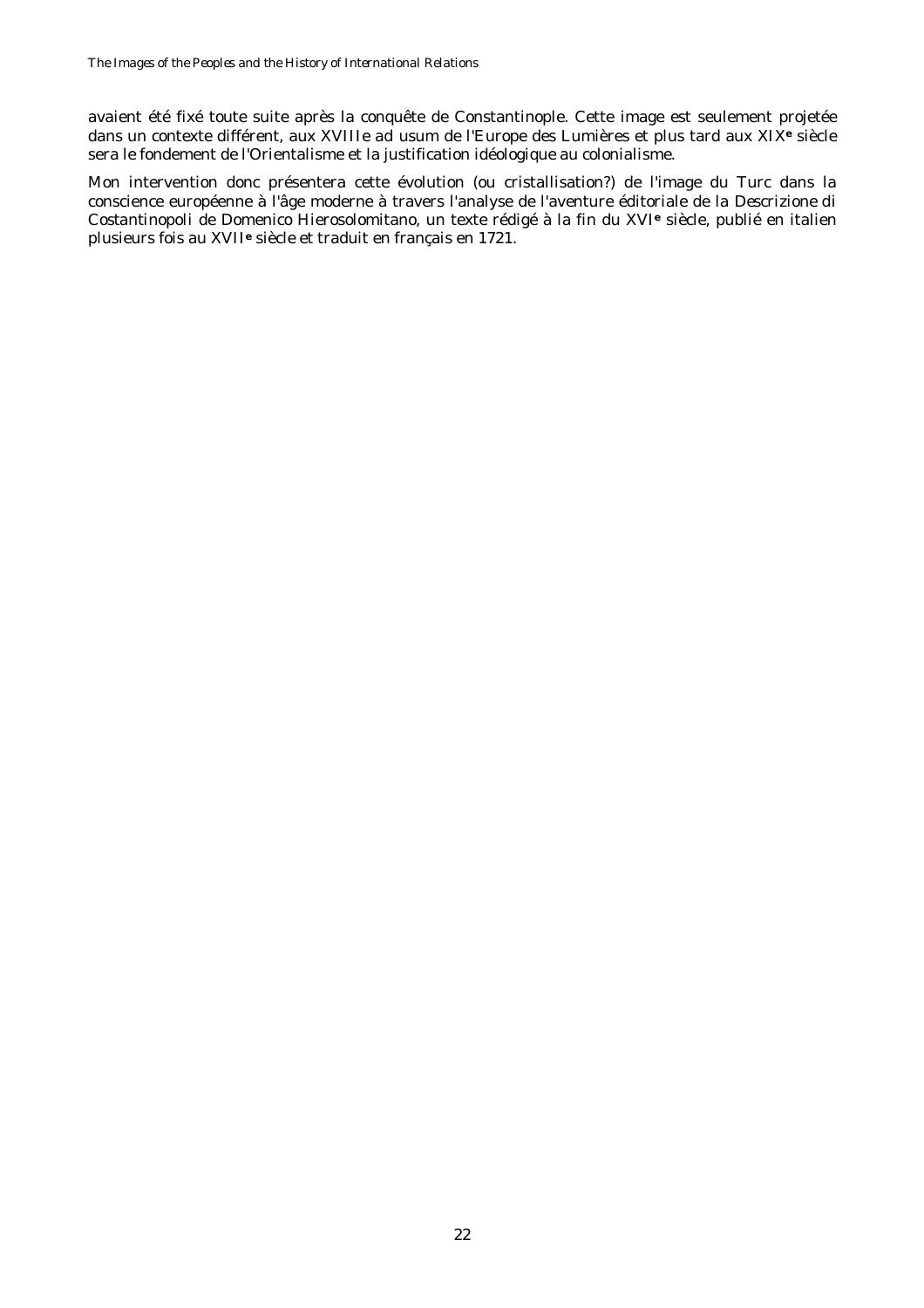*Conicet – National University of Cuyo, Mendoza, Argentina*

## <span id="page-22-0"></span>**International History of the XXth Century in the Argentine Nationalist and Military Thought of the Cold War Era**

From the fifties until the eighties, in Argentina Right-Wing Nationalism was an ideological current with strong ties to military thought and sectors of the educational establishment.

This paper identifies the basic topics used by Nationalists in their endeavour to build their vision of International History of the XX<sup>th</sup> century. They include the apology of Fascism and Colonialism, the defamation of democracy as a "road to communism", the paranoiac representation of Argentina threatened by Brazil and Chile and the compensatory idea of Argentina's "historical mission" to lead Latin America. Tensions and connecting lines between these topics and other elements of the country's political culture are analysed using diverse sources: books by P.Daye, A. Falcionelli, J.M. de Mahieu, M. Amadeo, O. Villegas, P.R. Sanz, G. Ferrari and G. Díaz Bessone, as well as articles published in journals- "Dinámica Social", "Azul y Blanco", "Ulises", "Cabildo" and "Revista Militar".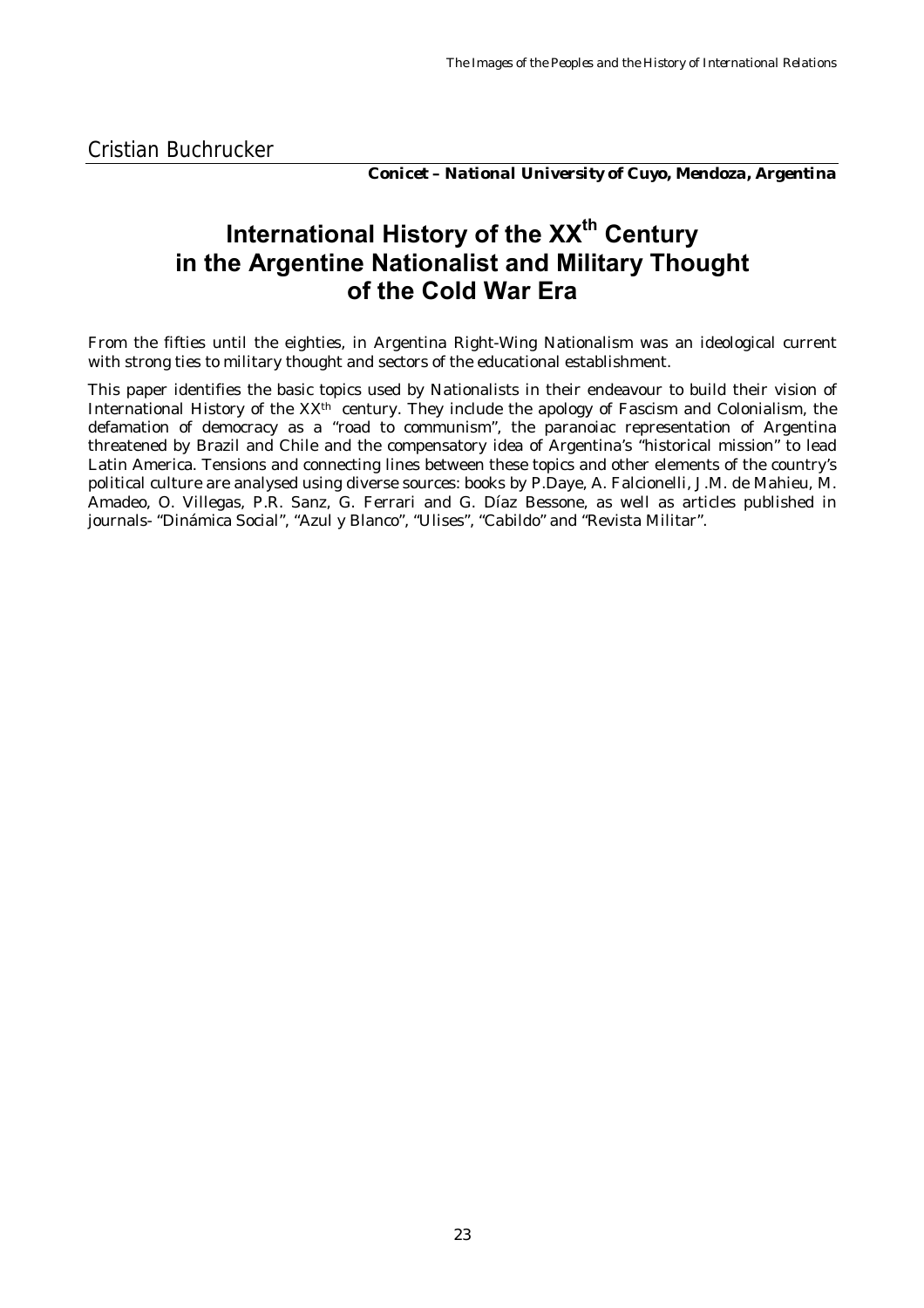### <span id="page-23-0"></span>Roberta Caccialupi

*University of Milan, Italy*

### **The Austro-Hungarian Empire in the Mirror of Italian Travel Literature (1867-1914)**

The aim of this work is to analyse the relationship between Italy and the Austro-Hungarian Empire during the fifty years before the First World War, studying the image of the Habsburg Monarchy in the Italian mainland through the examination of the Italian travel literature.

This research takes into consideration the collection of ideas, judgements, clichés of Italian people about the Austro-Hungarian Empire, its development between 1867 and 1914, and eventually the ways of transmission of these in the society. In this way, travel books proved to be a very powerful tool of investigation, leading a wealth of documentation and interesting starting points.

The study of travel literature is a recent phenomenon, since it was considered of no scientific relevance: the learned culture used to prevail on the popular one, and it was extremely difficult to find this kind of sources. Nevertheless in the last few years this literature gained new popularity in many fields. In particular these texts are very interesting for historians, as they are an inexhaustible information source about contemporary society.

Travelling indeed involve direct contacts with different populations and countries, and therefore a very personal picture of the reality. So we can find in every travel memory not even information about visited countries, but also some aspects of the author's education and interests, reflecting the culture, the aesthetic models and the dominating values of his own society. The geographic literature had in that age a great diffusion in every social class, and helped to spread these clichés and images in the society.

Such prospective seemed to be particularly suitable for the study of the relationship between Italy and the Austro-Hungarian Empire, two States with an intense past based especially on conflicts.

The antagonism to the Habsburg Monarchy rolled a very important role in the creation of the Italian national identity. The building of the new State didn't cause the end of myths of the *Risorgimento*: such opinions survived in periodical manifestations of irredentism, and school and literature also perpetuated that attitude. So Italian travellers went to Austria with a store of knowledge and prejudices stronger than against any other country. Most of them came from Piedmont and Lombardy, that were the areas more involved in the Italian unification; many of them fought in the battles of *Risorgimento*, and the national feeling was still alive in them.

However at this time the position of the two States in the political international context were changed a lot: the old Sardinian Reign was a part of a big nation and it was enclosed in the new international European order, with ambitions of power and prestige. Austria instead was military defeated more than ones, it lost part of its influence and international role. So we can think that the Habsburg Monarchy became a new ideal reference for Italy, object of different judgements and passions.

So on one hand we have the historical prospective of the heritage of *Risorgimento*, on the other hand a larger political perspective, regarding the new international order. We had to investigate the relationship among this attitude and ideological strengths and the objective valuation of Italian national interests and political situation. Solving the question implied necessarily a far-reaching meditation on the various aspects of the country, which appeared very complex and interwoven each other, and promised very interesting issues.

The multinational nature of the Habsburg Empire represented another important prospective for the analysis. As a first consideration indeed, we pointed out a real difficulty for travellers to understand the several different realities of the empire that appeared very fragmentary and heterogeneous. Many folks and nations with their own traditions, customs, national ambitions lived under an only regnant house.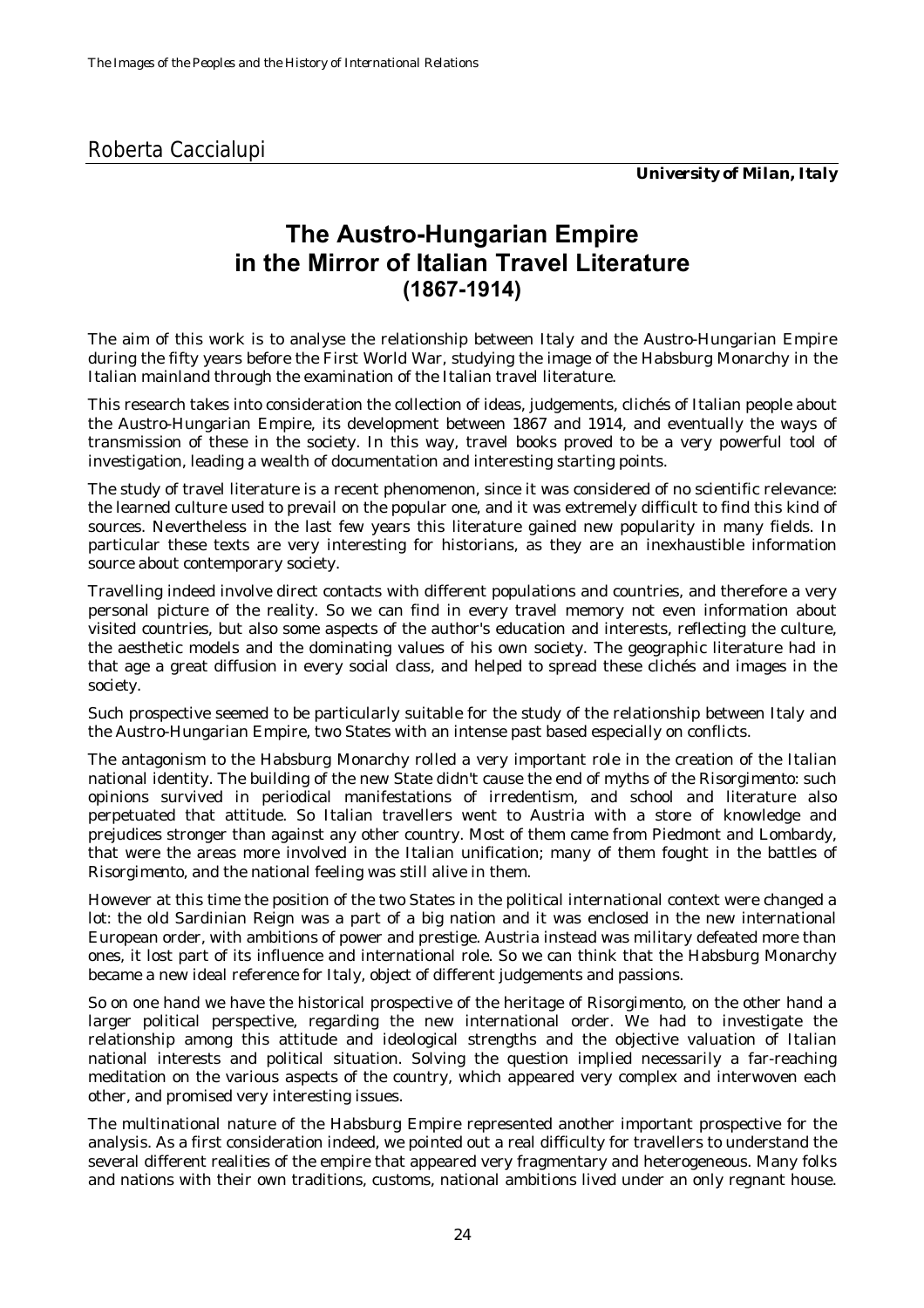Every region was like a world apart, which required a great effort of comprehension and specific valuations.

Just at the first glance, the multinational empire hit tourists with its peculiarity. Crossing the Brenner, for example, they would have met just a typical German reality, with clean villages, steep roofs and Tyrolean clothes. Passing through Lubiana they would have found them selves in a Slavic world, while Prague showed typical Czech features, that differed deeply from the previous ones.

Crossing the empire from North to South, moreover, such diversity became more evident: people customs looked like more "strange", regions even shorter of resources. These areas lacked in capitals, agriculture, industry, modern infrastructures, and looked far behind from a technological, scientific and cultural point of view compared to the rest of Europe. Because of their backwardness and typical oriental rates of life, they were considered almost primitive lands, in which Austria had the assignment to bring civilisation and western progress. Bosnia and Herzegovina, that Austria occupied in the Seventies, still were under the "barbarian" Turkish domination. In short, it was evident that southern borders of the Empire brought directly to Orient.

Finally the Habsburg Empire appeared like a middle-land, with its western border in Europe and the eastern in Orient. It looked like a melting pot of folks, languages and cultures, a land full of interior contradictions, suspended between two worlds, between western progressive civilisation and oriental barbarity. This situation produced in travel memories a strong impression of fragmentation and provisional nature; but also contributed to enrich the investigation with suggestions and ideas which opened the research for further developments.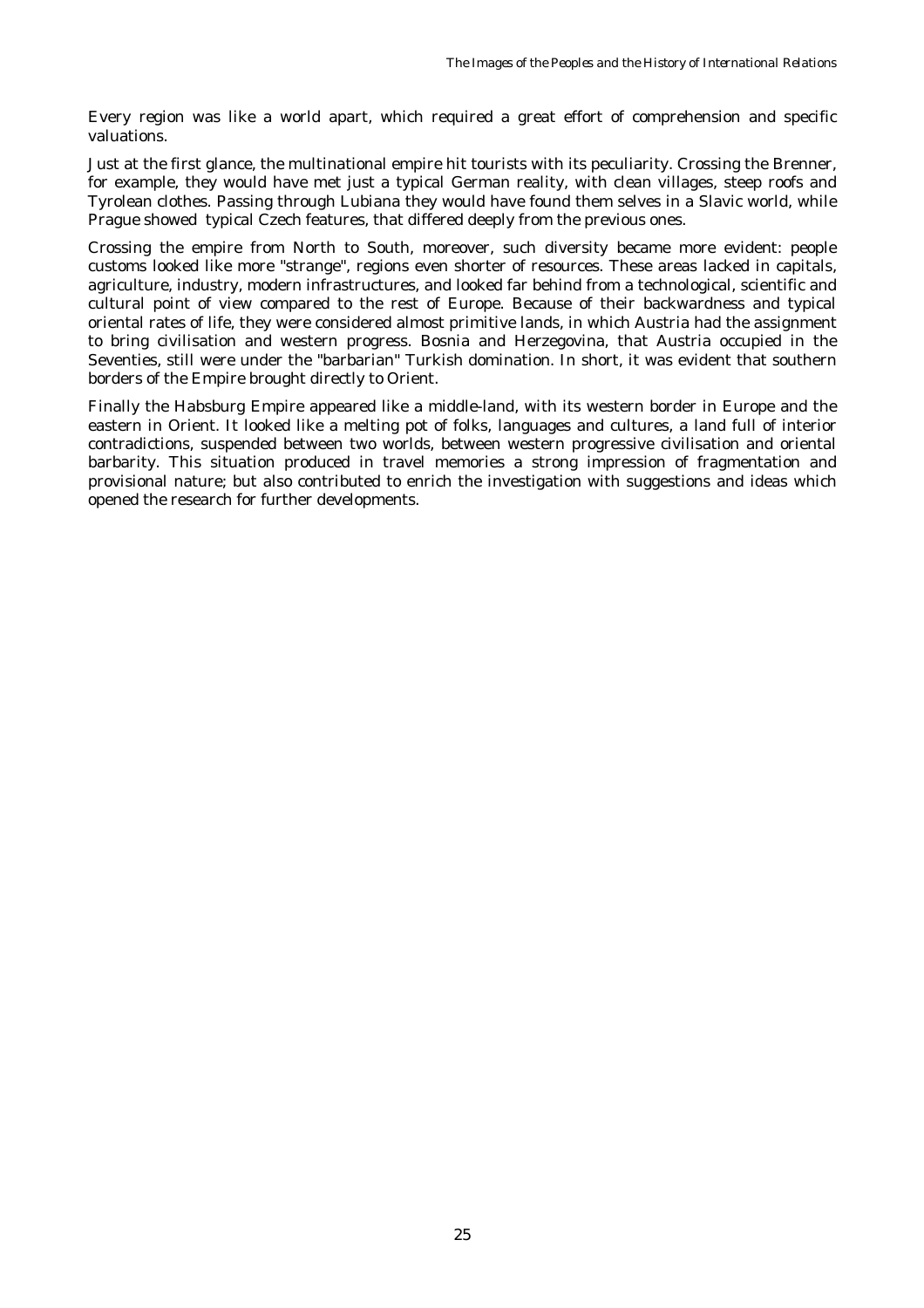### <span id="page-25-0"></span>Alberto Caianiello

*Centro per gli Studi di Politica Estera e Opinione Pubblica, Milan, Italy*

### **The Image of the Kaiser's Empire in Italian Liberal Press. A Model of Action in Foreign Politics**

At the beginning of the XXth century the role of Germany in Italian liberal press was very important: she accrued remarkable space because either her power vis-à-vis other countries or her alliance with Italy. Italian liberal press gave, more or less, a sole image of German policy, notwithstanding the different positions of newspapers in relation to Italian government and the personal opinions of journalists - nationalism was widespread. Many articles described German courses of action with similar features, so that we can say an effective "German pattern" in foreign politics existed.

This pattern shows some unwavering features. According to these newspapers, Germany was able to develop her economic potential through economic world penetration. Moreover newspapers stressed strength and determination on German part in defending her great power position by a stout rearmament effort. The German ability in merging political and economical skills was also stressed.

Italian newspapers' interest hinged on the economic feature as the need of new markets moulded great powers' foreign policy. Every newspaper agreed on the idea of *Weltpolitik* as the sole way for German economy. *Weltpolitik* needed a meeting point between politics and economy. According to Italian newspapers, this meeting point had its foundations in the German military strength, which was at the same time the most important feature of the German foreign policy. A strong interest in armed forces should have to be an example for Italian politics: opposition newspapers ("Giornale d'Italia" and "Corriere della Sera") stressed Italian weakness in military power as much as Germany appeared a model of will for nationalistic journalists. Since Austria had annexed Bosnia-Herzegovina, the problem of power in international relations increased in importance.

Italian newspapers continued to represent Germany as a peace-loving country: economic interests required peace, so economy appeared the most relevant deterrence for a war in Europe, while not even Anglo-German antagonism was deemed irremediable. Germany defended peace in Europe thanks to the Triple Alliance that was considered the pivot of balance and peace in Europe. Triple Alliance was also an important connection between Austria and Italy, always split by different interests. Since 1908 it had been clear that the Triple Alliance had been changing the European balance, but the idea of a war was unthinkable. Germany and the Triple Alliance were too strong, while the Entente was brittle and Great Britain was in a powerless position because of the weak policy of the Liberal government.

Possible isolation of Germany was not considered, because she was assumed to be stronger than other countries; even the commercial ties with Russia helped the war between Berlin and St. Petersburg be impossible. For these reasons Triple Alliance appeared as the unique solution on Italian liberal newspaper.

Also the liking for the *Reich* is peculiar: newspapers in favour of the Triple Alliance, as "Corriere della Sera" and "Giornale d'Italia", stressed a sentimental relationship between Italy and Germany that was justified by historical parallelism and the interest in German culture by the Italian world. The appraisal of German politician was also different: Bülow and William II were being admired by newspapers that were opposing Giolitti's policy. On the other hand Borgese and Frassati, two columnists of "La Stampa", which supported Giolitti, charged Germany of vague policy.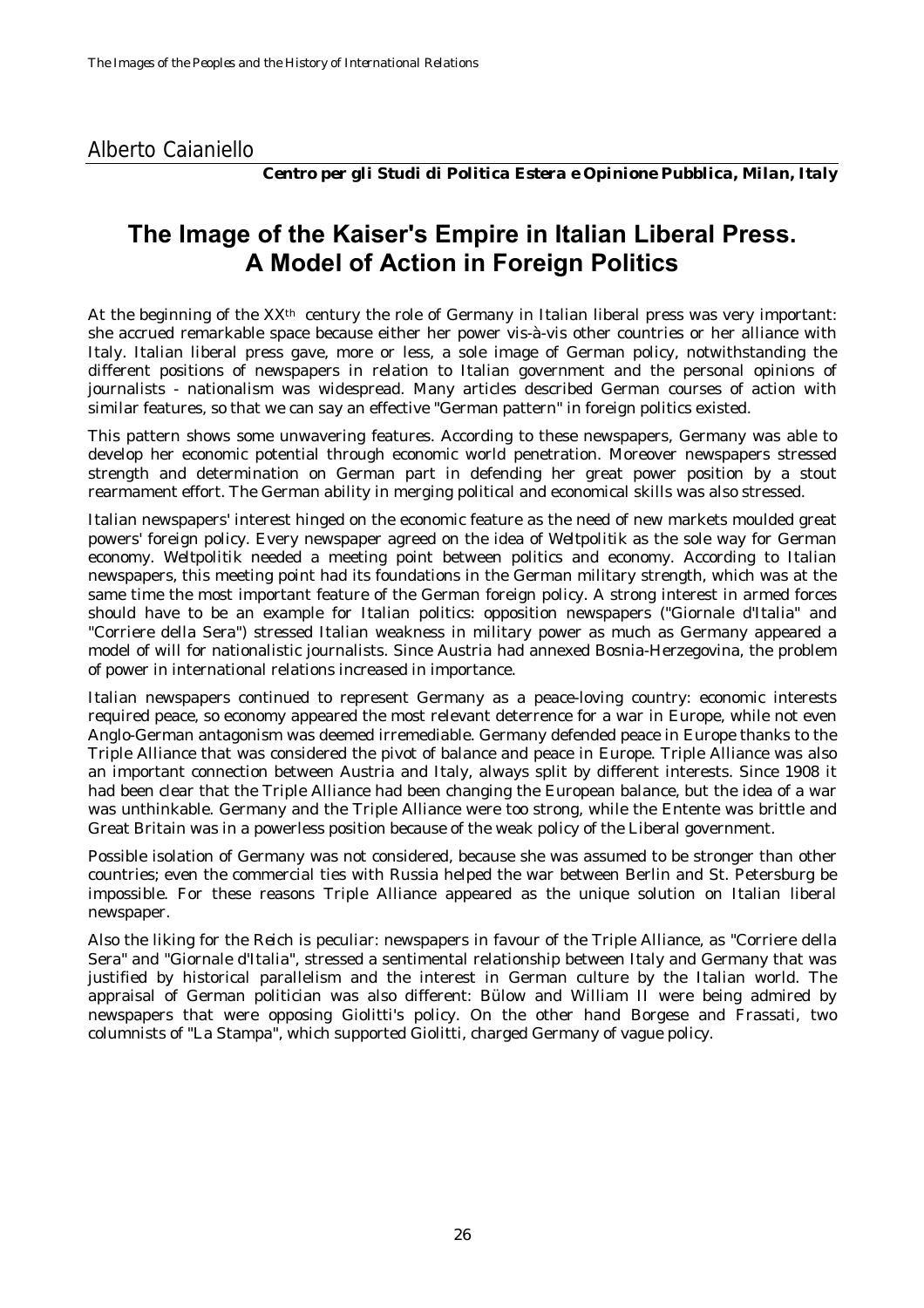*University of Milan, Italy*

## <span id="page-26-0"></span>**Press and Lobbies in the United States Seeking for a Foreign Policy Toward Italy After 1945: Hypotheses on Some Case-Studies**

After World War I, the beginning of Wilsonian foreign policy toward Europe early arose worries and the most scathing controversy on the part of authoritative newspapers, which were sometimes attuned to the leanings of governments and diplomats at the peace negotiations. The choices of the American president were contested even in the allied winning countries because they drew on noble but abstract principles, which were supported scantily by a true knowledge of the complex historical and political circumstances of the Old Continent.

When excitement for victory and Wilson's landing faded away, in Italy also American foreign policy drew a trail of delusion, even grudge, voiced by several newspapers that were not nationalist only, rather sometimes attuned to the mood of the Italian foreign policy officials.

Thereby a firm belief rooted in the public and the political class as well: that great injustices had been imposed on a belligerent and agonizingly winning country mainly by the last-come ally, which was far, disinterested, cynical and overweening.

In spite of many pleas on behalf of Wilsonian ideas by influential people throughout Europe, nevertheless this belief stroke effectively the limits of the new American foreign policy-making, that was put on trial at a moment's notice upon a Europe-shaking muddle of tragedies and passions, which remained the utmost far from either the narrow-minded cares or the far-reaching ideals in the United States.

In Italy the lesson of 1919 earned Mussolini a profit: he readily paid allegiance to have Italian reasons better known abroad, especially in the Unites States. In fact, during the Fascist regime, democratic exiles' arguments notwithstanding, his propaganda succeeded in having a prevailing positive representation of Italy, which was relayed and given credit by influential American newspaper and lobbies for different reasons.

The history of this former relations between Italy and the Unites States imposes, as a matter of fact, further studies with a view to understanding really by what knowledge the American president inaugurated his Italian policy. The basic question is unresolved yet: did uncertain information, negative biases, commonplaces emphasized by an early sensation-looking press bear indeed on decision-making processes and political choices about Italy after World War I?

If by now the stage of Italian and American historical studies allows sound assessments about Fascist time only, this perspective does not deserve inattentive consideration, rather it may provide hints on longer-term period.

Since the last decades researches on Italo-American relations have been increased by either foreign policy historians or scholars in Italian home policy, economy and culture, who have analysed, along with the negotiations leading to a deep-seated alliance between Italy and the United States, also the political and cultural discussions that had split the world power's appraisal of our country.

In accordance to this, it seems even more timely to sound out further the discussion about Italy that set out in the United States from 1945, a pivotal year of the century and an irreplaceable starting point with a view to detecting either long-lasting conditions or rising effective newness. With what preparation did American public opinion get to the drawing-up of a new, long-lasting alliance with Italy, in the aftermath of a war which had been perceived as a struggle of principles and culture? Did old biases and new mistrust lead the Americans only to a reluctant and belated acceptance of the Executive's foreign policy toward Italy, thanks to the intervention of the great newspapers, which by tradition explain and make official leanings known? On the contrary, right at the end of the war and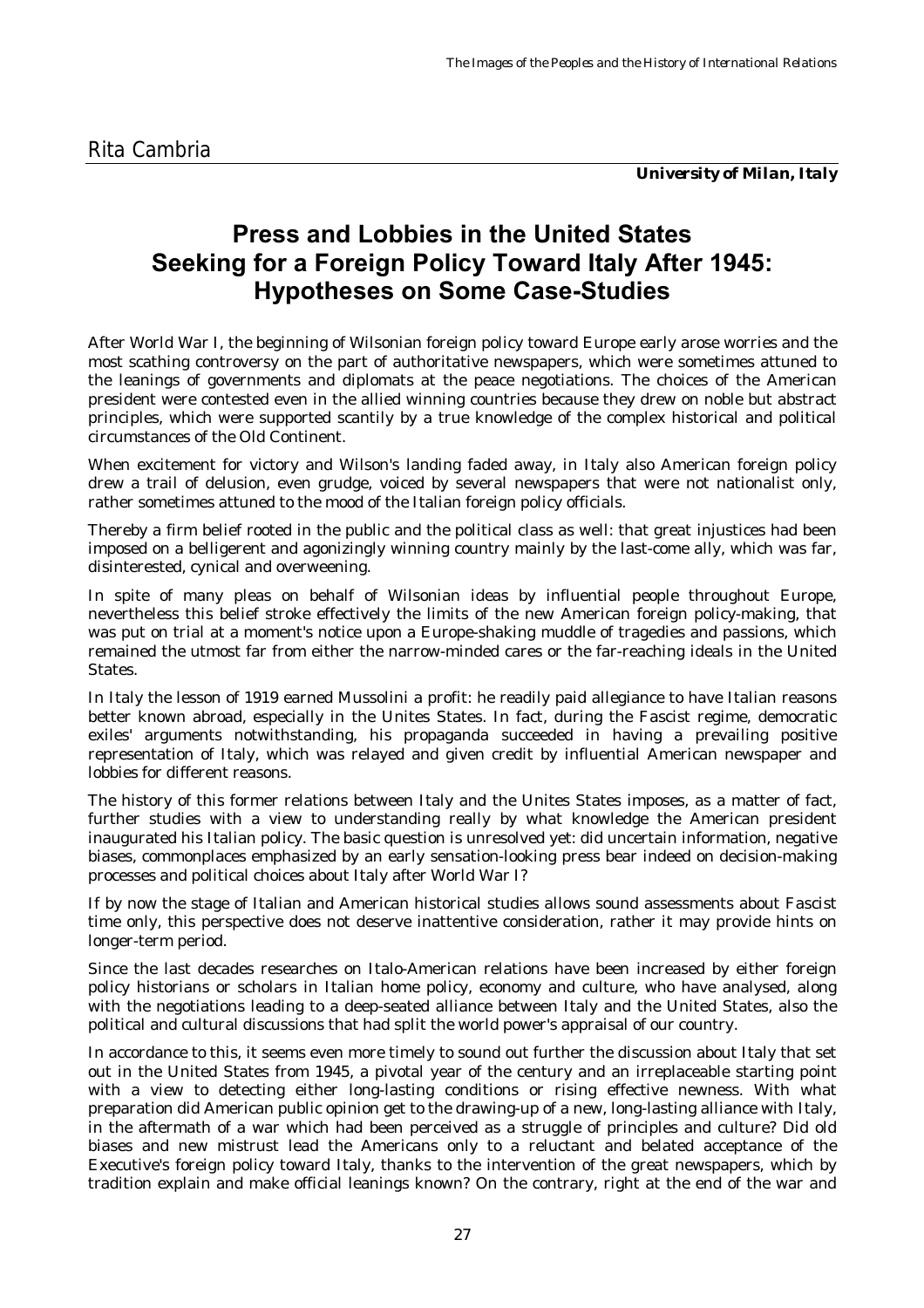before ultimate choices would be made, did American press lead off passing on information or even did it pre-empt decision-making processes by devising political hypotheses with respect to Italy? How much did the traditional qualifications of isolationist papers bear on American commitment in Europe, as far as Italian uncertain political future was concerned? What standards did information, analysis and appraisals refer to again in 1945, with respect to an enemy country which was paradoxically appreciated on its latter Fascist past? Which aspects of the new Italian politics or, on the other hand, of culture and custom did they impress correspondents most of all, exerting an influence on broader political analysis?

Studies, which have been going on since many years at Università degli studi in Milan, allow to take these questions as effectively conducive to some of the post-war debates about Italy and apt to envisage tentative but meaningful hypotheses that are much more persuasive than a first-look, indefinite review of the representations of Italy oversee.

Thereupon I have staked out my attention to some headings in accordance to definite standards: the "New York Times", inasmuch authoritative international newspapers that has been traditionally receptive to the trends of Atlantic politics. Moreover it has seems me right to stress the role of "Time" and "Life", high-circulation magazines throughout the English-speaking world that came out by Henry Luce's company, a harbinger of anti-communist American policy in Europe.

On the isolationist side, I have singled out the "San Francisco Examiner", an important newspaper of the western coast that came out by William Randolph Hearst, who was one of the more active among the press tycoons on international matters. Since the end of the XIX<sup>th</sup> century he had been almost a myth by pursuing a power policy, of which he was the most influential conceiver and propagandist, in opposition to the Atlantic one.

Since 1945 information about Italy had been already part of a broader discussion that was conveyed to the people as decisive for American future, in accordance to different but converging assessments: the assumed selection has corroborated this view. Through the analysis of these newspapers we can grasp not only emerging appraisals on Italy, but also inciting pressures toward a order where Italy was let a primary role.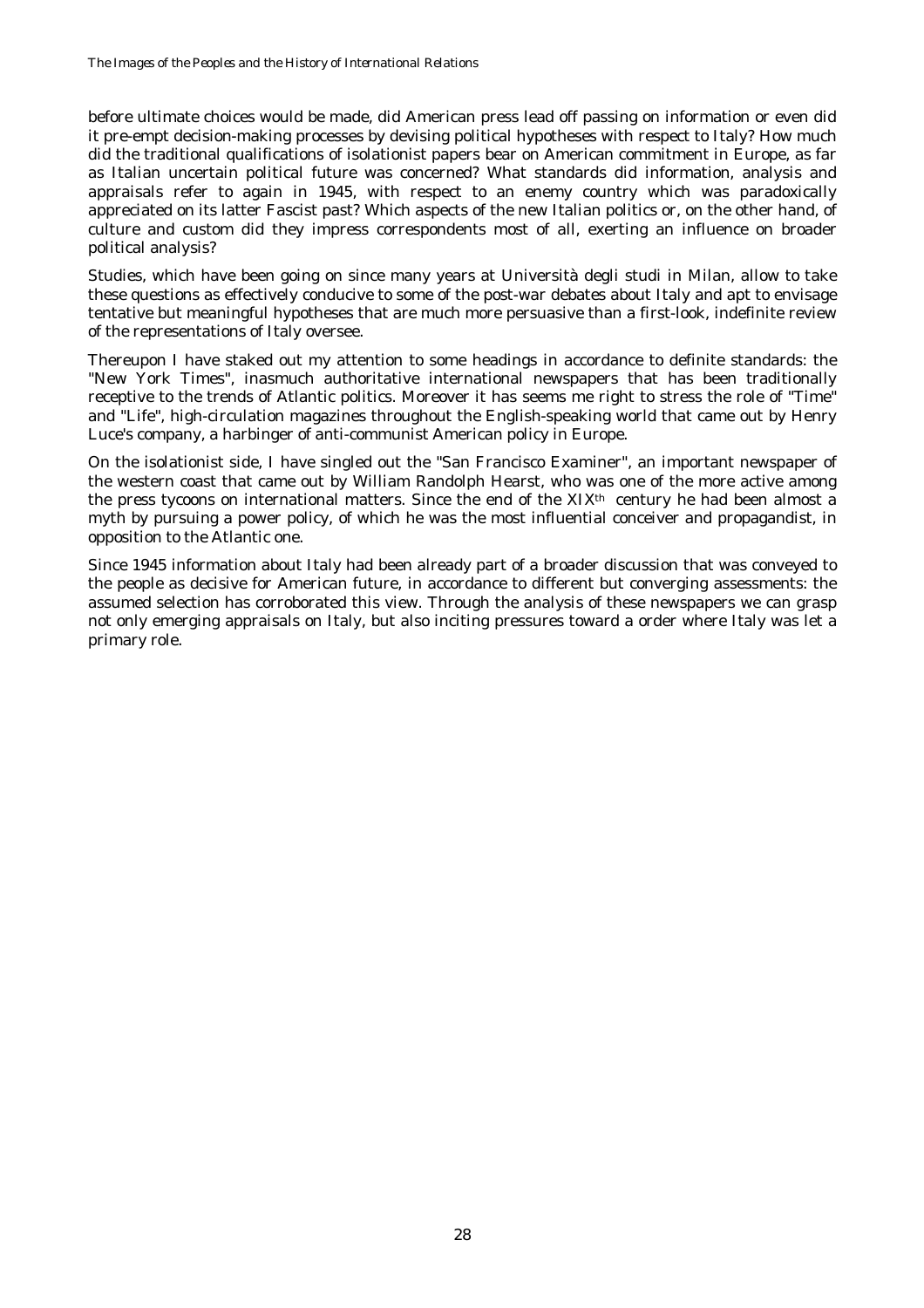<span id="page-28-0"></span>*Association pour l'Histoire de l'Electrcité en France (EDF), Paris, France*

### **Images de la Russie soviétique en France (1917 - 1939)**

L'approche de l'image en France d'une nation bien particulière a été largement modifiée par l'ouverture progressive des archives de l'ex-URSS. La période traitée est assez longue pour saisir le poids et le rejet des mythes et préjugés, dépasser la rupture historiographique obligée d'Octobre 1917, en établissant l'héritage fortement constitué aux XVIII**e** et XIX**e** siècles de l'image de la Russie de Tsars et des premières révolutions russes, tout en tenant compte d'un second héritage, celui des espoirs placés depuis longtemps dans une rupture révolutionnaire et dans l'avènement du socialisme en France.

Toute image des nations est construite, mais l'histoire de l'URSS reste marquée par une volonté spécifique de construire systématiquement une image positive du nouveau régime. Cette volonté est proclamée, permanente de 1917 à 1939, mais n'est explicite ni dans ses buts (avec une articulation complexe entre les projets extérieurs de Moscou, en termes à la fois de puissance diplomatique et économique, et le projet révolutionnaire de l'Internationale communiste), ni dans ses moyens de propagande, dont certains sont ouverts et d'autres occultes.

La tentation première serait de vouloir dévoiler linéairement la "vérité", en triant d'un côté ceux qui ont donné une image véridique de l'URSS, en dénonçant de l'autre les aveugles ou les menteurs. La démarche a été autre : il s'agit de saisir le plus concrètement possible grâce aux archives quelle était l'information sur l'URSS disponible à chaque moment , prendre la mesure d'un débat très virulent et souvent simpliste sur la le "mensonge" et la "vérité" soviétiques, né du contexte de guerre et de révolution.

Ces lectures s'opérent à l'évidence dans le contexte déterminant de la vie politique française, en fonction de références nationales (et d'abord de la Révolution française). L'Union soviétique représente le cas unique dans l'entre-deux-guerres d'une nation présentée comme modèle par une organisation internationale basée à Moscou, l'IC. Sa section française est un acteur égal de la vie politique française et revendique ouvertement un projet révolutionnaire, l'instauration des "Soviets partout", tout en affirmant constamment son indépendance fonctionnelle par rapport à l'URSS.

Dans un premier temps, on présentera les milieux et les réseaux d'influence dont le projet était d'agir sur l'image de la Russie soviétique, l'organisation progressive d'un système de propagande et de relations publiques destiné à convaincre mais aussi à monopoliser l'information. A Moscou, une série d'organismes (parfois concurrents) travaille en direction de cibles définies en termes de classe. La collaboration entre IC, Etat soviétique et "organisations sociales" est constante bien que dissimulée. A Paris, les relais sont soit des organisations liées ouvertement ou non à Moscou, soit des réseaux plus nébuleux de compagnons de route. L'action se caractérise par le poids croissant des voyages, et un contrôle à nuancer selon les rivalités intérieures à l'URSS et plus encore dans les antennes françaises et selon les échelles; L'opposition à ce travail d'influence reste plus faible et dispersée, pour des raison à la fois politiques et financières.

Malgré la discussion sur la validité des publications soviétiques et la fabrication de "voyages Potemkine", l'efficacité globale de cette action est frappante dans les années trente surtout. Les institutions modèles souvent prises pour le reflet de la réalité des Républiques soviétiques dans leur ensemble; De même, les statistiques soviétiques s'imposent. Les images de l'URSS dans tous les domaines (société, construction économique, fonctionnement politique) se sont révélées très riches et sont loin de se limiter à un simple éloge inconditionnel ou à un rejet total du régime soviétique. Elles se constituent par strates successives, depuis les images de la prise du pouvoir par les bolcheviks jusqu'à celles de l'URSS du plan quinquennal, grande puissance industrielle et militaire. Moscou parvient à empêcher certains événements dramatiques de faire débat en France, que ce soit le travail forcé des déportés ou la famine ukrainienne de 1932-1933, et imposer assez efficacement le mythe de la patrie du socialisme.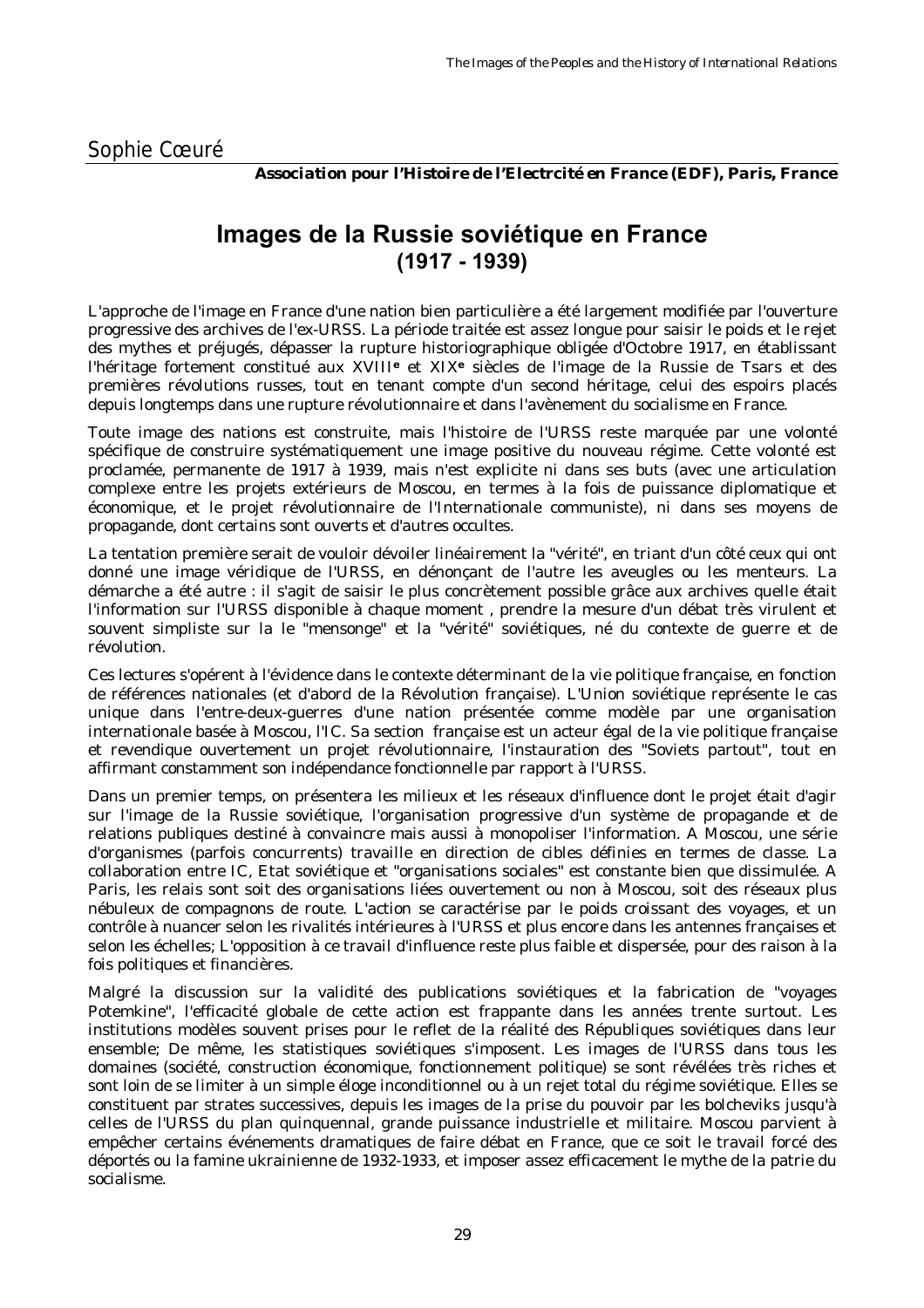On reste frappés par la force des images héritées des XVIII**e** et XIX**e** siècles et cristallisées autour d'une permanence de "l'âme slave". Ces images peuvent être négatives (danger russo-asiatique) ou neutres (avec par exemple l'acceptation résignée du régime par certains slavisants), elles sous-tendent surtout largement des lectures positives qui renvoient au côté "russe" le régime politique soviétique et la répression. La France de 1789 garde sa place de guide et modèle. En revanche, la révolution est lue comme ayant arraché la Russie au passé, propulsant l'URSS à l'avant-garde de l'humanité, dans le domaine social et culturel, avec les images de l'émancipation des femmes et des nationalités, thèmes augmenté dans les années trente de celui du succès industriel et agricole. Le système politique très mal connu des Français. La lecture de l'URSS comme nation normalisée, héritière des Tsars, concurrence largement celle d'un nouvel empire idéologique.

La question des conséquences, du lien entre images de l'URSS et vie politique française, reste la plus complexe. Mais une typologie en fonction des partis politiques ou même de la gauche et de la droite s'est révélée inadéquate, aucun lien mécanique ne pouvant être établi entre des choix envers l'URSS (curiosité, sympathie, défense). Un premier courant lie le modèle soviétique et son importation par l'IC (URSS = communisme) : on peut tenter d'évaluer le poids du modèle soviétique dans l'engagement communiste (loin d'être toujours premier) comme dans le choix des anticommunistes qui identifient l'URSS au PCF. Dans les deux cas, l'Union soviétique est plus mythologique que réelle. Un second courant dissocie l'attitude envers l'URSS et du communisme français. Des personnalités philosoviétiques non communistes ou anticommunistes se caractérisent par une acceptation ou une adhésion partielle à l'exemple proposé par l'URSS, avec la profonde conviction que le communisme ne sera jamais importé en France, tant il s'oppose aux valeurs nationales. C'est le "malentendu humaniste" des compagnons de route: une image rose de l'URSS est reçue sincèrement par une partie de l'opinion. Mais elle peut aussi être utilisée cyniquement, que ce soit par corruption ou par choix de priorités en politique intérieure ou extérieure. L'année 1936 fut l'apogée d'une image positive qui coïncidait pour une large partie de l'opinion avec les priorités françaises du moment (antifascisme, conversion du PCF aux valeurs nationales). Brouillée par les procès de Moscou, le récit d'André Gide, de nouveaux témoignages, elle se disloqua en 1939.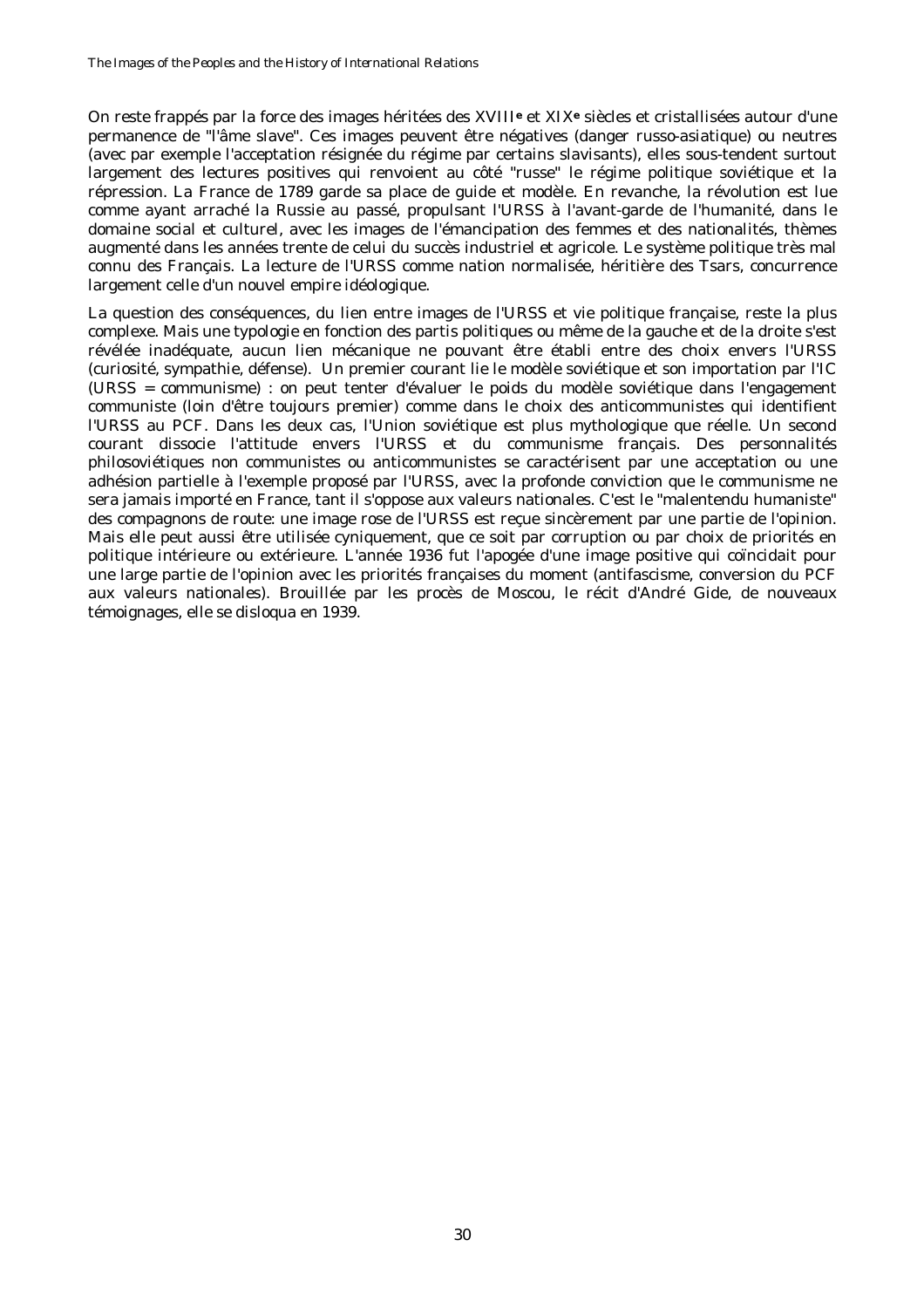*The University of Birmingham, U.K.*

### <span id="page-30-0"></span>**Les problèmes de la perception entre la France et l'Angleterre au seuil du 20e siècle**

Cette communication traite de cette période-clé dans les rapports franco-britanniques que constitue le tournant du siècle, entre 1890 et 1905. Ici, l'on se trouvait en somme dans les interstices entre deux périodes, dont la première est dominée par des préjugés relevant d'un héritage historique assez lourd et des stéréotypes inspirés par un racialisme qui motive le nationalisme, voire le 'jingoïsme", de chaque côté de la manche.

La deuxième période sera marquée par les pas menant à l'établissement de 'l'entente cordiale', ce qui représenterait une sorte de dégel dans la guerre froide entre les deux pays.

A partir de ce moment, l'étude des perceptions réciproques se fonde d'ailleurs sur des notions "scientifiques", idées qui ont tendance à rejeter une approche racialiste.

Il sera question d'examiner en passant la nature de cet héritage historique (les stéréotypes, etc.), ainsi que de tenir compte de l'impact des événements tels que par exemple l'affaire Dreyfus ou la guerre des Boërs sur les perceptions dans les deux pays.

Ces perceptions peuvent enfin se résumer dans l'image du 'miroir déformant', où, à chercher sa propre identité, l'on se définissait négativement l'un par rapport à l'Autre.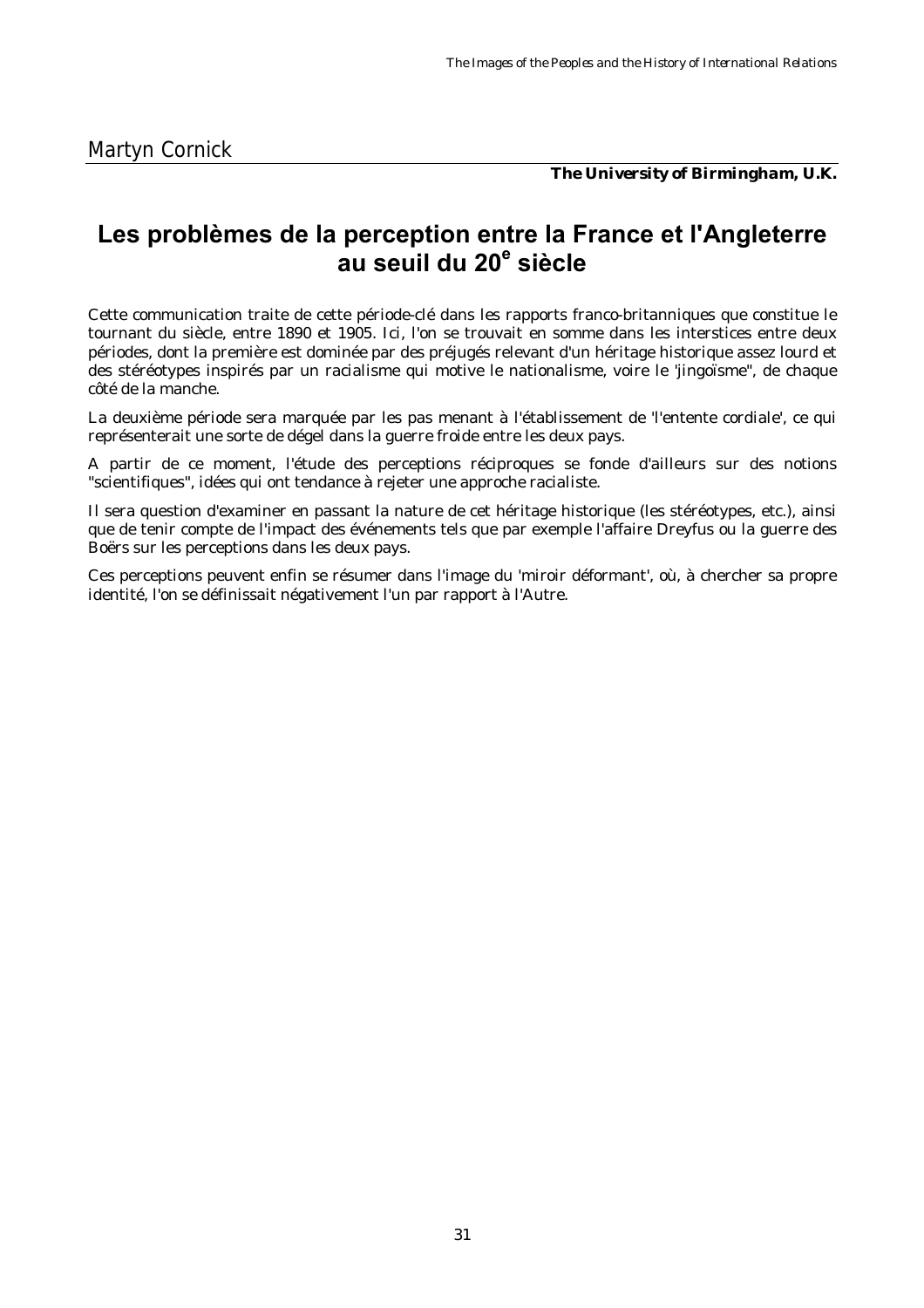### <span id="page-31-0"></span>Kokila Dang

### **Defining and Legitimising the 'Other': India from the Eighteenth to the Twentieth Century**

Prior to the period of colonial expansion and imperialism travel accounts were the primary sources of information and travellers the only contacts between their very own and the world outside. Such accounts were the only written pieces of information that give us an idea about how 'other' cultures and people were perceived as also of the interaction between the people of the east and the west. Travel accounts were, however, written with an eye to public consumption and were in their very nature often addressed to a larger readership. Such accounts carried an element of conviction and truth as they were written by men who were not only religious, extremely courageous, but had to undergo a lot of pain and sufferings in their attempt to travel and collect information about the largely unknown, though mostly driven by mercantile concerns. It was on the basis of these accounts from all over the world that people came to understand and perceive the world beyond their own shores. The west, primarily Britain in the later period, drew on such 'imaginary' images and a superficial understanding of the people of the orient - only glimpses of which compelled some to explore the 'nation of magnificence and riches' and the others to colonise it.

The paper that I propose to read at the conference will focus on the images of the orient (India) created by the travellers in the period prior to the eighteenth century ranging from Nicolo Conti to Jean Bapstite Tavernier. It will move on to delineate how the images reflected and perceived found a logical space in and helped shaped the now commonly understood stereotypical understanding of the 'other' in the eighteenth century. It will seek to highlight how the East India Company's relationship with the people it came into contact with was a prisoner to the above stereotypes. The period immediately following coincided with a large number of translations into English of other western and non-western accounts of the orient and went a long way in essentializing the already 'created' images. Most significantly, however, the above development contributed to a large extent in ideologically legitimising imperialism and furthering its agenda.

The second half of the nineteenth century saw the inter-weaving of such images and colonial policy under direct British rule. An analysis of the earlier 'images' and their redefinition will be highlighted through colonial policy, state attitudes, and legislation. In analysing the above I will concentrate on discussing the issues indicated through a study of the arena of relief and welfare policies defined by the state for its colonial subjects alongside its philanthropic endeavours. It is being inferred that both imperialism and colonialism sought legitimacy by putting forward, most vigorously, the agenda of 'civilising' the 'uncivilised' and willingly, though painfully, undertaking to undo the 'white man's burden'. In pushing forth its philanthropic agenda colonial rulers were in a dilemma, on the one hand, they were being compelled to further imperialist designs, and, on the other, felt the need to mitigate the evil effects of their rule. In doing so the colonial state also defined its own *image* with which it had to come to terms with, both as a nation of significance in the west and as the coloniser.

It was this philanthropic agenda of the colonial state, which amongst other reasons, was to a great extent responsible for the then emerging discourse on nationalism in the late nineteenth century. It also contributed to shaping the nationalist movement in the twentieth century and changing the equations between the two 'nations'. Interestingly, however, the nationalist discourse was also to some extent defined by the image created by the west of the Indian people.

Women who constituted one half of society were also seen as both perpetuating and preserving tradition and in many ways defining that which was truly Indian. They received 'adequate' attention both from travellers and merchants in the earlier period and helped in forming an image of the Indian woman which found place in both British writings and policy formulation. It seems imperative to discuss how these images have continued to define the spaces occupied by women in the political and cultural surroundings of colonial and post-colonial India.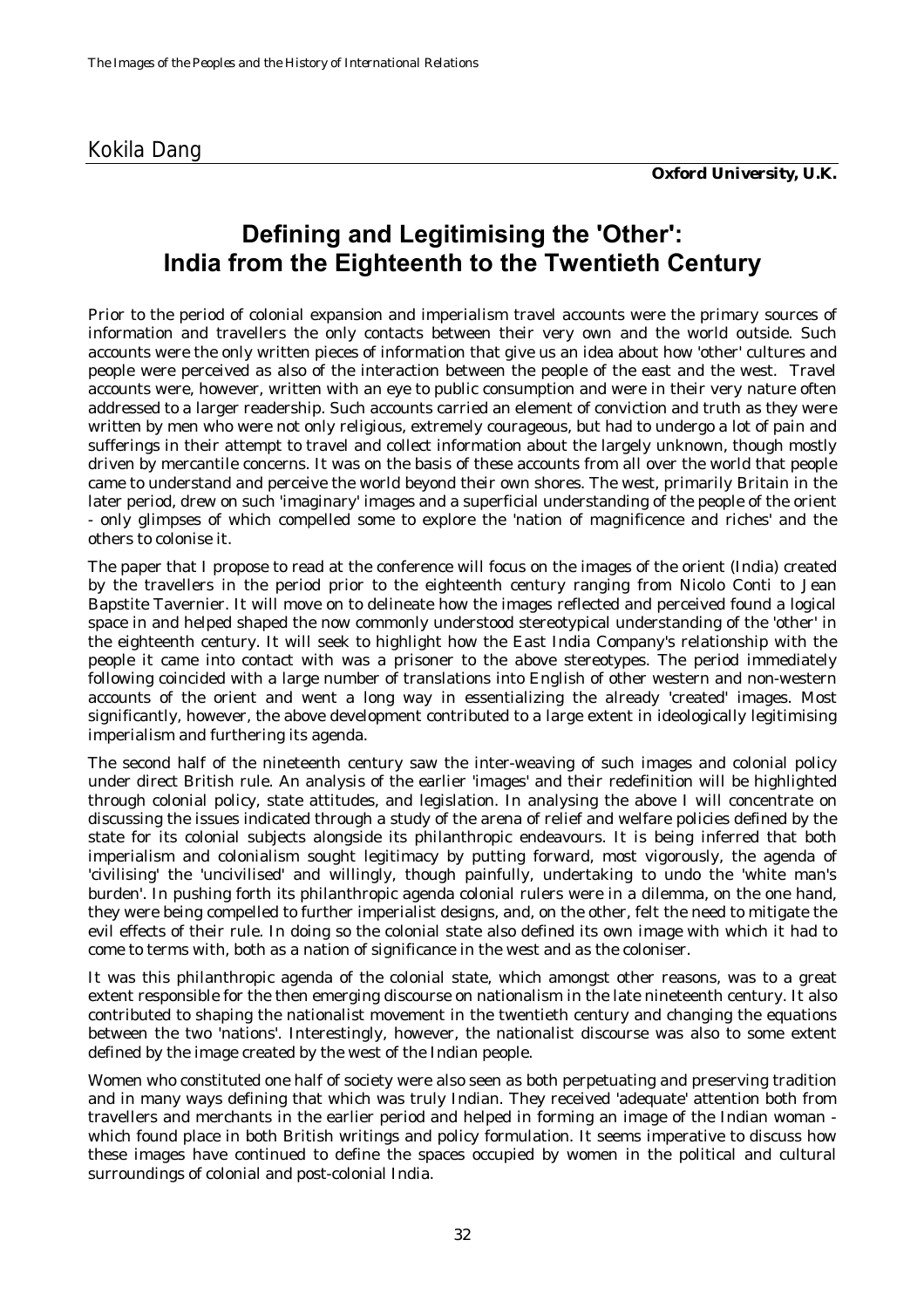Lastly, it will seek to raise questions and answer to whatever extent possible on how the images created over the centuries have left a deep and lasting impact on the people of India. Post-colonial India struggles with the legacy of a past that on the one hand has given rise to extreme right wing ideologies which at least on the surface reject all that is western (for popular mobilisation) and attempt to revive the true India. While on the other hand a section of the people with often undefined ideologies attempts to adopt that which is 'western' and continues to be thought of as the true hallmark of a superior civilisation. On the basis of some interviews conducted in the U.K., an attempt will be made to place the above study and understand its contemporary significance. Whether past images and social representations have changed or have been redefined needs further investigation to arrive at an understanding of the relationship between the Indian Diaspora and the western world.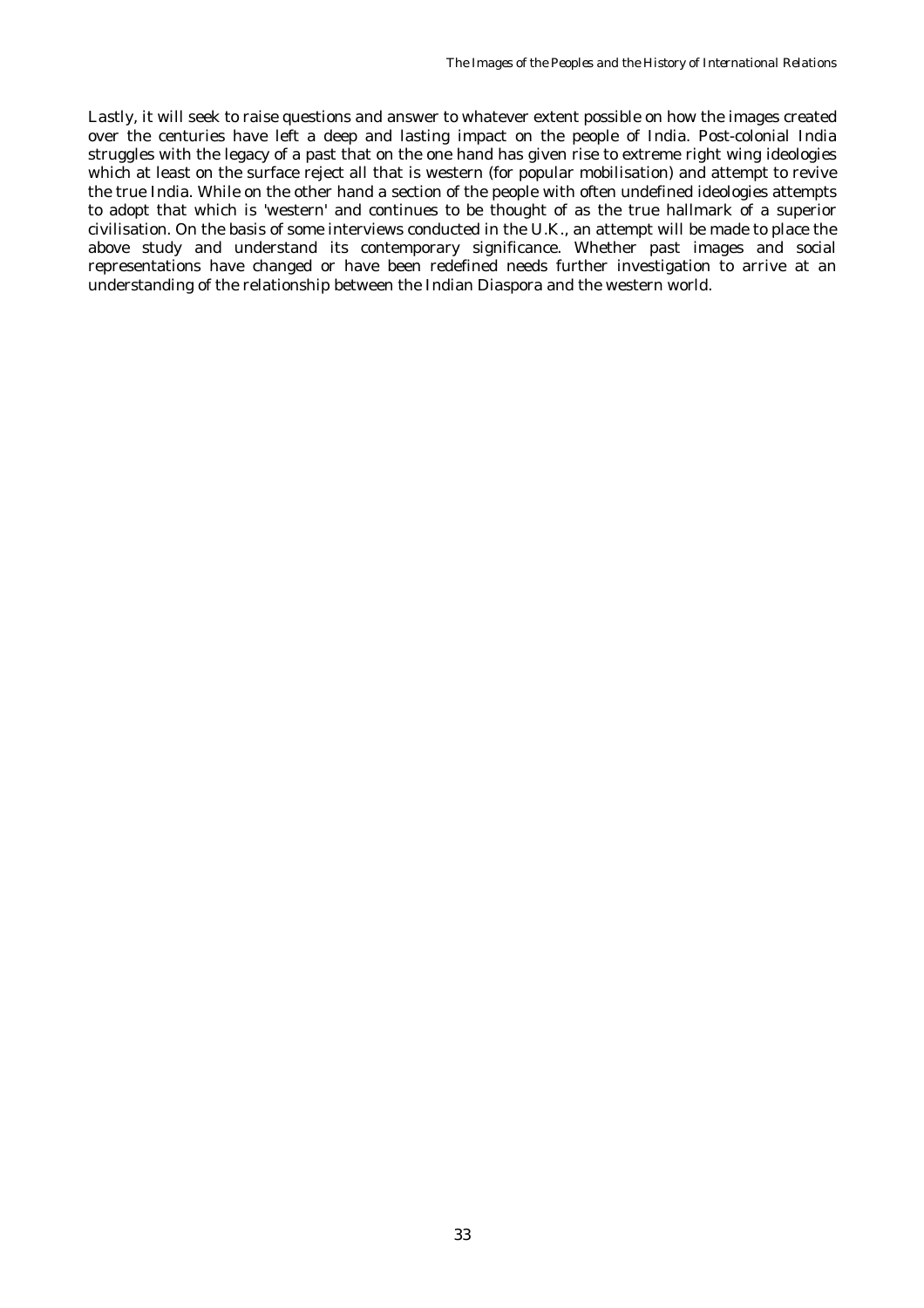### <span id="page-33-0"></span>María-Dolores Elizalde

*Consejo Superior de Investigaciones Científicas, Madrid, Spain*

## **Images of the Philippines. The international Perception of a Colony at the End of 19th Century**

At the end of 19th century the Philippine Islands were a territory in full developing and hopeful future. They were a crossroad of different interests and processes:

1)- The archipelago had been under the Spanish rule since more than three centuries. Along this period, the Spanish Government had developed different colonial and economic models. In the last years of 19th century it showed a renewed interest in the islands for many reasons: the problems in Cuba had lead to the colonial groups to consider with renewed attention the possibilities of the Philippines; the inauguration of the Suez Channel had expedited the travel to the islands; the expansion of the great powers had awaked a new interest for the Pacific and the Far East; the distribution of spheres of influence in that area had begun and the opening of the China market was also expected. The addition of all these circumstances urged to the Spanish Government to define a new policy towards Philippines: it introduced reforms in the administration, it promoted investments, and it increased the defence of the islands. In 1897, one year before their lost, the Philippines were a profitable colony, able to selffinance the colonial government and to generate profits to the Crown. They were all a promise to future.

2)- In the last decades of  $19<sup>th</sup>$  century, it arose an important movement of national affirmation. The illustrated elites created a new conscience of a Philippine identity. Landowners and merchants had developed the national economy in different parts of the country, and they negotiated directly with foreign companies, without Spanish mediation. At the same time, popular movements were unrest with the Spanish administration and with the religious orders. All these groups joined their forces, first in order to obtain reforms and to defend their political and social rights, and second to fight for selfgovernment and independence.

3)- The third element which defined the situation of the Philippines at the end of the century were the international interests of the great powers. Trade was in foreign hands: in the islands there were established companies of numerous countries, essentially British, American, German, French, Chinese and Japanese firms. Banks of different nations, with a high volume of business, were settled there. Many foreign enterprises had invested in tobacco, agricultural products -sugar, hemp, coffee, copra, cacao and indigo, engineering and building. The Philippines islands were an important international crossroads in those days of the imperialism urge.

The intention of this paper is to study the images that different agents offered from the Philippines at the end of 19th century: officials of the Spanish Administration, members of religious orders, diplomats, merchants and travellers of other countries. I will contrast these images between them, I will compare them with the real situation of the islands, and I will analyse the interests behind the images. In order to do it, I will use documentation collected in archives from Philippines, Spain, United States, Great Britain and France, as well as newspapers, memories and travel books of that age.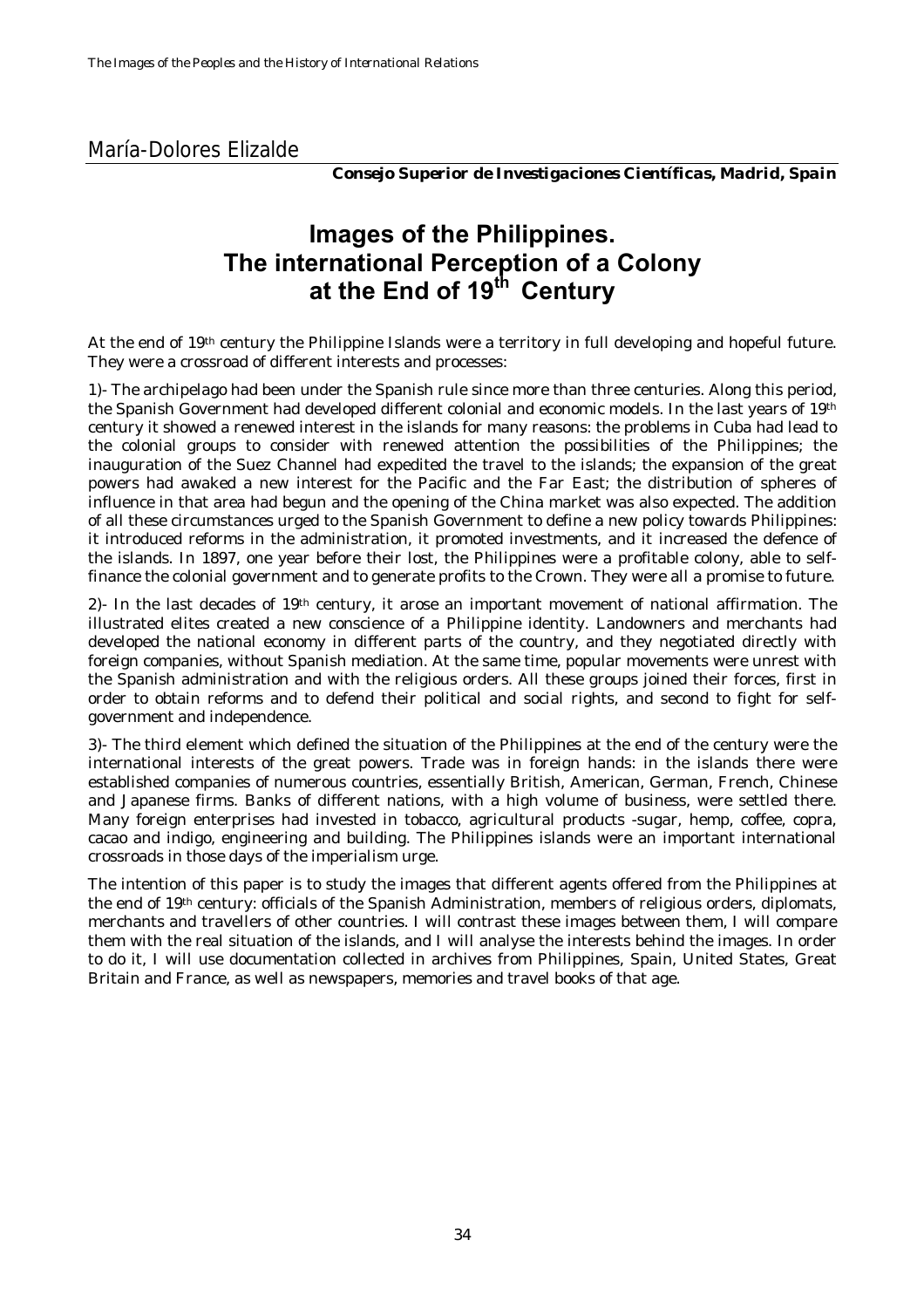*University of Oulu, Finland*

## **The Image of Japan in Finland in the 1930's**

<span id="page-34-0"></span>The aim of this paper is to attempt to answer the question of what the image of Japan was in Finland, why it was what it was, whether any changes took place in it, what use was made of it, if any, and why, and in general what Japan meant for Finnish people.

The examination of the image of Japan shows especial weight to be attached to the fact that up to the time of the Second World War the Japanese were the only coloured nation to have preserved their independence and risen to a position of equality with the western peoples in a world dominated by them. In this paper the image of Japan is examined on one level, that of the official relations between the two countries, largely in terms of the importance of these relations for Finnish officialdom.

The image of Japan is examined from five aspects: the global aspect, i.e. from the point of view of world politics, the cosmopolitan aspect, with reference to universal values and the relations between cultures, the nationalistic aspect, in terms of Finland's practical interests, the particular aspects, in the light of the interests, experiences and prejudices of some individual or group of individuals, and the provincialist aspect, paying attention to features of indifference or ignorance.

The Russo-Japanese War heralded the final politicisation of Japan's image in the world, after which each image formulated was first and foremost a product of the aims of the society responsible for its formulation. The cosmopolitan image which had prevailed for so long was forced into the background as the western powers began to fear the rise of Japan as a dangerous competitor and nationalistic elements appeared in its place. This non-white major power posed a threat to the positions which the Europeans had established in the Far East during the 19th century, and at the same time a threat to the European hegemony which had existed in the world in general.

Two separate images of Japan were prevalent in Finland during the Russo-Japanese War, that of an enemy, based on loyalty to Russia and the Tsar and obviously ascribed to by the majority of the people, particularly those in agrarian circles, and a favourable image which had emerged amongst those of an activist-constitutionalist persuasion who opposed the Tsarist rule during the period of the "First Repression", which began in 1899. It was this latter which became the predominant opinion once the constitutionalists, gained the victory in terms of internal policy after the defeat of Russia in the war during which activists and constitutionalist cooperated with Japanese officials and as a consequence of the general strike of 1905.

After the Russo-Japanese War the Finnish image of Japan was a combination of the traditional cosmopolitan attitude of admiration felt in the west and a basically favourable nationalistic view. The strained relations between Finland and the Soviet Union continued to influence this outlook after Finnish independence in 1917 and on into the 1920's operating in support of the favourable attitude towards Japan.

The Manchurian Incident constituted a crisis which brought new feature into play in the evaluation of attitudes towards Japan, and which also demanded some sort of response from the Finns. As far as Japan's international image was concerned, the conflict meant a further accentuation of the existing image, since this expansion implied a threat to the interests of the other world powers with respect to the Far East, and also a threat to world peace, leading as it did to a strain in international relations. This was also reflected -in the official image of Japan espoused in Finland. A sense of anxiety prevailed, as Finnish security was based heavily on the notion of the efficacy of the League of Nations in preserving world peace, and with this the independence of the smaller countries. Thus, looked at from a nationalistic point of view, the image now carried also unfavourable features, although the Finnish representative in Tokyo, George Winckelmann, was admittedly of the opinion that the most important consideration was the continuity of the status of Japan as a counterbalance to might of the Soviet Union. Even so, the image of Japan in Finland at this period does not show any features which deviate from that which predominated in the western world as a whole.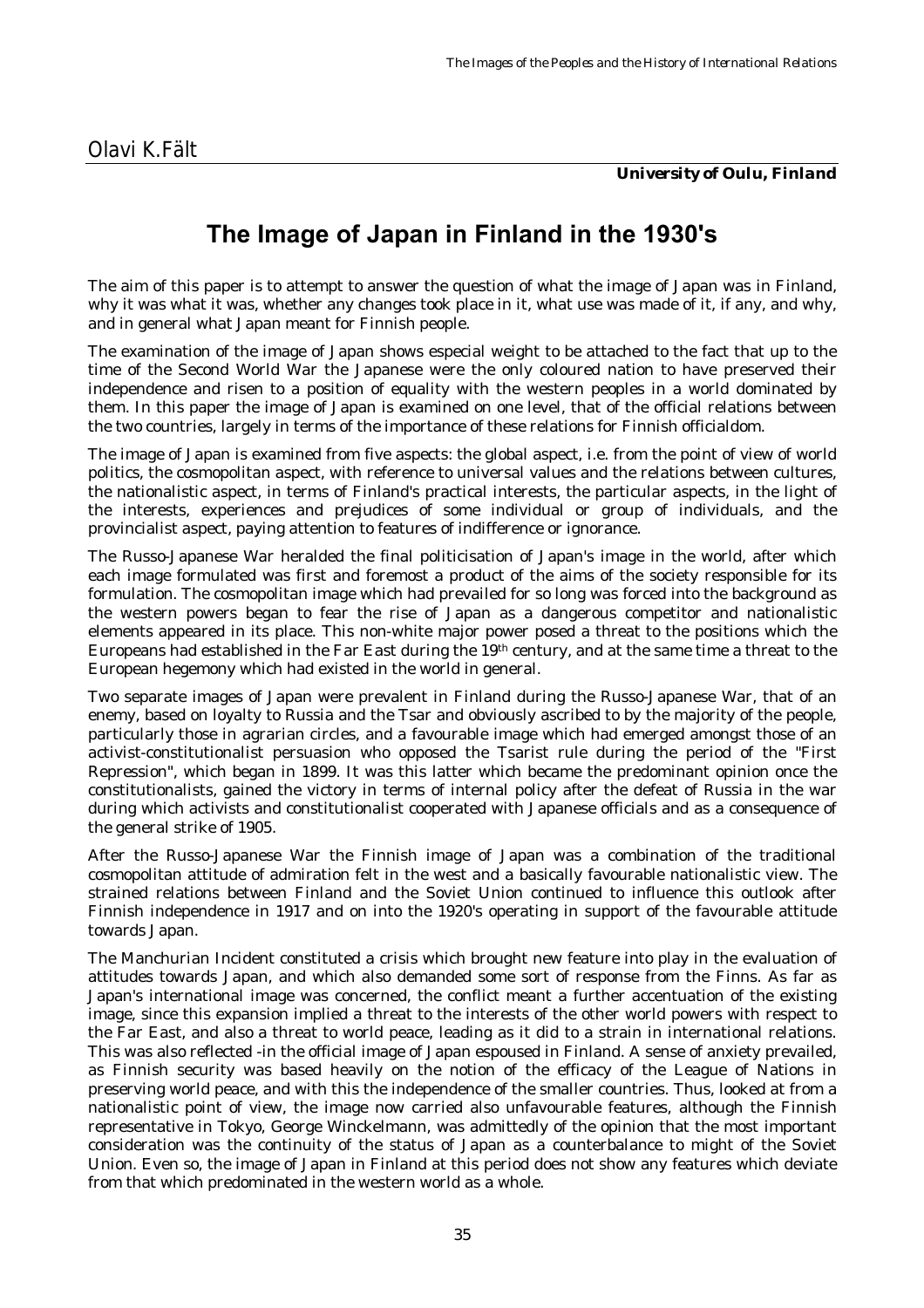The discussion of the Manchurian question in the League of Nations in February 1933 forced Finland to take an official stance, in accordance with which being a small country whose foreign policy relied greatly on the League of Nations and having many other associated interests, she was obliged, although much against her will to vote against Japan. This reluctance became apparent on many occasions when the Finnish representatives tried to explain the reasons for their decision to the Japanese. This in itself implies that from the official Finnish point of view Japan was a country of significance importance for reasons of foreign policy, since it represented a potential source of support against the threat posed by the Soviet Union.

Interest concerning Japan in the period 1933-36 tended to be focused upon the gradual advances achieved in northern China, her economic expansion, the accusations made regarding the dumping of goods and the increasing trend towards a fanatical nationalism.

The Image of Japan adhered to in official circles was a partly critical and partly neutral one, in accordance with the decisions of the League of Nations, as was evident from the Manchukuo instructions issued by the Ministry of Foreign Affairs and the official denials issued in parliament by the same ministry in response to accusations of collusion between the Finnish and the Japanese made in the Soviet Union and elsewhere. On the unofficial level, however, many leading figures of the Finnish foreign policy were more kindly disposed towards Japan, as the extensive international speculations concerning possible Japanese-Finnish cooperation would lead us to assume. Other hints in the same direction were the instructions from the Ministry of Foreign Affairs urging the preservation of commercial relations with Japan, information supplied by Japanese observers in both Helsinki and Tokyo regarding the attitude of the Finns and the active work done by the new Finnish envoy to Tokyo, Hugo Valvanne, for the maintenance of good relations with Japan. Similarly the founding of a Finnish Japanese Society in Helsinki in 1935 under the chairmanship of the first Finnish chargé d'affairs to Tokyo, Prof. G.J. Ramstedt, together with the range of distinguished figures on its committee, would again seem to reinforce the notion that close relations existed between the two countries at that time.

The closeness of these unofficial relations was most probably due once again to the idea of maintaining Japan as some form of counterbalance to Soviet influence, and as such departed markedly from the unfavourable image commonly prevailing in the west at that time.

In 1936-37 Japan underwent a serious internal crisis arising out of an attempted military coup d'état, the consequence of which was that it even seemed in the early summer of 1937 as if the parliament was prepared to hold out against the pressure exerted upon it by the military. In the field of foreign affairs the most significant development was the signing of an Anti-Comintern Pact with Germany in November 1936.

The new policy of neutrality pursued in Finland since 1935, her lifeline in the storms of Great Power politics, led to a cooling in official Finnish-Japanese relations. The image longer contained a powerful security element as it had done earlier. The leading countries in the west were adopting a progressively more critical line towards Japan. The United States, France and Britain showed support for those forces that stood for parliamentarism in Japan, while Germany favoured the existing government line. Thus a clear dichotomy prevailed within the image of Japan in the world at large reason it is understanding that the Finnish attitude, even in unofficial circles, should have become somewhat less enthusiastic.

The major event in the period 1937-39 as far as the image of Japan was concerned, especially regarding the earlier part of this period, was the outbreak of war between China and Japan in July 1937. The rapidly worsening situation in Europe from 1938 onwards then served to reduce the interest shown towards events in the Far East.

A further cooling in the attitude taken towards Japan in official circles in Finland was brought about by the conjunction of the offensive launched by the Japanese and the neutrality embodied in Finnish foreign policy. This emerged most clearly in the instructions issued to the Finnish delegation to the League of Nations, which showed that Japan no longer occupied any position whatsoever in Finnish foreign policy calculations. In spite of the favourable image which Valvanne continued to give in his reports to the Ministry of Foreign Affairs, the leaders of the Finnish foreign policy maintained a strictly neutral policy, and rejected plans put forward for a cultural exchange agreement precisely on foreign policy grounds. The alteration in the situation as compared with the period in the beginning of the 1930's is symbolized by the trade conflict between the two countries in 1938-39, which was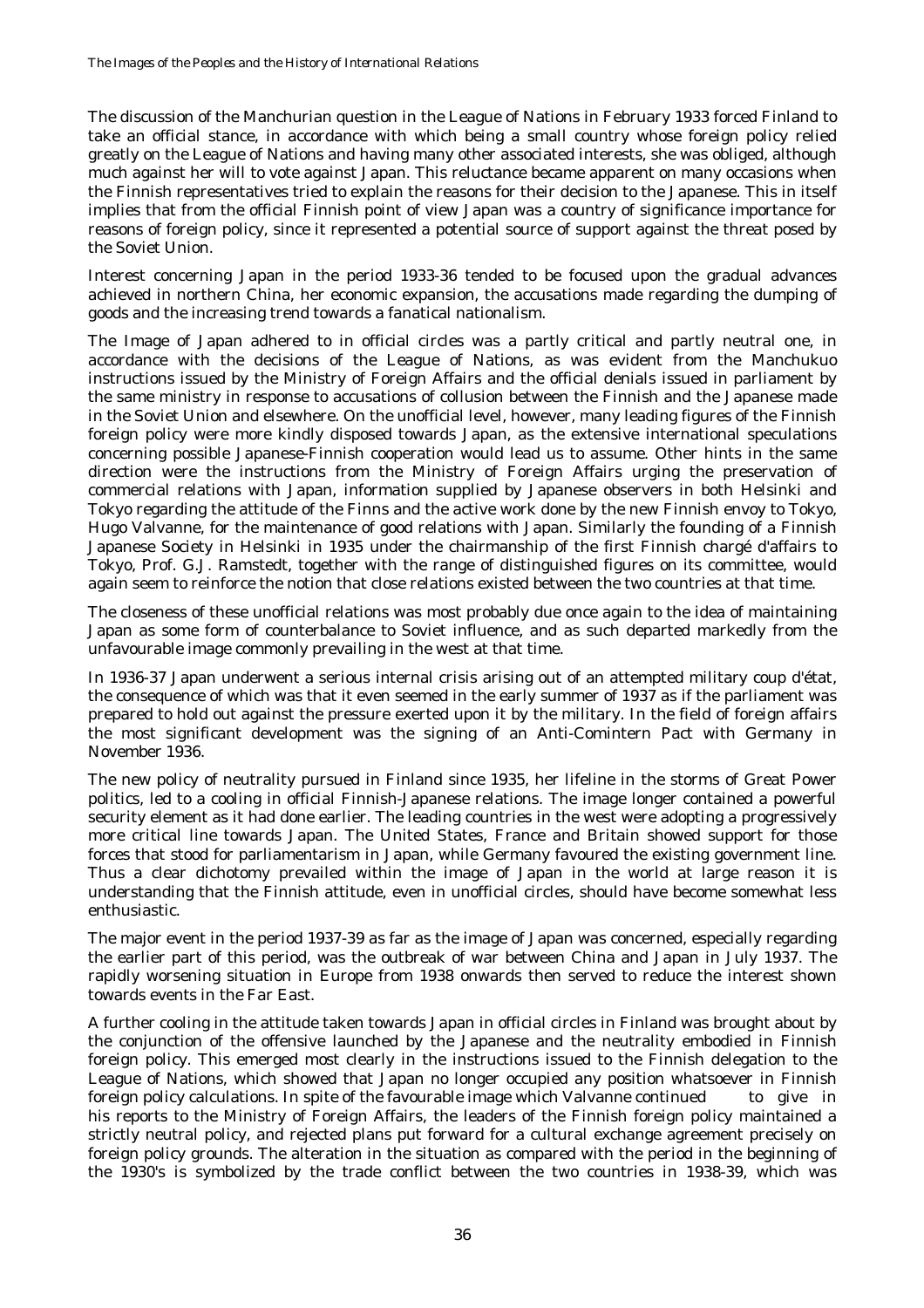precipitated by Japan's expansion of its export trade and reduction in imports, a situation which was admittedly resolved in favour of the Finnish exporters. This may in itself be a sign of a more friendly attitude hidden below the surface, but all Finland's other political statements showed her attitude, both official and unofficial, to be very much a neutral one. This nevertheless still differed significantly from the general critical approach adopted in the west, a fact which may be attributed partly to Finnish suspicions regarding the Soviet Union and partly to the traditional favourable image of Japan, Finland's policy of neutrality and the attempts to preserve export markets.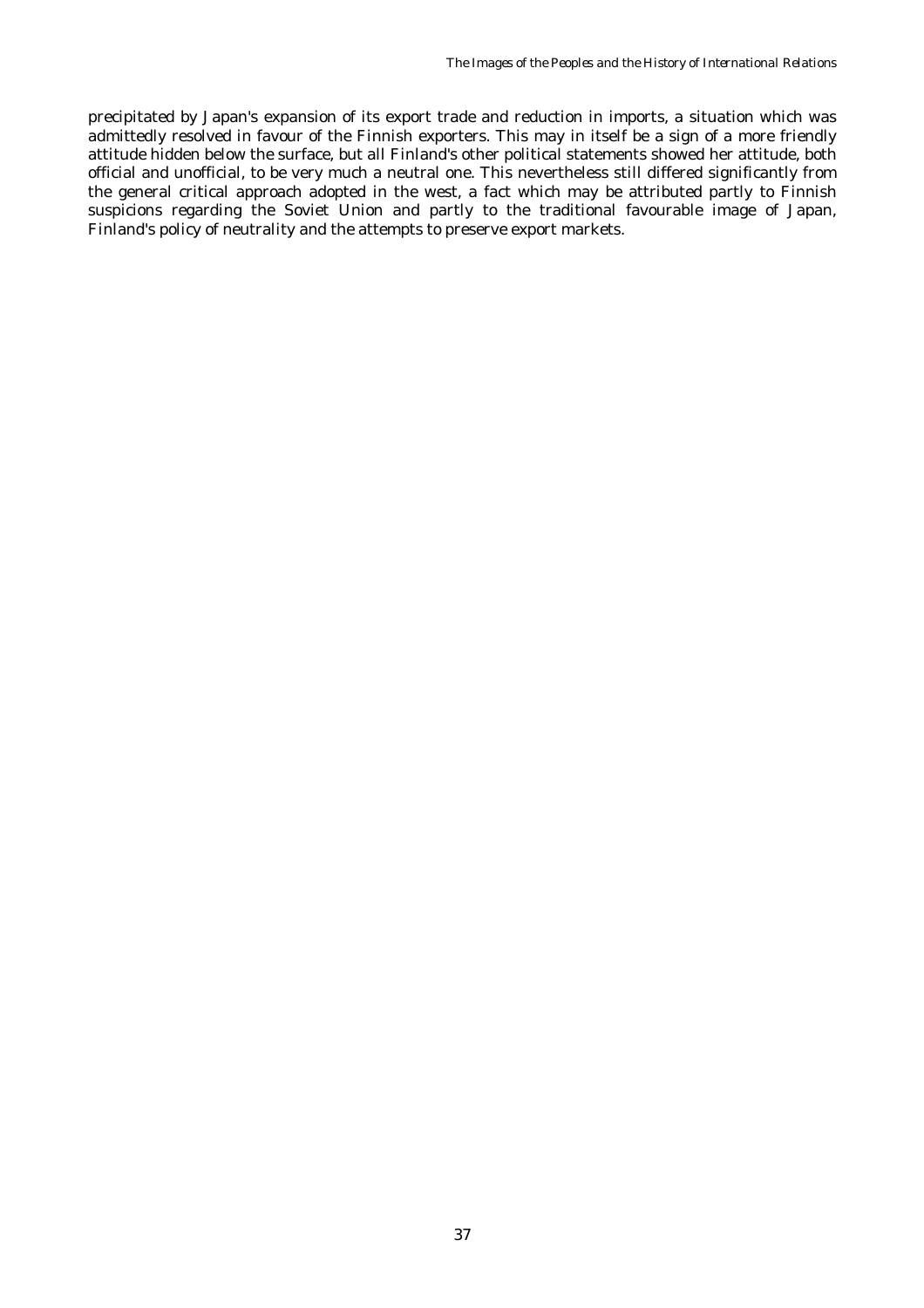#### Bohumila Feren**č**uhová

*Slovenská Akadémia vied Historicky ustav SAV, Bratislava, Slovakia*

## **L´alliance franco-tchécoslovaque dans l´entre-deux-guerres. Le poids de l´image du Français et du Russe/Soviétique dans le processus de décision en politique étrangère.**

Une équipe d´historiens slovaques, en coopération avec des historiens tchèques et français, a travaillé sur la formation et l´évolution des images réciproques des trois peuples en 1867 - 1914, dans le cadre des relations entre *la France et l´Europe centrale.* (Slovanské štúdie, No Spécial 2, Bratislava, AEP 1995). En 1997-1999 l´équipe slovaque a continué cette étude dans le cadre du projet de recherche VEGA 2/4089 *La France et l´Europe centrale en 1914-1948. Images et stéréotypes, événements et relations,* en essayant de la renouveler sous perspective des trois axes proposés par le prof. R. Frank.

La communication profite de ces recherches pour éclairer les difficultés de cohésion en Europe centrale et analyser le poids des images des peuples dans le processus de décision en politique étrangère. Les images des peuples formées pendant la deuxième moitié du 19**e** siècle jouent un certain rôle dans la préparation des traités de paix après la première guerre mondiale et dans l´entre-deux-guerres. Tandis que l´image de l**'**Hongrois ou de l´Allemand présentent des éléments constitutifs de la formation de l´identité nationale slovaque ou tchèque, les images du Russe et du Français, liés a partir de 1892 par le traité d´alliance militaire, se dessinent en fonction du changement de l´ordre européen dans les Balkans et en Europe centrale comme protecteurs potentiels des peuples "opprimés" de l´Empire austrohongrois.

Dans l´entre-deux-guerres la politique étrangère tchécoslovaque repose sur trois pierres angulaires: la Société des Nations, la Petite Entente et l´alliance politique avec la France. Tandis que la Société des Nations représente un nouveau pilier de la politique étranger tchécoslovaque, les stéréotypes figés de l´évaluation de la situation internationale jouent un certain rôle dans les processus de négociations des traités franco-tchécoslovaque de 1924, 1925 et du traité soviéto-tchécoslovaque de 1935.

La relecture des documents diplomatiques, des textes et des discours de principaux décideurs tchécoslovaques dans le domaine de la politique étrangère sera complétée par l´analyse de la presse et des sources littéraires, pour montrer avec plasticité les images des alliés et des ennemis de la Tchécoslovaquie en 1918-1938.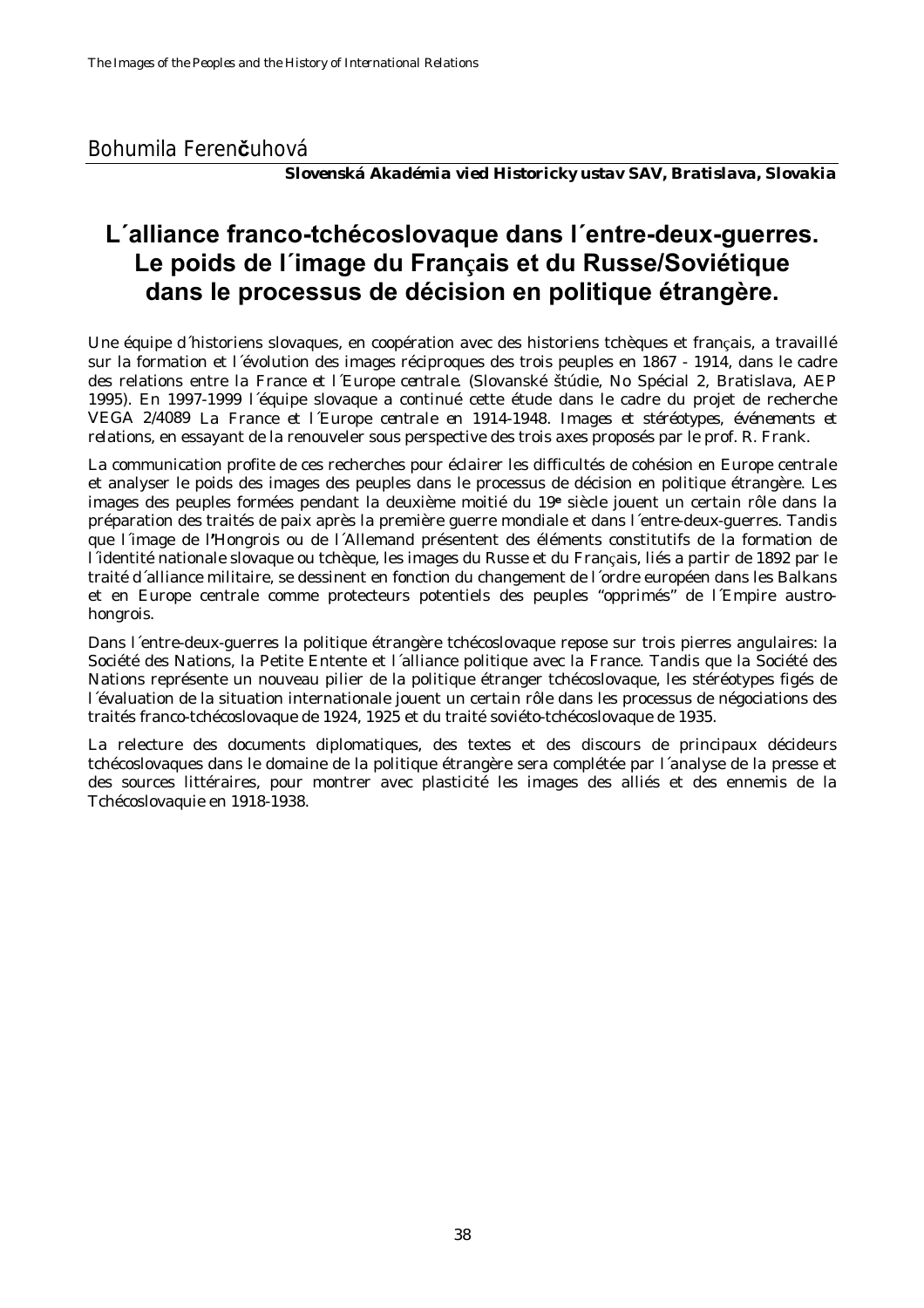*University of Venezia and Gorizia, Italy*

## **Between Slavdom and Turan: Russian Identity in Eurasian Teaching**

Since the westernizing and modernizing reforms of Peter the Great, the main topic of modern Russian culture has been the question of self-identification, i.e. the never ending and often neurotic attempt to define the place of Russia in world history and civilisation. The official statement of the Europeaness of Russia – "Russia is a European power", that Catherine II wrote – was more and more contented by a large range of ideological positions, both conservative and progressive. The revolution put an end to the unsolved dispute between the Westernizers and the so-called "Russian ideology". "An" end, not "the" end. Based on a western ideology, but sternly opposed to the West, the Soviet system was a kind of answer to the Russian search for identity. Another answer was drawn up in the 20-30s by a large group of Russian émigrés, known as Eurasians, whose intellectual elaboration is now recalling great attention both in Russia and abroad.

Although they all left Soviet Union, their teaching is unthinkable without the epoch-making event of the Russian revolution, that showed once and for all the groundlessness of European, "petrine" Russia. In their distressing exile, Eurasians worked on and preached for a new definition of Russian identity, which they inserted neither in European or in Asian historical and cultural patterns, but in a sort of intermediate, Eurasian, system: *…Russia is not merely "the West", but also "the East", not only "Europe", but also "Asia", and even not Europe at all, but Eurasia…* (Savickij).

To display – or to invent, it hardly matters here – this identity of Russia, Eurasians introduced many radically new views of Russian history. One of the most interesting is the revaluation of the so-called "tatar yoke" and, more generally, of the positive attitude toward the Turkish, or Turanian, East. Against a strongly consolidated, but not so ancient – indeed post-petrine - tradition, Eurasians insisted on the basic meaning of the Turanian link in Russian history, ethnography and anthropology. From the historical point of view they considered Russian autocracy not only the legitimate successor of the Byzantine empire, but also the natural heir of Tatar khanate; not less important was the belief that the abundant Turkish blood in their veins gave the Russians a national character sharply different from that of the other Slavs. Prince Nikolaj Trubeckoj, the famous linguistic scholar who was the prominent figure of this intellectual movement, wrote about *the invisible links of racial sympathy between Russians and Turkish peoples*.

According to the Eurasians, this peculiar historical and ethno-cultural structure had to be taken into account in the future reconstruction of Russia after the collapse of Soviet Union. Their ideology was then furiously rejected by the majority of Russian intelligentsia, but not by chance it plays an important role in new, post-soviet Russia.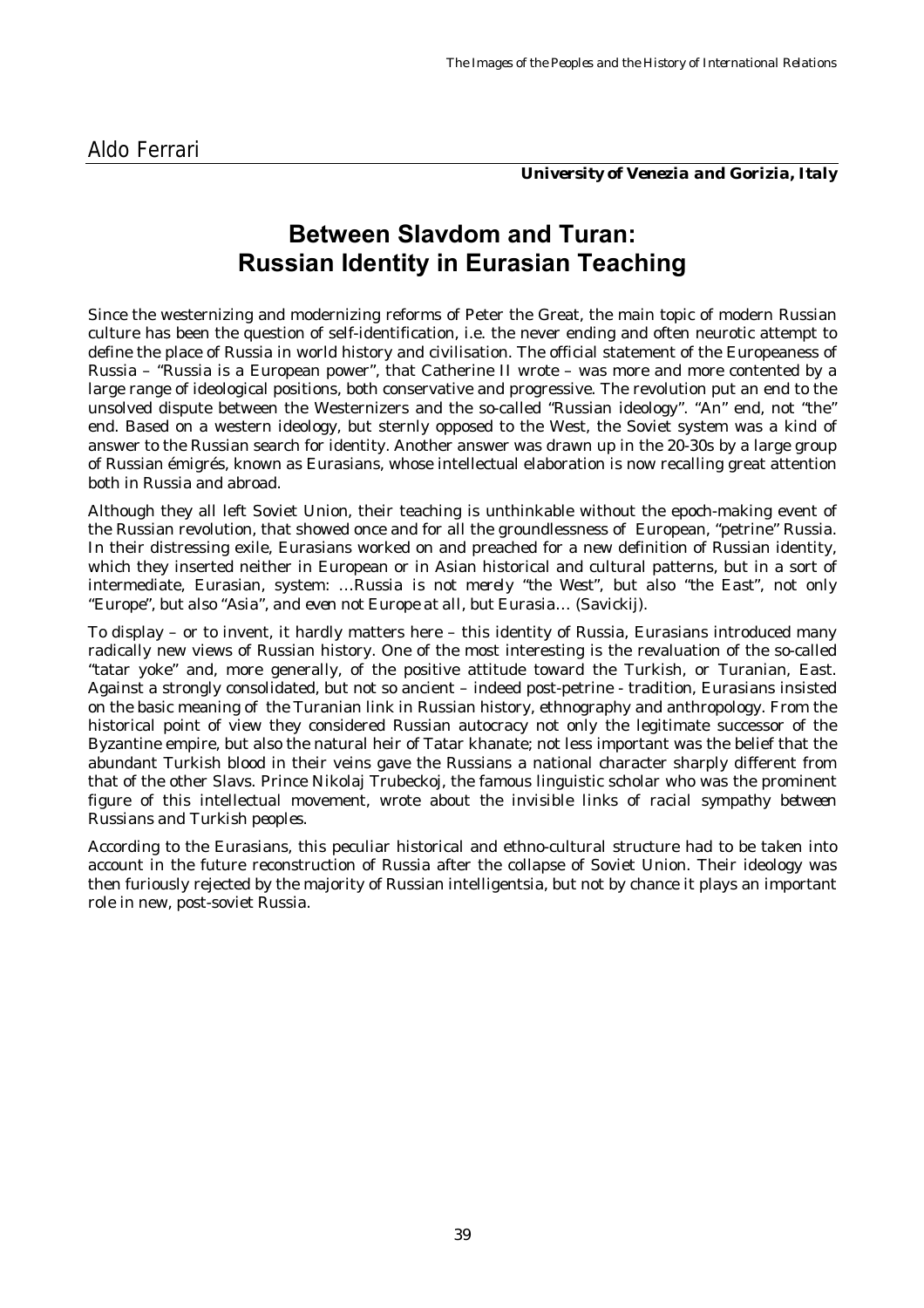#### Roberto Dante Flores

*University of Buenos Aires, Argentina*

## **Relations Between Chile and Argentina. Media and Construction of Identities (1978-1999)**

The subject of this paper deals with the Chilean-Argentine relations (1978-1999), as seen from Argentine graphic media's point of view, and the relationship with the emerging of imaginary identities, through the study of newspapers and magazines on that period.

Three moments may be singled out:

- 1. Military dictatorship (wavering foreign policy) 1976-1983;
- 2. Young democracy (Third-World policy) 1983-1989;
- 3. Political and economic re-appraisal (new order) 1989-1999.

In 1978 Chilean-Argentine relations were on the brink as Argentina rejected British decision on the Beagle Channel border problem. In this moment old questions emerged about:

- a) Chilean expansion;
- b) Argentine loss of territory;
- c) Argentine diplomacy's weakness.

Argentine military government's propaganda got through hard-line newspapers and magazines like "Gente", a magazine where general Osiris Villegas, who rejected British proposal, wrote, and "Cronica", a newspaper with nationalistic and xenophobic stance. Here we have seen a relationship with the construction of a specifically Argentine identity, which was founded on the awareness of the differences with neighbor countries, inasmuch Argentine nation did not exist in the first decades of the XIX<sup>th</sup> century but it had been asserted by the national state from 1860 (Oszlak, 1997). The nationalistic perception influenced not only lower and middle classes, but also people with higher cultivation according to Gallup polls. "La Naciòn", a traditional newspaper, which was bound to Argentine oligarchy, displayed extensive articles about the border question until 1984. Yet the process of identity formation was to undergo a change by the democratic leadership in new political circumstances. By the mediation of the Vatican in the conflict and by summoning a referendum, in order to accept of reject Vatican proposal, Argentina began to pursue a peaceful policy of Latin-American integration, which entailed the "chance of working together for the sovereignty of Malvinas" (Alfonsìn, 1984).

Most recently, Menem Administration signified:

- a) rupture with non-aligned countries (1991);
- b) integration in the Mercosur (1991);
- c) end of border conflicts with Chile (1998).

The intelligentsia of the country looks for historical roots in Alberdi, Sarmiento and Perón with a view to justifying dynamics of identity and to extol a post-nationalistic identity (Bolivar, 1998). Simultaneously, media marked this integrationist trend through the last headlines of the century: "The Mercosur supports Argentine flights to Malvinas" and "Cooperation between Argentine and Chilean navies", so far from December 1978 "They will not pass". This is a sign of the fast changes in the politics and perception between the two countries in just twenty years.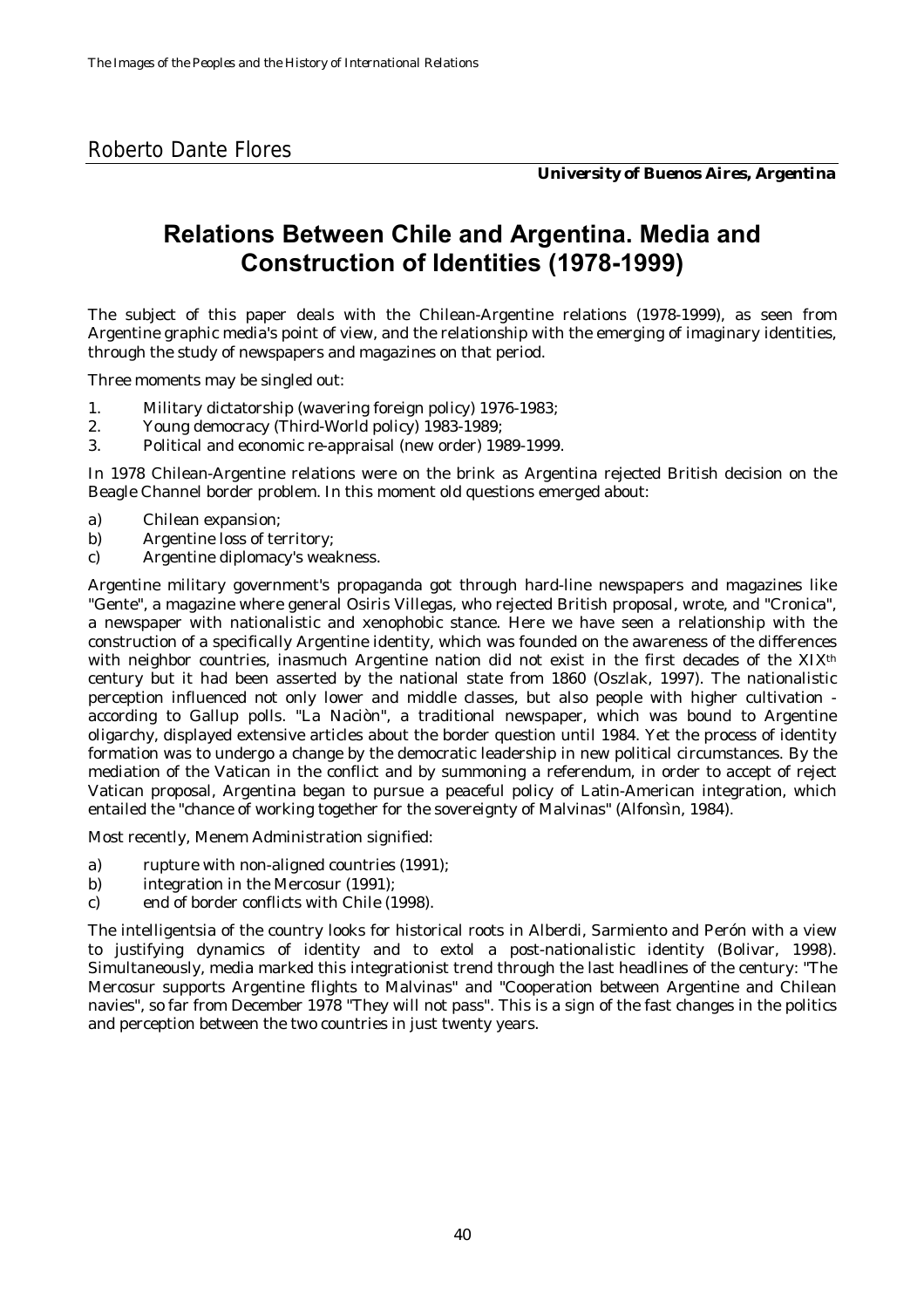*Chuo University, Japan*

#### **Chinese National Consciousness and Japan: The Case of Tai Chi-t'ao**

Historically, Japan was situated in the periphery of the Sinic Empire. After the Sino-Japanese War (1894-95), however, their relationship changed. Defeated by the eastern barbarians", the Chinese, for the first time in their long history, began to earnestly investigate, analyse and understand the Japanese in order to learn the secret of national modernization. Inevitably, this attempt required the Chinese to consider their own national traits and culture. Therefore, a number of books and articles on Japan written by Chinese in this century, without exception, reflect their national consciousness.

Tai Chi-t'ao (1890-1948) was one of the most prominent Japanologists of modern China. He studied in Japan in his youth, worked as Sun Yat-Sen's secretary and interpreter for many years and finally became an influential senior member of the Kuomintang. *On Japan* (1927) is one of his most famous works, which treats the history, society, religions and culture of the Japanese. It not only discusses merits and demerits of the Japanese, but also examines those of the Chinese themselves in comparison. To him, Japan was a mirror to look at his own people.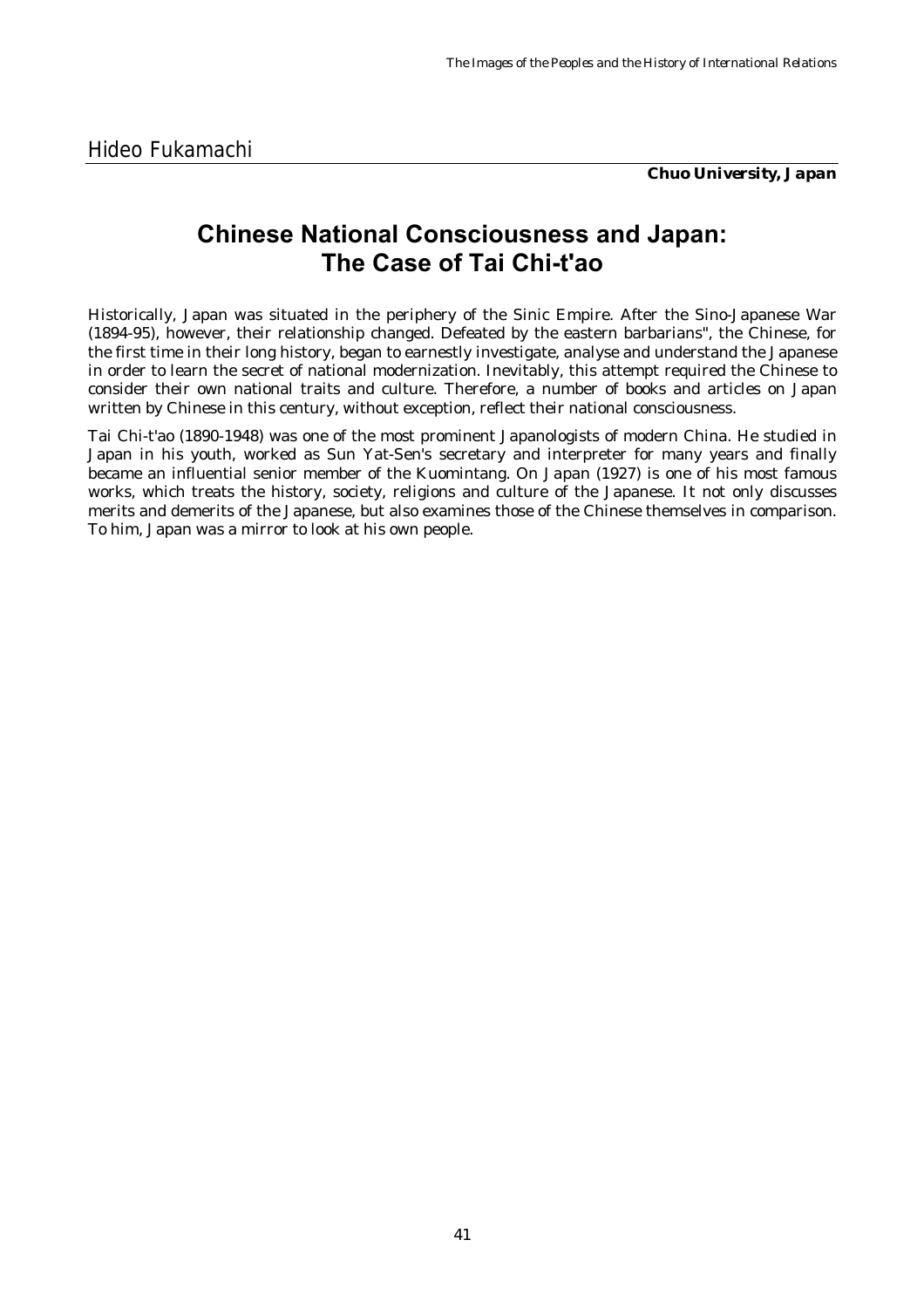#### Catherine Horel

*CNRS, Strasbourg – University of Paris 1, Panthéon-Sorbonne, France*

# L'image de l'Hongrie sur la longue durée (XIX<sup>e</sup>-XX<sup>e</sup> siècles)

Durant la révolution de 1848, la Hongrie se forge vis-à-vis de l'étranger, et dans une large mesure de l'Occident, une image dont les composantes font partie encore aujourd'hui du portrait que l'on dessine d'elle et qu'elle-même contribue à entretenir. Ceci s'explique tout d'abord par l'énorme signification de ce moment historique dans la conscience nationale hongroise dont il est un des ferments identitaires. Confrontés à l'arbitraire impériale, les membres du gouvernement hongrois se sont efforcés, dans une entreprise sans précédent de communication au sens moderne du terme, de faire connaître leur cause. Dans des pays comme la France ou l'Angleterre où la presse jouissait déjà d'un pouvoir considérable, d'un réseau de diffusion étendu et d'un lectorat de plus en plus nombreux parce que mieux éduqué, les héros de la révolution hongroise ont été connus par un public véritablement large. Par la suite, le sort tragique réservé à la Hongrie par la répression a parachevé l'image construite autour de l'élan révolutionnaire et l'a hissée dans les mentalités occidentales au même rang que la Pologne. Jusqu'au tournant du XX**e** siècle, la Hongrie a représenté pour l'Occident ce pays généreux et martyr, peuplé de révolutionnaires et de poètes. Mais l'historien tend à se concentrer sur cette construction de l'image occidentale et néglige, il me semble, son pendant presque entièrement inversé qui se développe à partir du Compromis de 1867 chez les peuples soumis à la domination du royaume de Hongrie qui a reconquis une grande part de sa souveraineté. Étourdie par ses succès et assise sur son capital de sympathie hérité de 1848, la Hongrie se préoccupe surtout de délivrer son message de modernité en direction de l'Occident, mais des esprits curieux commencent s'intéresser à la question des nationalités et ils vont être les bâtisseurs de la légende noire de la Hongrie devenue à son tour oppresseur. Après 1918, la république bolchevique et l'arrivée du régent Horthy, l'image de la Hongrie devient très largement négative, pays vaincu assimilée aux fauteurs de guerre, foyer révolutionnaire dangereux et ensuite menace territoriale pour ses nouveaux voisins par sa croisade révisionniste, elle ne compte que peu de défenseurs dont les arguments sont essentiellement d'ordre économique et plus rarement géopolitique.

Au lendemain de la Seconde guerre mondiale, la Hongrie disparaît progressivement au sein du bloc communiste et le nouveau pouvoir instrumentalise avec beaucoup d'habileté la légende noire du régime Horthy pour culpabiliser tous les Hongrois, instaurer la méfiance chez leurs voisins et véhiculer vers l'Occident un discours présentant une nouvelle fois la Hongrie comme un pays vaincu et qui en somme a mérité son triste sort.

Les parallèles ne manquent pas entre la révolution de 1848 et celle de 1956 et les insurgés eux-mêmes les ont mis en avant. Pour l'opinion internationale, la Hongrie restaure en quelques jours son image forgée un siècle auparavant et elle va vivre les décennies suivantes dans cette situation, même après être devenue sous Kádár "la baraque la plus gaie du camp".

Depuis la transition démocratique, la Hongrie est à nouveau maîtresse de son image et il est intéressant de voir le rôle qu'elle y fait jouer à l'histoire, elle mobilise tous les symboles de l'Occident auquel elle est attachée depuis l'an mil pour étayer sa candidature à l'entrée dans l'Union européenne et son industrie touristique utilise abondamment les références à l'empire austro-hongrois.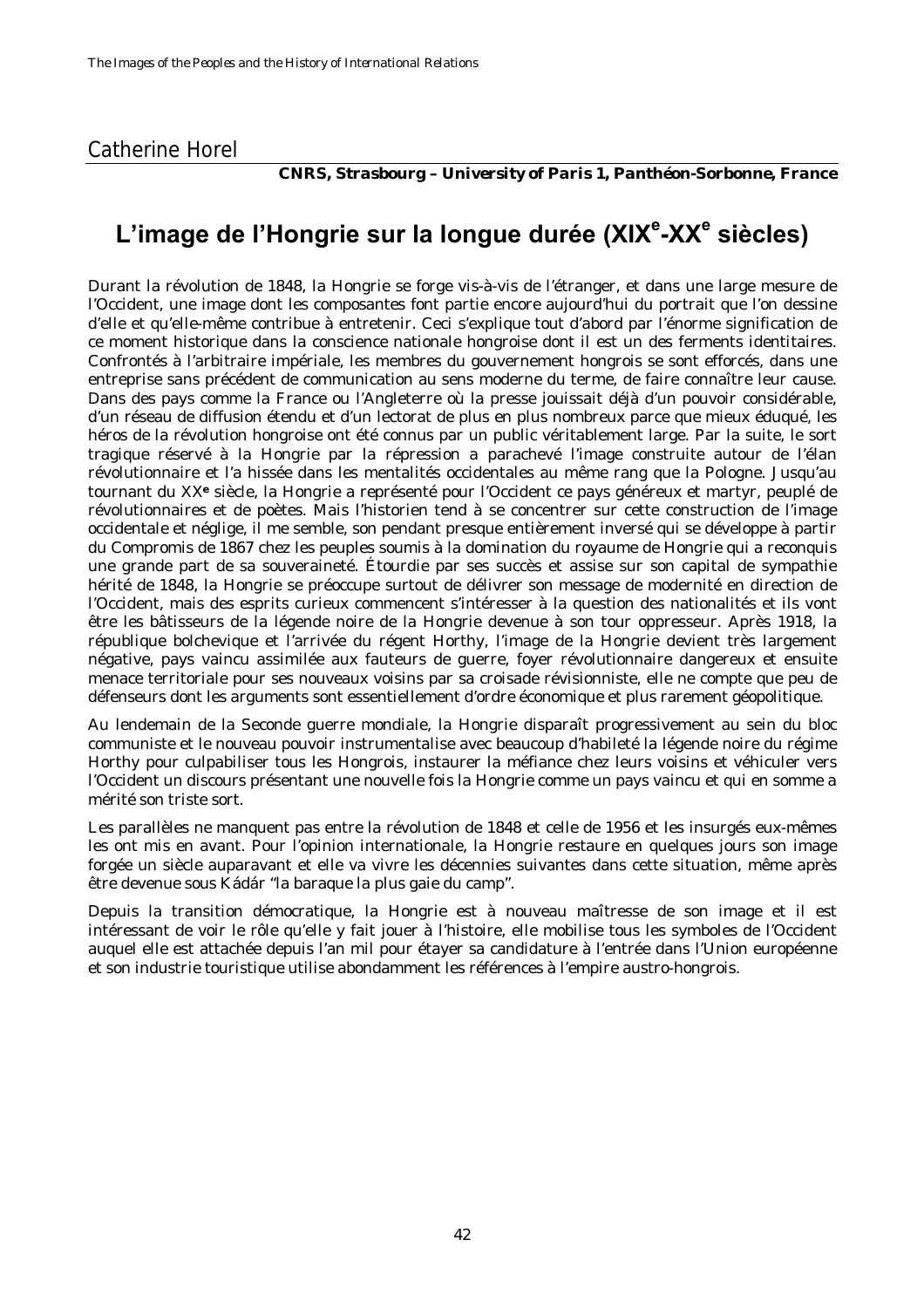*University of Ottawa, Canada*

#### **Imaginary Reality: French Images of Amerindians, Amerindian Images of the French**

This paper deals with interpretations of one culture by another and also interpretations of those interpretations. The French were faced with a problem of conceptualising American reality, first in terms of the possibility of a plurality of worlds, a rupture in terms of space and time from the reality of Europe. There was a thematic opposition between a positive understanding of New France as a semiparadise offering decadent Old France an opportunity for regeneration and the negative image of a hostile environment and barbaric peoples unsuited to French transplantation. The New World and its "new peoples" were described and understood in terms of traditional philosophical and religious constructs and intellectual frameworks, such as the Great Chain of Being. the Lost Paradise, the Satanic World, the Ten Lost Tribes of Israel. the Golden Age, Primitivism and the approaching Millennium.

Two different approaches emerge in the historical literature. First, there has been the attempt to find a unifying theme throughout the literature over a period of centuries. Secondly, there was the view of a progressive shift in conceptualisation, the general movement being from an early paradisiacal view to a later savagery stereotyping. Our own conclusion is that to understand and explain the complexity of the colonial contact with aboriginal cultures, recourse to many intellectual constructs was necessary. But the reality of the Amerindian world surpassed the rational constructs Europeans employed to understand and to convey to their contemporaries their

observations and experiences. The image created was never devoid of reality, and reality was perceived in terms of the cultural baggage of the viewer.

Whereas the French assumed their own culture and institutions to be infinitely superior both in material and intellectual aspects to the aboriginal cultures they encountered, there is evidence that the Amerindians maintained their own somatic norm image. They scorned some aspects of French "civilisation", were selective in their adaptation of technology and cultural patterns, rejected outright some behavioural innovations, and developed counter-innovative techniques to protect their own values. The Amerindian and French folkways and belief systems tended to remain parallel and concurrent with a greater degree of accommodation of French culture to Native's life and environmental considerations than of Amerindian cultures to French life-style. When we interpret the interpretations that both the French intruders and the Amerindian indigenous peoples placed on "the other" we can only conclude that while there was nobility in "savagery", there was also much savagery in civilisation. No series of images could fully capture the human realities in contact nevertheless the image projected was often assumed to represent reality. Perhaps in the intellectual exercise involving myth and reason, the imaginary and the sensory, we should cease to search for consistency.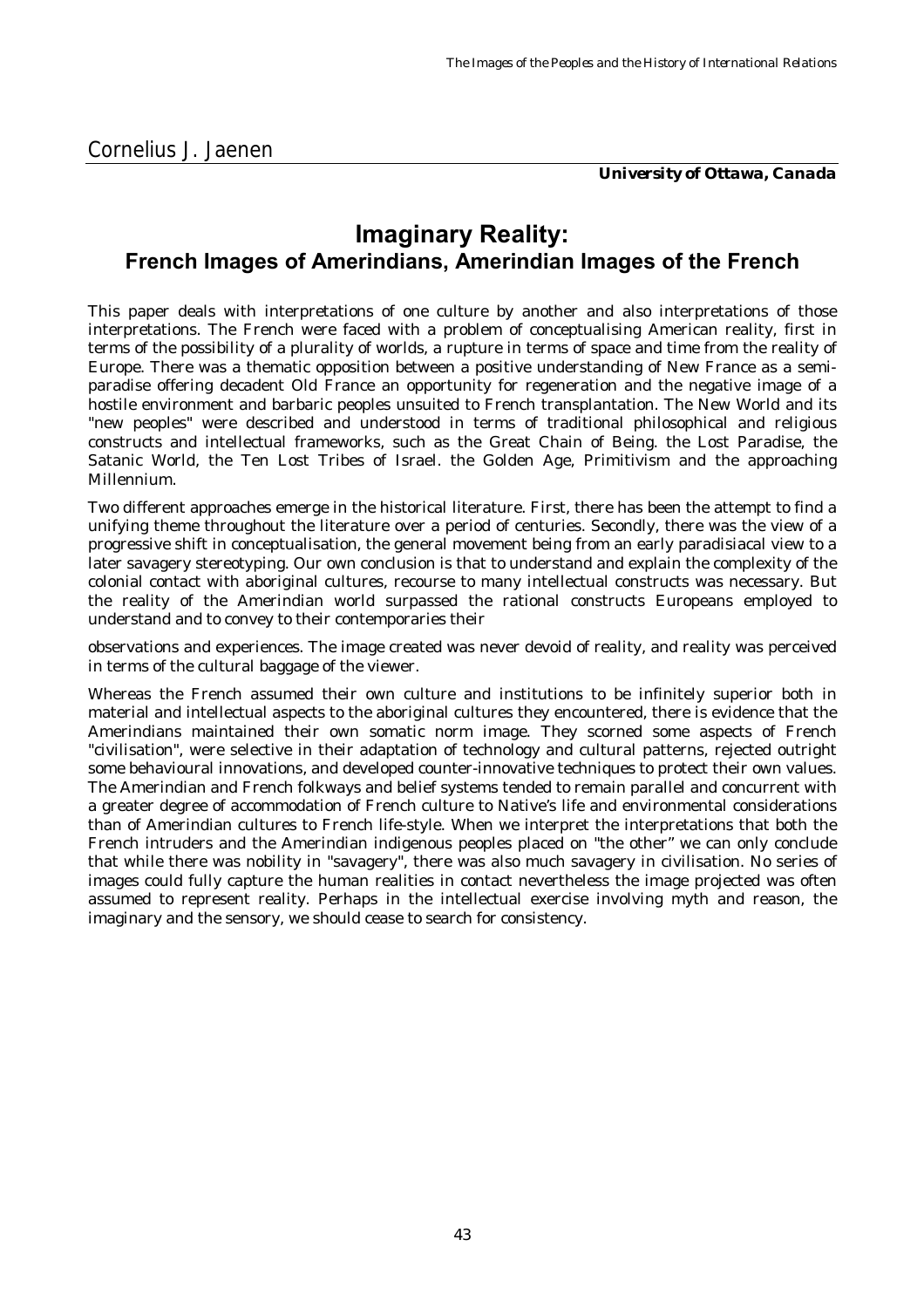## **The Construction and Deconstruction of National Images in Global Public Spaces: Intercultural Communication at Nineteenth Century World Exhibitions**

Modern technologies and forms of communication are fundamentally transforming the creation and transformation of national images. At the end of the twentieth century, the liberalisation of global public spaces and the pluralisation of the media make it more and more difficult even for nondemocratic states and governments to control images of other nations and to instrumentalize them for achieving their domestic and international goals. In the age of the internet, more and more people have access to many different sources of information, and their virtual contact with others around the globe facilitate the formation of transnational social bonds and political interests which make national divides less and less meaningful.

The globalisation of public spaces and its effects on the formation of national images is not, however, an entirely new phenomenon. In the second half of the nineteenth century, the development of a new traffic infrastructure and of modern communication technologies already led to a massive compression of space and time which allowed for the first time the organisation of large-scale international events with the participation of people from all continents. It was especially the world exhibitions, first organized in London in 1851, which brought together millions of people and temporarily created global public spaces which were structured through their wide-spread media reporting.

It is the aim of this paper to analyse the construction of global public spaces at the nineteenth century world exhibitions and their role for the creation and transformation of national images at an international level. In particular, I will highlight the tension between the deliberate construction of national images by states and governments to further their political goals and how the visitors and those reporting on the exhibitions 'read' the representations. It becomes clear that their actual perceptions often called into question the intended meanings of particular representations and undermined the goals pursued by states and governments, as international exchanges facilitated the creation of transnational links and the formation of international social identities and political loyalties.

The construction and deconstruction of national images in the global public spaces of the world exhibitions will be illustrated in this paper with examples from different countries and continents and from several major world exhibitions. One very good example for the tense relationship between intended meanings of representations and actual perceptions is the hope of Napoleon III to use the exhibitions in London and Paris in the 1850s and 1860s for the creation of a particular national image of Britain and for the selective transfer of certain economic and social practices, without adopting its liberal laws or system of government. In practice, the visit of the exhibitions by worker delegations did change their perception of Britain, but in a rather different way. Unlike the Second Empire, Britain seemed to guarantee worker rights of association and strike and essential individual liberties, and they formulated far-reaching political demands as a result of their exhibition experiences.

Another example is the concerted attempt by states and governments to use the world exhibitions to construct and maintain international hierarchies between nations and cultures, for example through the representation of native people in villages as part of the exhibitions, not least in order to justify their policies of imperial expansion. The visit of the exhibitions, however, allowed visitors to draw very different conclusions and sometimes led to a change of pre-existing ideas about foreign nations and cultures which could undermine the intended meanings of these representations.

This paper thus emphasizes the contested nature of national images and of any political conclusions drawn from them. Even at the height of the process of nation state formation in the second half of the nineteenth century, massive technological advances and the resulting process of rapid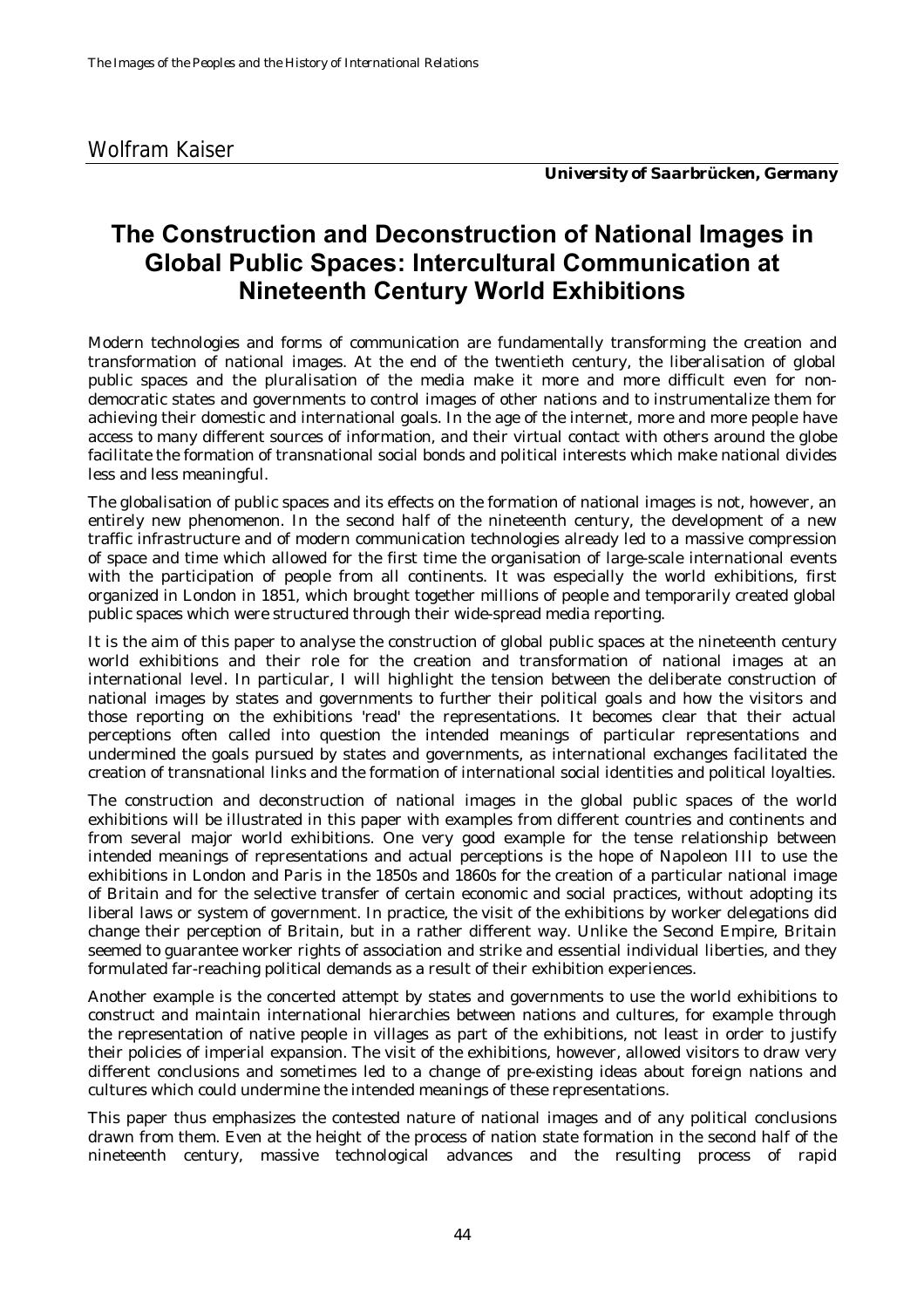internationalisation made it increasingly difficult for states and governments to retain some degree of control over the creation and formation of national images and their use for their international goals.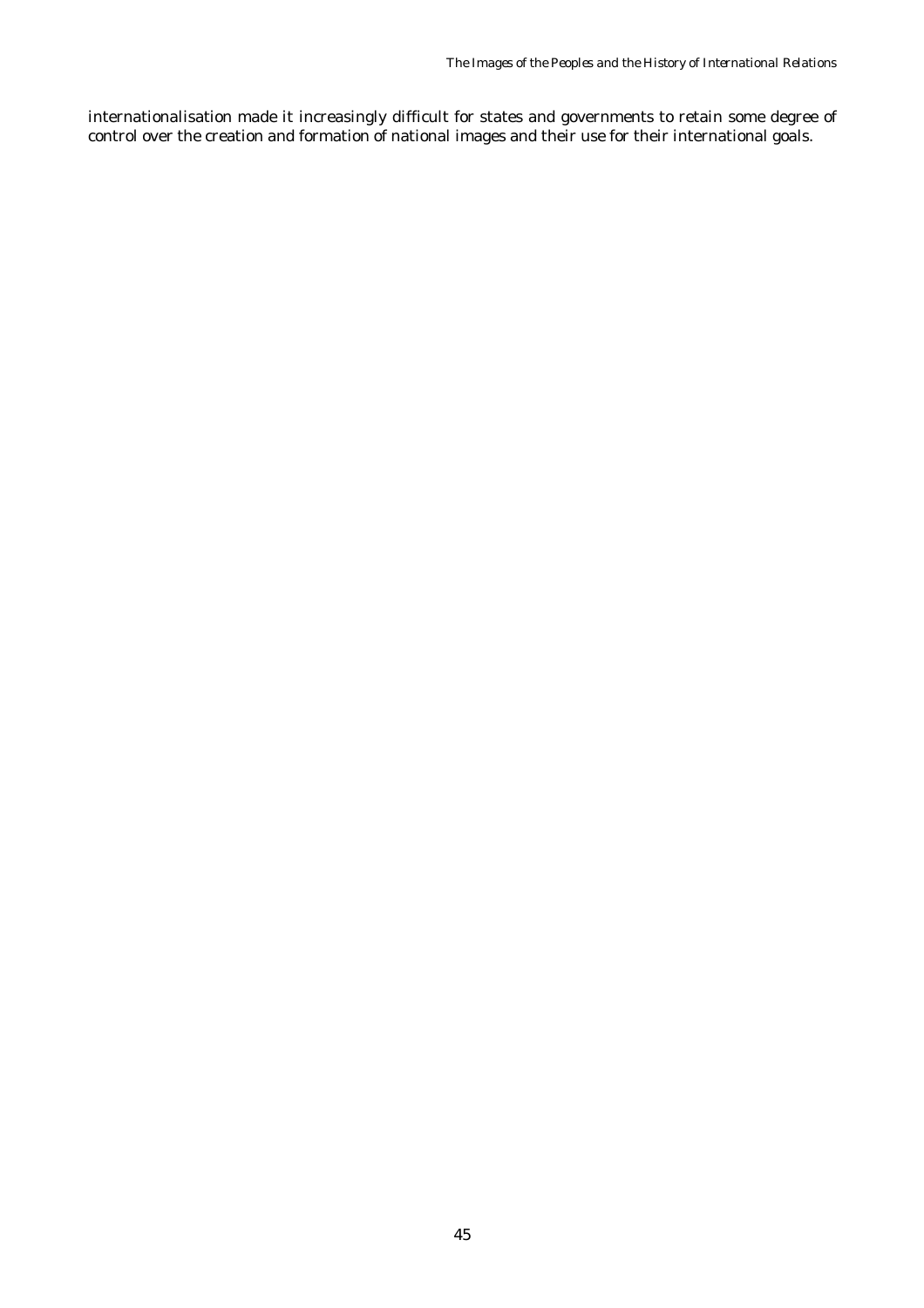| John Kent |
|-----------|
|-----------|

*London School of Economics, U.K.*

#### **British Elite and Official Perceptions of the "Other" in Cold War Europe**

The paper will provide an outline examination of the influences on officials and ministers during the Cold War, with emphasis on the earlier period, and some initial ideas as to whether the influences on perceptions have changed. It will also briefly examine, with reference to a number of key decisions on the nature of relations with Europe, to what extent attitudes to the 'other' influenced the policy making process.

Particular attention will be paid to attitudes to the 'other' in the context of Britain's changing world role. Thus the attitudes to Europeans, Americans and those in the wider world by the civilian and military elites will be considered primarily in relation to perceptions of Britain's place in the world. The impact of the Cold War will also be examined along with a number of other possible determinants of elite attitudes. Background and formative experiences will be considered, although much more work will be needed before definitive judgments can be made, along with the relationship of elites to 'others' within their own nation state. Thus the changing basis of the role of a British identity in practice and theory will be considered. In what ways and to what extent did British elites develop a sense of national identity and how was this related to their attitudes to other nations?

The impact of 'myth' will also be considered as a determinant of general perceptions. The focus will be more on these general perceptions than on the interpretation of particular actions by others. Less attention will therefore be paid to ascribed Cold War assessments of 'others' in the form of assumptions about the aims and motives of a rival state.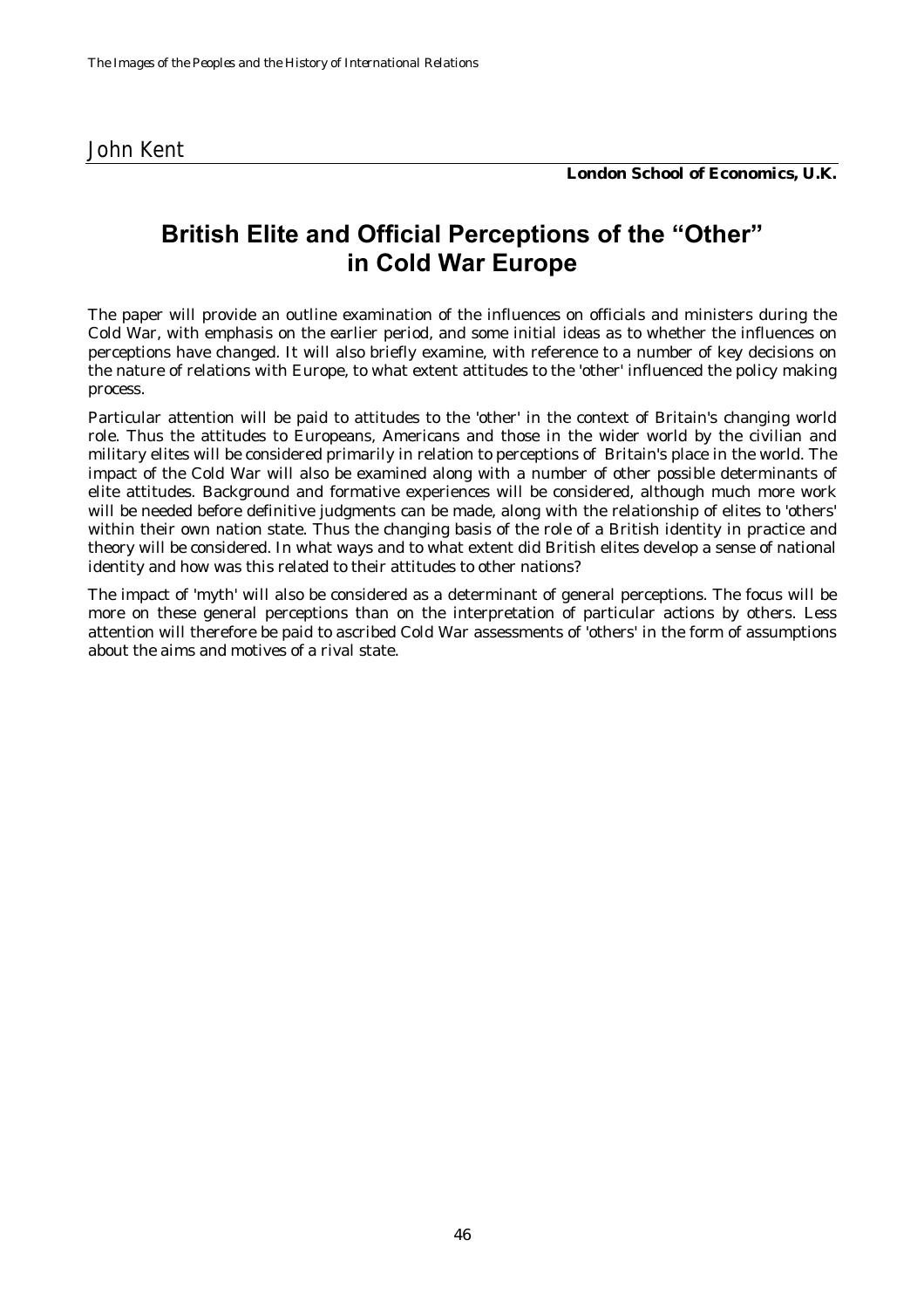*College of International Studies, University of Tsukuba, Japan*

## **The Beginning of the Use of European Historical Method in Japan and the Formation of the Japanese Images of the European History**

The use of methods of historical criticism in institutions of higher education and research in Japan is older than in Europe, going back to the seventeenth century. They have since then been applied in the study of Japanese history and have entailed the establishment of a substantive corpus of research relevant to auxiliary sciences to which archaeology has been added during the past fifty years. Interest in the histories of cultures outside East Asia set off in Japan during the Meiji period when the academic study of Western history (seiyoushi) was initialised. This was done by foreign scholars who were called in to introduce their own methods and approaches to Japanese intellectuals. In the case of Western history, Ludwig Riess was employed as a visiting scholar at the newly established Historiographical Institute of the Imperial University of Tokyo (Shiryou Hensansho) in 1888. Riess wrote opinions regarding the planning of the work of the Institute, specifically on principles for the editing of historical sources. He also offered a course in European history in the Imperial university of Tokyo. His students became the founders of the study of European history in Japan.

One aspect of Riess's influence relates to the image of European history which he spread among his students. As a student of Hans Delbrück, who had himself been a student of Ranke, Riess emphasised the importance of the state as a nation-state in history and instilled into the minds of his students the image of European culture as the assemblage of particularistic cultures and often rival national states. In the paper, I shall try to show that this image has continued to shape the approaches of Japanese historians to European history and has helped to downplay the significance of the unity of European culture in the wider learned public.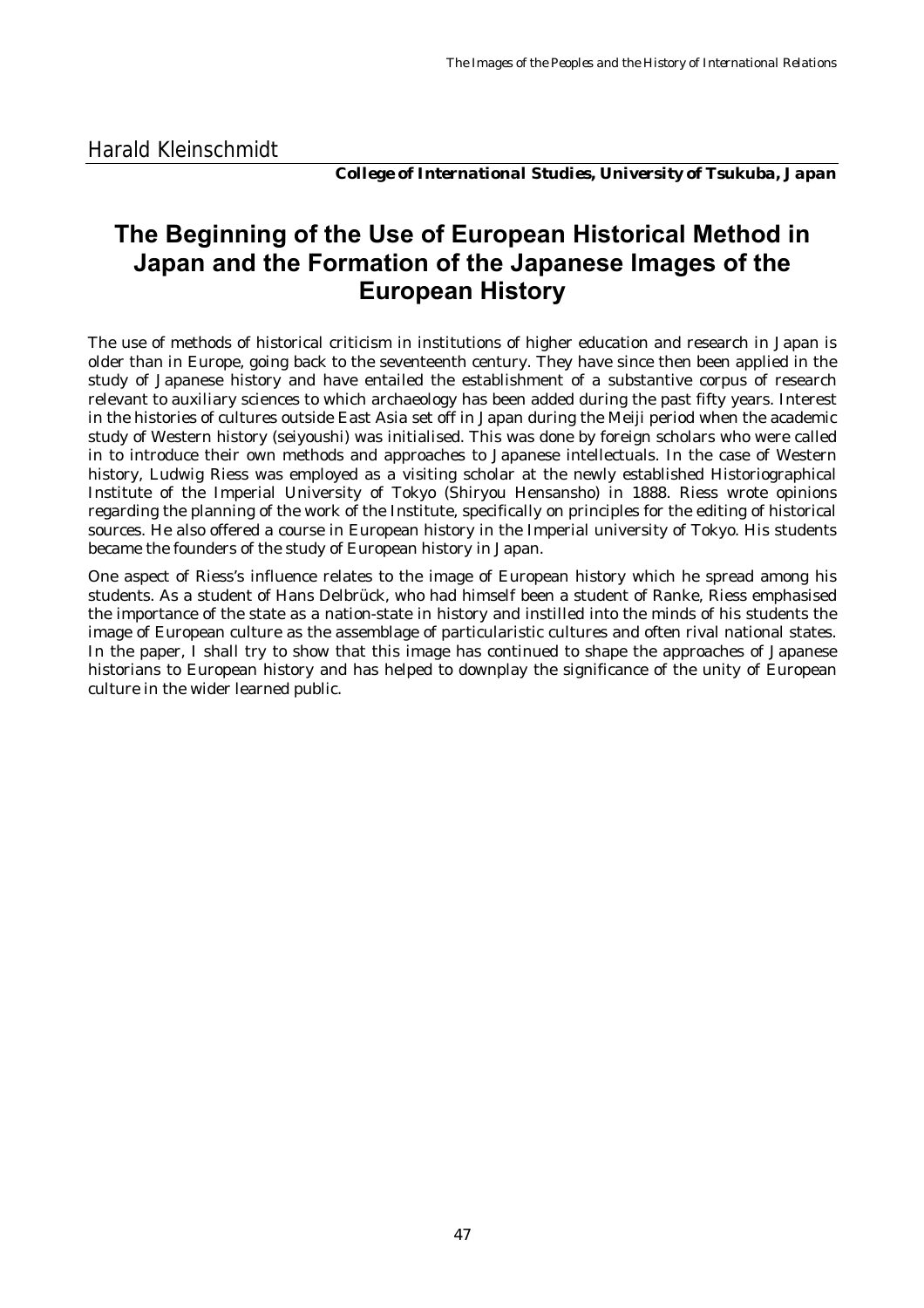#### Ignacio Klich

*University of Westminster, U.K. - CEANA, Argentina*

#### **Images and Realities about the Nazis in Argentina**

The presence of pro-Axis elements in successive Argentine governments of the 1930s and 1940s; their opponents' illusion that the defeat of Nazism in Europe would be translated into the political demise of Argentina's post-1943 de facto and elected rulers; the warm official welcome generally accorded by Juan Peron's Argentina to newcomers from the former Third Reich; as well as US propaganda against Argentina's wartime neutrality first, and later in support of a degree of Argentine compliance with international obligations that was not demanded from other countries in the region, lent credibility to certain exaggerated views concerning the implications for the allied cause of Argentina's performance during World War II. While Argentina provided later an indubitable sanctuary for fleeing Nazis and looted assets, the importance ascribed to such a safe haven for Nazi war criminals and other European fugitives, as well as to the loot they brought into the country is also oversize. Not surprisingly, therefore, Argentine neutrality until 1944 is described as eminently pro-Axis; thousands of war criminals, if not ten times more, are alleged to have been taken in by Peronist Argentina, together with plundered assets valued at hundreds of million dollars.

On the strength of the most recent historical research undertaken by the Commission of Enquiry into the Activities of Nazism in Argentina (CEANA), this paper seeks to throw light on the growing gap between what can be gleaned from materials at archival repositories and long held popular beliefs that have been strengthened by sensationalist press accounts and works of fiction.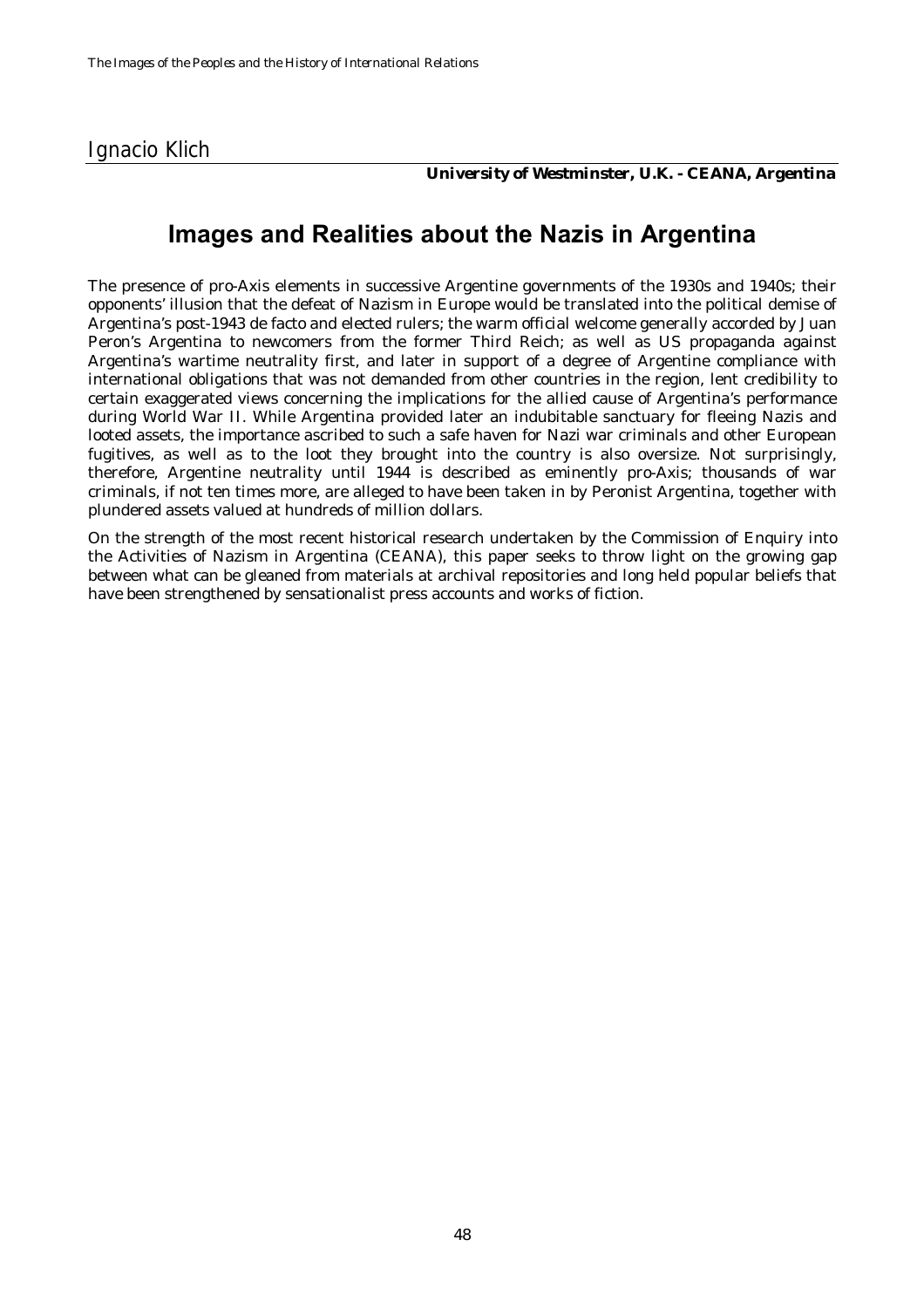*Swedish Institute of International Affairs, Stockholm, Sweden*

#### **The Meanings of "Europe" in National Discourses - History and Theory**

This paper analyses various meanings of concept of 'Europe' in national rhetoric in a longer time perspective and how these meanings have been transformed in the post-war European integration process. It is shown how in some cases it is perceived as an integral part of national identity, and in others as a challenge or even a threat to the nation. Sometimes 'Europe' is at the core of the nationbuilding project, sometimes it competes with alternative macro-regional identities. It is furthermore argued that the emergence of a new region-building project, such as the EU, 'activates' dimensions of the nations history that support or contradict the prevailing self-understanding. The paper compares various ways in which established national discourses might be reconciled with an emerging European identification within the European Union, and shows how a cultural-historic understanding of Europhile and Europhobe discourses can be an important corrective to existing politico-economic explanations of attitudes towards European integration.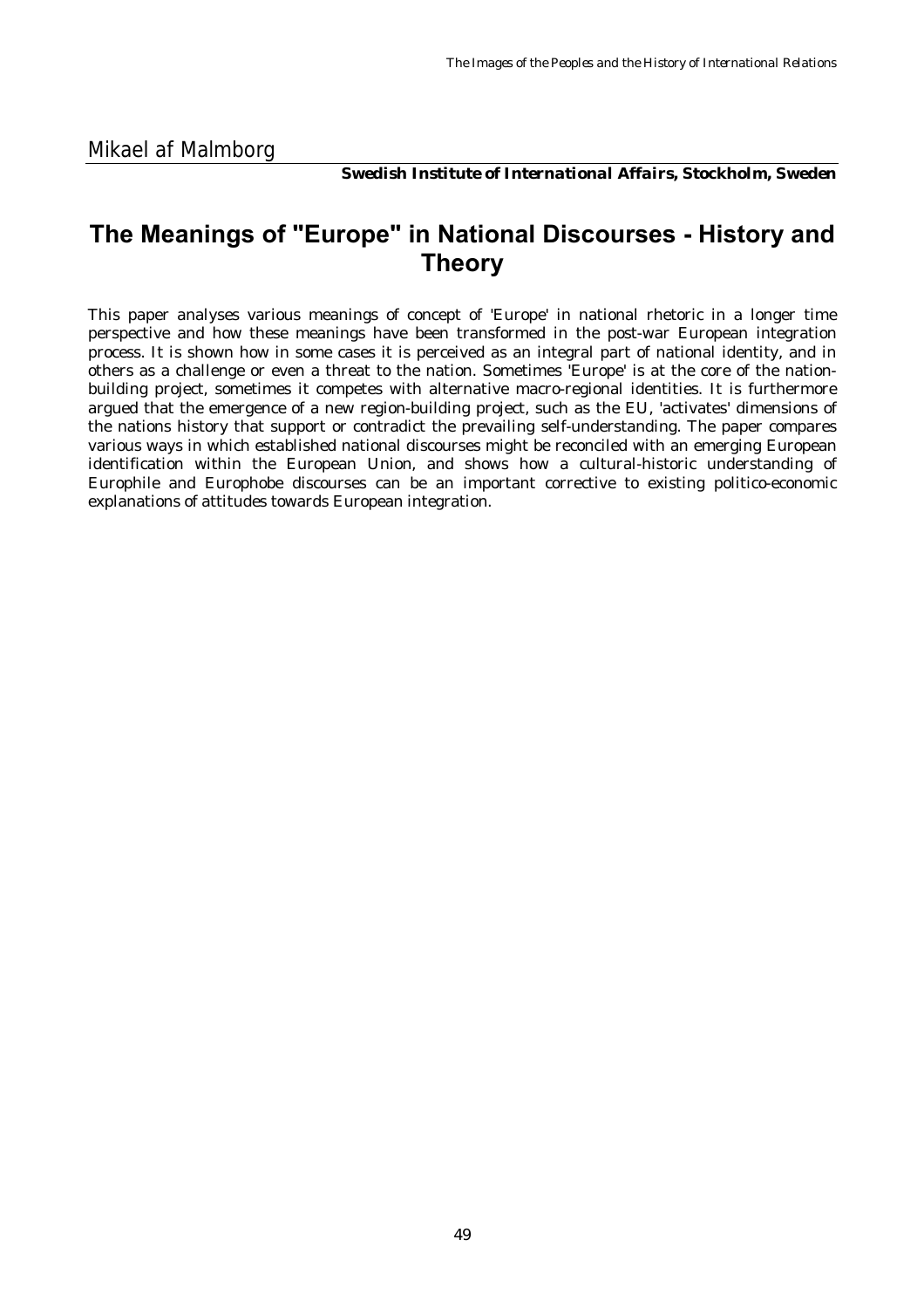Lena Medeiros de Menenzes

*State University of Rio de Janeiro, Brazil*

## **Les Portugais en tant que représentation de l'immobilisme dans la modernisation républicaine au Brésil (1890-1920)**

La république brésilienne a été proclamée en 1889 et le début du siècle au Brésil à été accompagné d'une proposition civilisatrice qui a voulu transformer la ville de Rio de Janeiro en une ville moderne, capable de rivaliser avec les grandes villes d'Europe.

Les projets mis en oeuvre, inspirés dés modèles européens, ont pour objectif essentiel l'élimination des marques du passé esclavagiste et colonial, dans une perspective selon laquelle les héritages culturels portugais devaient être éliminés au nome du progrès. Dans ce contexte, fêtes et usages traditionnels furent combattus et la langue portugaise fut méprisés dans les cercles des élites.

Le travail proposé privilège les trois premières décennies républicaines au Brésil, qui correspondent au tournant du XX**e** siècle. Il prend comme source principale les discours qui ont accompagné la réforme Pereira Passos le Haussmann brésilien. Il cherche de démontrer les rrocessus responsables de la consécration de la représentation des portugais comme agents de l'immobilisme et rétrogrades, par opposition aux français et anglais, considérés comme agents de la civilisation, dans le contexte de la modernisation républicaine au Brésil.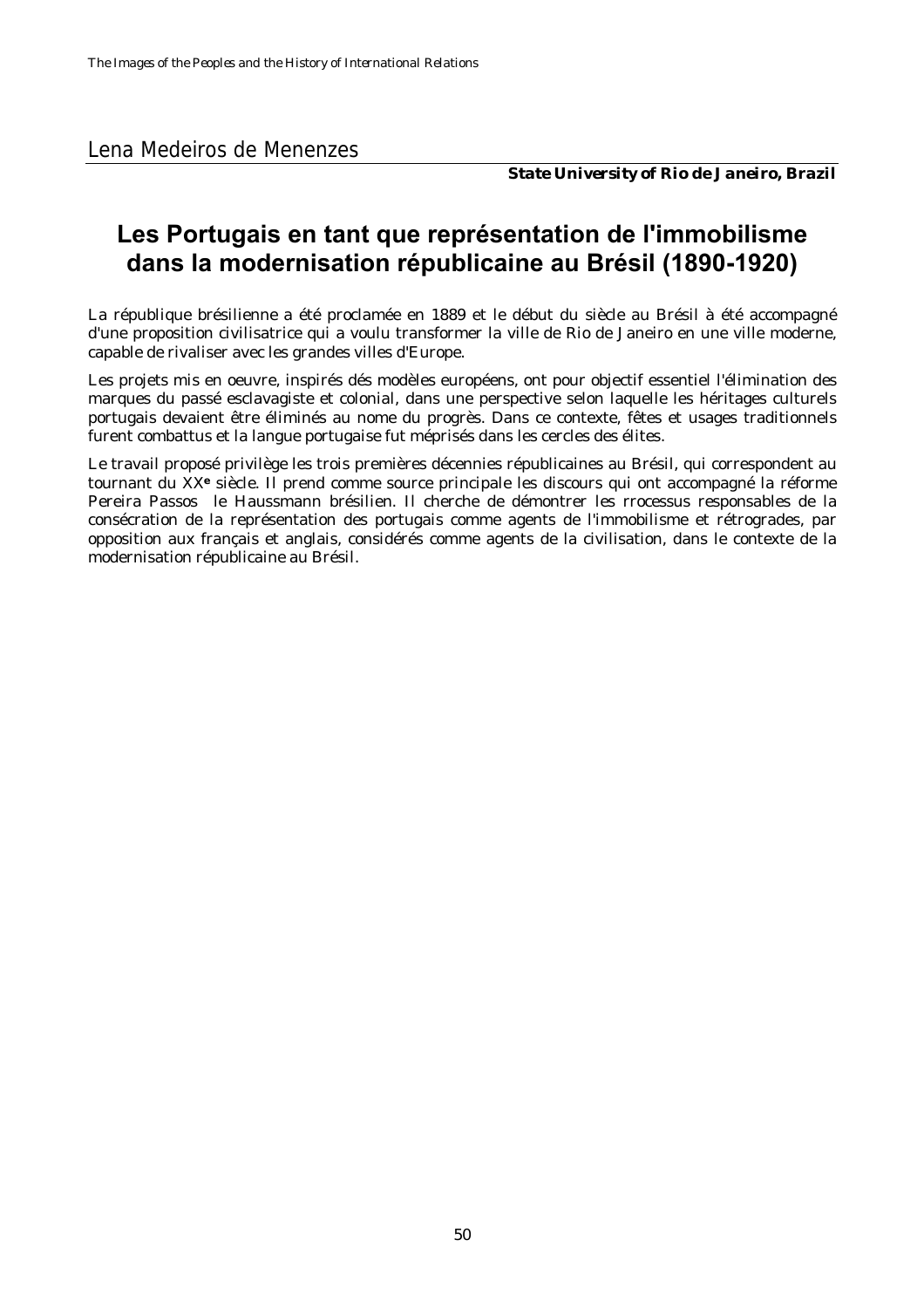Victor Morales Lezcano

*UNED - Universidad Nacional de Educación a distancia, Madrid, Spain*

## **The Crossed-Images between Spain and Morocco**

Ever since the XVth century onwards Spain and Morocco started to build a mutual image, of the manifold kind. Later on, The Colonial Days (1860's - 1950's) contributed a lot to distort the Spanish perception of the "Moorish" neighbours while the northern African perception of Spain became anything but flattering.

The paper intends to fix the issue and to propose some landmarks in the field of crossed-images between territorial and cultural neighbours though, sometimes, political antagonists.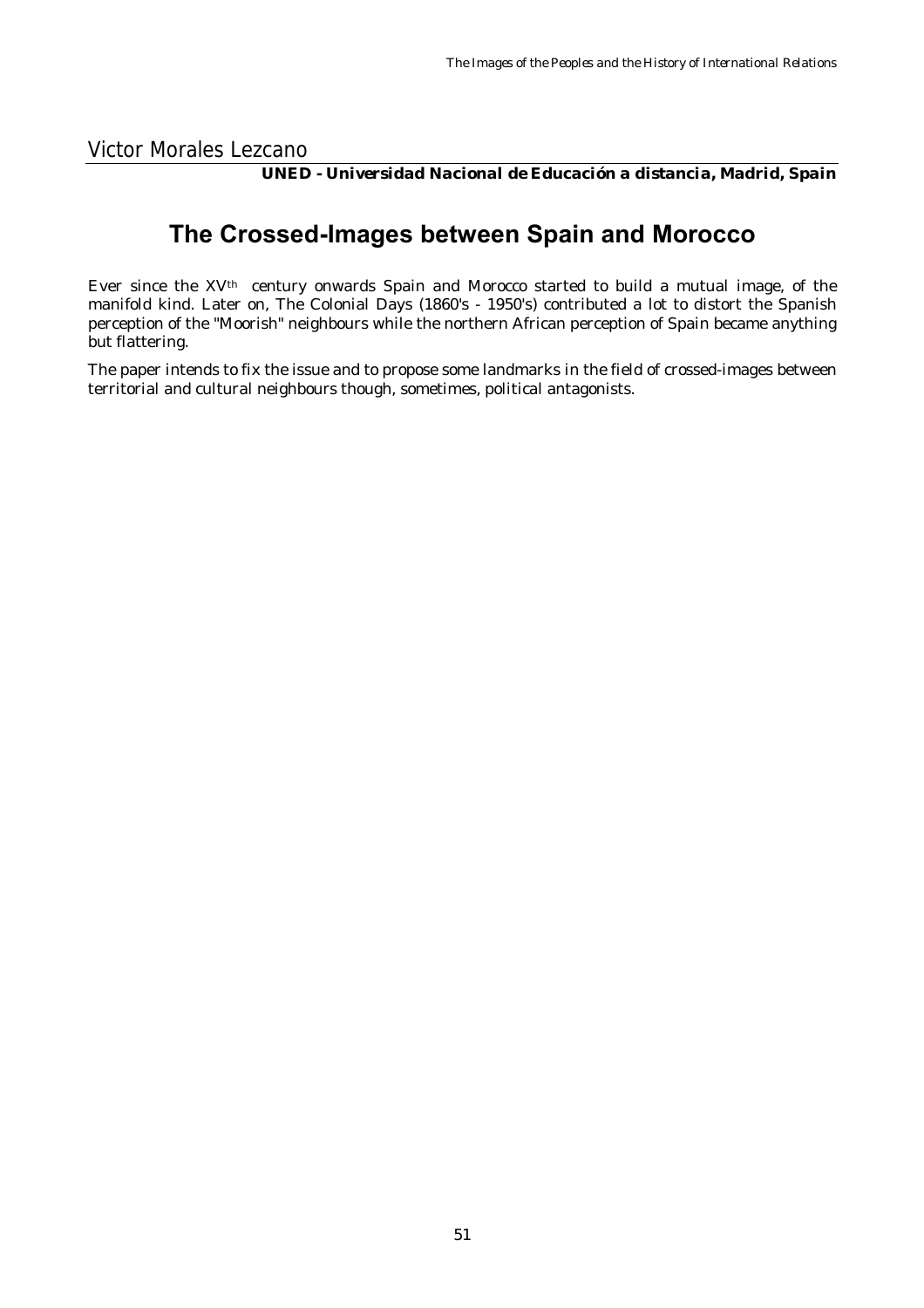*Laurentian University, Ontario, Canada*

#### **The Foreign Relations of Trinidad and Tobago as a Manifestation of National Identity**

Before independence in 1962, Trinidad and Tobago was home to two highly distinct ethnic groups. The sons and daughters of Africa regarded the sons and daughters of India as strike-breakers. After all, people from the Indian subcontinent had migrated to Trinidad in the aftermath of Emancipation. Once the British had freed their slaves, the Afro-Trinidadians chose not to work as agricultural labourers on European-owned estates. The European owners needed a cheap labour force if they were going to maintain the existing social structure, and they found one in India. Between 1838 and 1917, an estimated 143,909 indentured labourers from the Ganges Valley and Madras went to Trinidad, and a large proportion remained there. The Indo-Trinidadians sent their children to different schools from those attended by Afro-Trinidadians. Some 80% of the Indo-Trinidadians could speak Hindi (or, in a few cases, Tamil), while the Afro-Trinidadians were unilingual Anglophones. Most Afro-Trinidadians lived in the north, while the Indo-Trinidadians were most numerous in the south. Could such disparate peoples form ONE nation? Tensions remained after independence. Many Asian members of the cabinet of Prime Minister A.N.R. Robinson (1986-1991) left in order to protest what they considered favouritism to Afro-Trinidadians. Thanks in part to a change in the demographic balance, the political party led by the leader of the exodus, Basdeo Panday, won the parliamentary elections of 1995 and formed a largely Hindu cabinet. Three months later during Mardi Gras 1996, a successful Afro-Trinidadian singer, Cro Cro, chastised black Trinidadians for losing control of their homeland. If blacks had been less lethargic, Cro Cro indicated, Trinidad and Tobago would not have an Indian government. A Hindu women's group called upon Indians to boycott Cro Cro's performances, and black spectators stoned an Indian singer, Sonny Mann. Mann, who sings in Hindi, had to leave the stage the following day when the largely Afro-Trinidadian crowd pelted him with bottles, orange peels, and other objects. Yet in matters of foreign policy, Afro-Trinidadians and Indo-Trinidadians share common interests and pursue common goals. Whatever their emotional attachments to Africa or India, the places which matter are the United States, the United Kingdom, Canada, other Caribbean islands, and Venezuela. Both economic groups benefit or suffer together because of boundary water disputes with Venezuela, immigration and financial policies of the donor nations, poverty on other islands, and the fight against international drug lords. Residents of Trinidad and Tobago disagree strongly with each other on domestic matters, but they work together in their relations with the outside world.

Foreign relations, like cricket, may be among the factors which maintain national unity in Trinidad and Tobago. Those of African descent and those of Asian descent feel apart from each other while at home, but in dealing with the outside world they have become aware of a common nationality.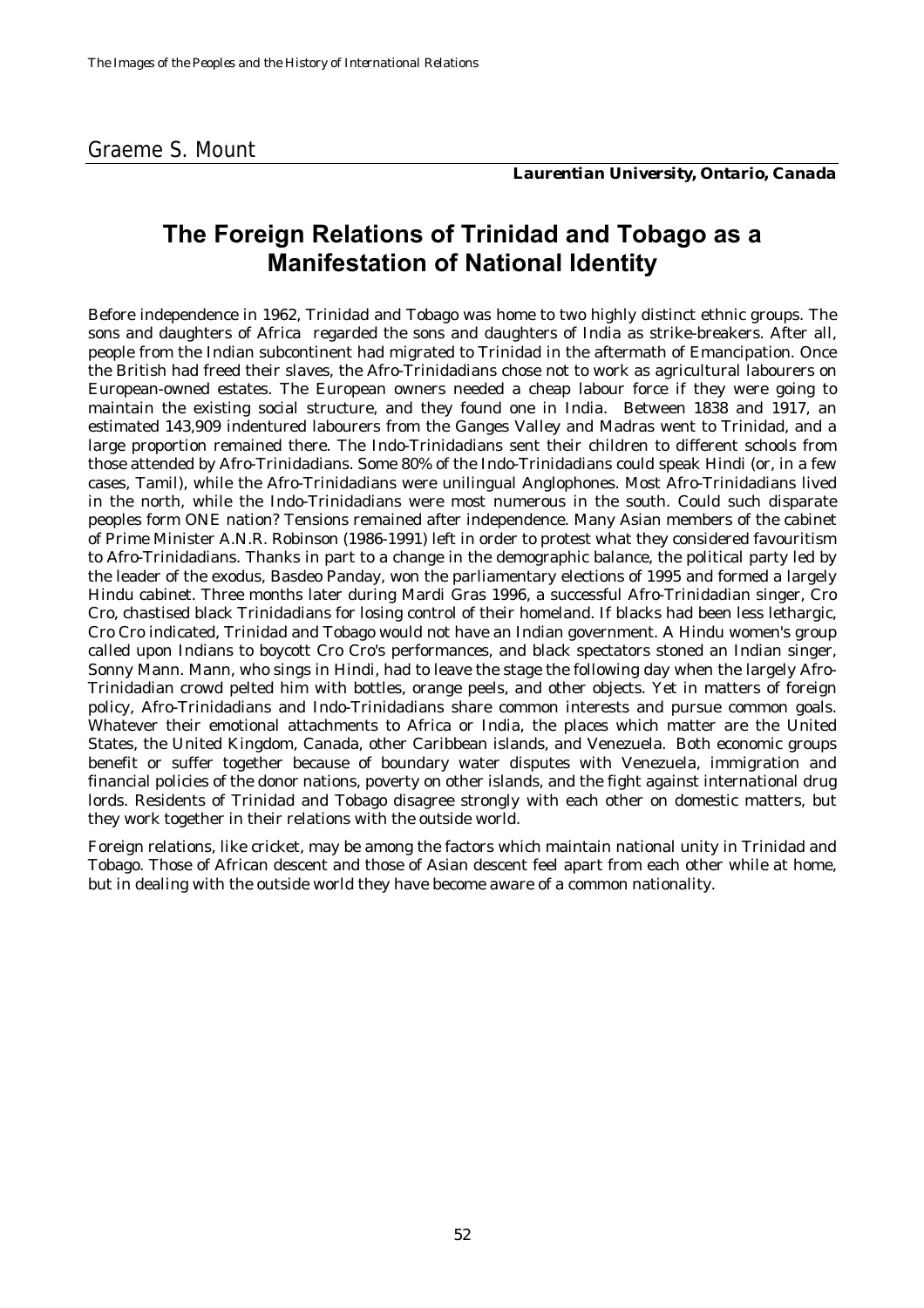*MGIMO, Moscow, Russia*

## **La formation de l'image de l'ennemi en URSS au début de la Guerre Froide**

Les conceptions de Staline concernant le monde d'après-guerre inclurent la consolidation de sa dictature personnelle à l'intérieure du pays, la sauvegarde des frontières favorables pour l'URSS, le contrôle dur sur la sphère d'influence soviétique, les positions fortes de l'Union Soviétique dans la vie internationale comme le partenaire égal des puissances influentes occidentales.

La guerre finie, les dirigeants staliniens tachaient de n'admettre aucune libéralisation dans la politique intérieure.

D'où vient l'attisement de la méfiance envers des étrangers, le contrôle rigoureux des contacts des Soviétiques avec eux. Tous les voyages des Soviétiques a l'étranger et toutes les visites des citoyens étrangers en URSS étaient contrôlés directement par le Secrétariat du CC du Parti communiste.

On instaura en URSS le régime de censure rigoureuse. Les contacts avec l'étranger étalent soumis au contrôle particulier, très sévère. Et ce fut Staline personnellement qui en novembre 1945 donna directives à Molotov ne pas libéraliser la censure pour correspondants étrangères à Moscou.

Les dirigeants soviétiques gardèrent l'hostilité profonde à l'égard de l'Occident et l'attitude envers des puissances occidentales comme des ennemis potentiels. En janvier 1945 Staline dit aux leaders des communistes yougoslaves et bulgares: "La crise du capitalisme se manifesta dans la division du monde capitaliste pour deux fractions - l'une fasciste, l'autre démocratique... Maintenant nous sommes avec la deuxième fraction contre la première, mais en future nous sommes contre cette seconde fraction des capitalistes aussi". (G.Dimitrov. Journal. Sofia, 1997, p. 464)

Cette méfiance à l'égard des partenaires occidentaux se renforçait par " le syndrome du 22 juin". Le pacte Ribbentrop - Molotov et la ligne politique suivie par Kremlin en 1939-1941 fut une tentative de la collaboration avec l'Allemagne nazi et du partage des sphères d'influence avec Hitler. Mais cette tentative échoua parce que Hitler préféra attaquer l'URSS le 22 juin 1941. Ce fut l'agression perfide pour Staline.

Immédiatement après la fin de la guerre en Europe, en été et en automne 1945, la propagande officielle appelait le peuple soviétique à ne pas se relaxer, a faire preuve de vigilance et de mener a son terme la lutte contre le fascisme et toutes les forces pro-fascistes. De la fin de l'année 1945 le thème essentiel de la propagande soviétique devint la lutte entre démocratie et réaction. On imposait une image simplifiée, "en noir et blanc" du monde: les forces démocratiques, s'étaient les communistes et les personnes qui sympathisaient avec eux, approuvant et soutenant la politique de l'Union Soviétique; les forces réactionnaires, S'étaient tous les autres ceux qui critiquaient les actions de Kremlin dans la politique intérieure et extérieure. On prêchait le principe "Celui qui n'est pas avec nous, est contre nous".

Après le fameux discours de Churchill a Fulton le 5 mars 1946 la propagande soviétique devint encore plus dure. Le département de la politique extérieure du CC du PCUS, donna les directives "renforcer profondément travail de révélation des conceptions antisoviétiques anglo-américaines' . Dès l'automne 1946 toutes les organisations soviétiques se trouvant relation à un degré quelconque avec l'opinion publique " l'étranger adoptèrent des positions excluant tout compromis, dans l'esprit de la guerre froide. A ce point de vue on peut considérer comme caractéristiques les objectifs que devaient poursuivre en 1947 les publications de la Société soviétique des relations culturelles avec l'étranger. Dans une note confidentielle ces objectifs ont été définis comme suit: "...Montrer que... l'URSS qui a joué un rôle décisif dans la guerre contre le fascisme ainsi que dans la lutte qu'elle mena après la fin de la guerre pour une paix démocratique et durable, se trouve à la tète de l'humanité progressiste et démasque les instigateurs d'une nouvelle guerre". (CRCEDHC. fond 17, inv. 128, dossier 256, f.84)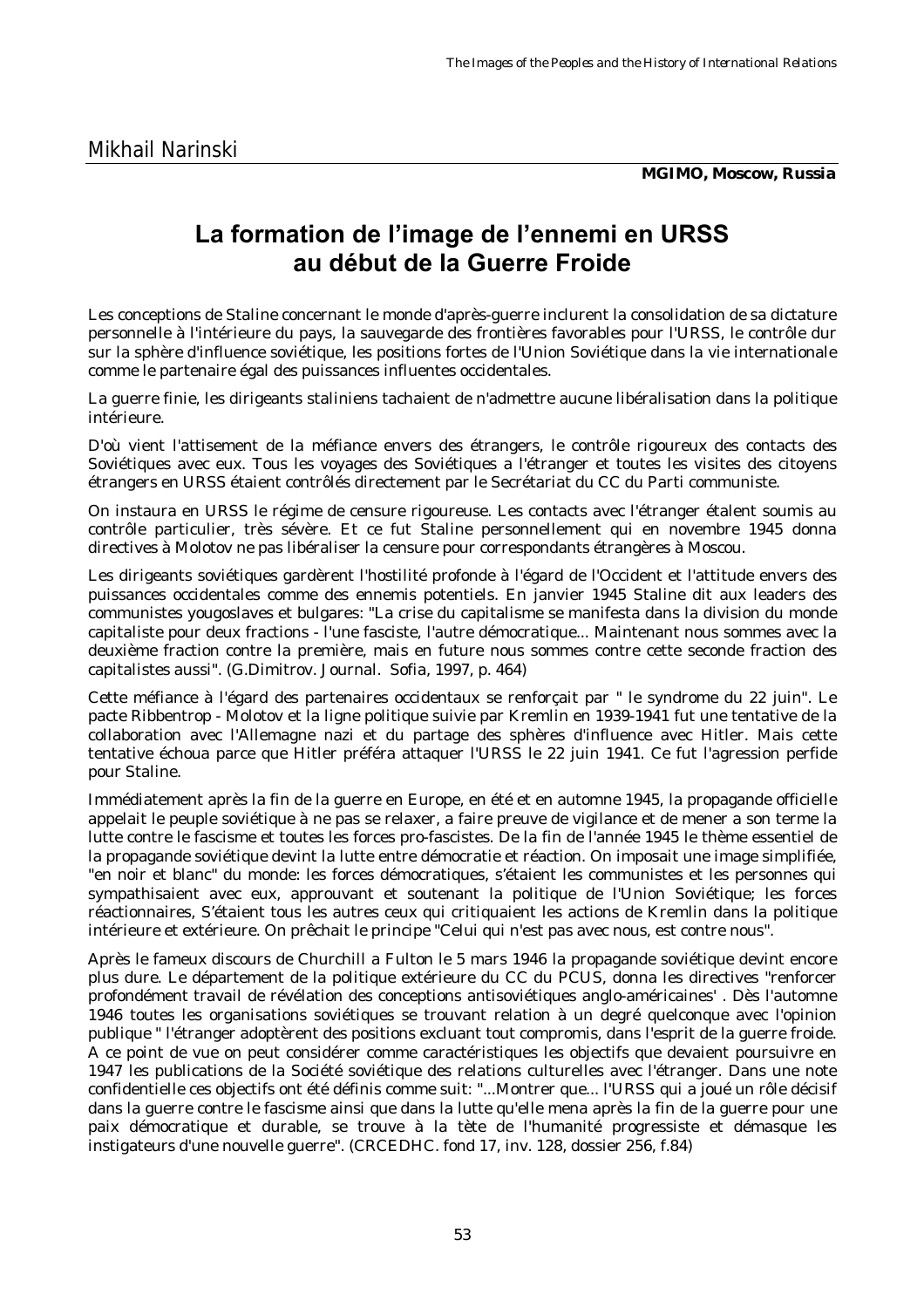C'est ainsi que se formait l'image de l'ennemi. On inculquait le sentiment du danger croissant et on cultivait l'idée des menées perfides des impérialistes. Le peuple soviétique était très sensible pour ces thèmes de la lutte contre les forces fascistes et contre le danger d'une guerre nouvelle.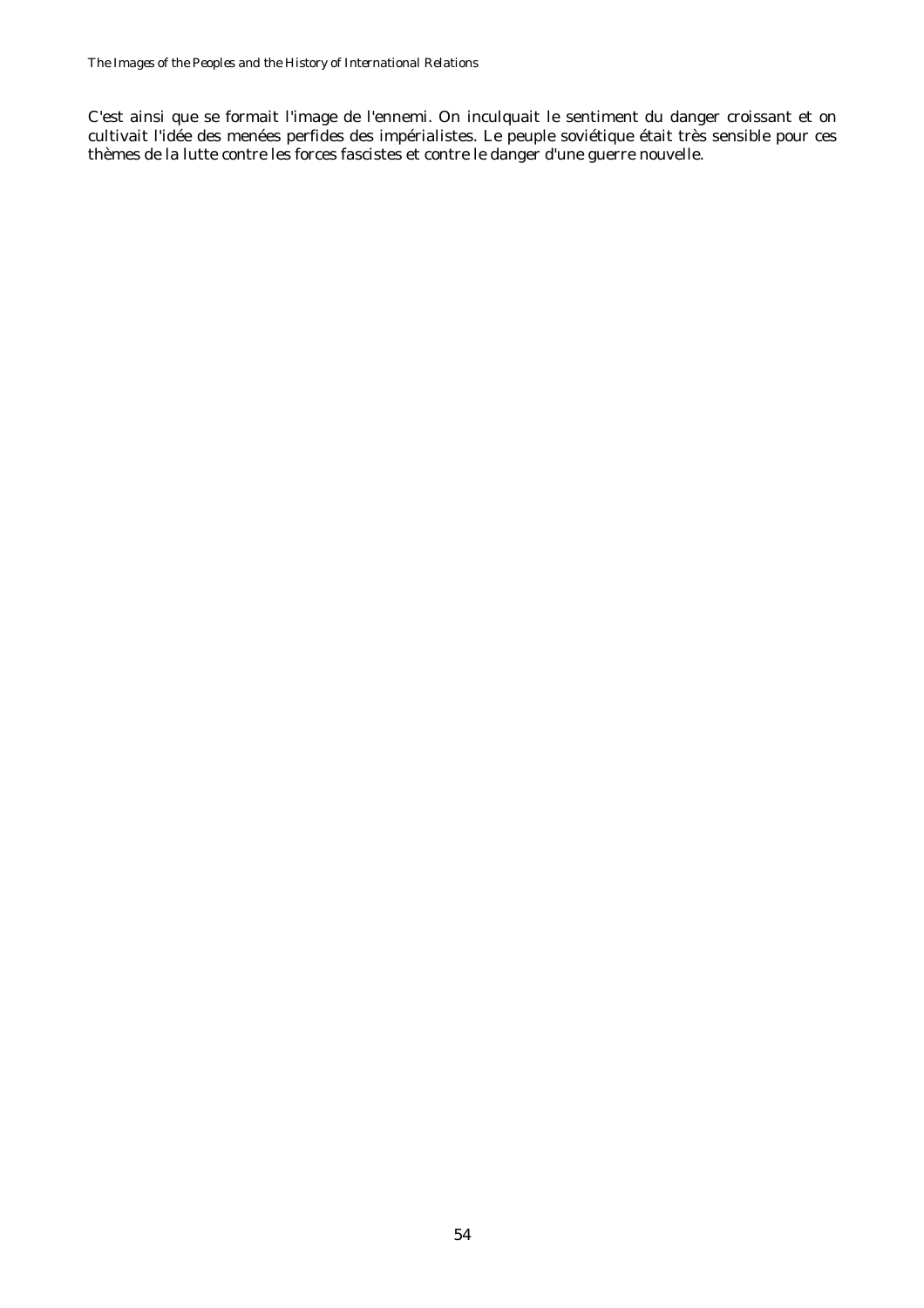*University of Mannheim, Germany*

#### **West-German Ostpolitik and the Perception of the Soviet Union**

The paper will deal with the perception of the Soviet Union by the government in Bonn in the late 1960s and early 197Os. I will concentrate on the people who were in the centre of the decision making process. (I had access to the papers of Willy Brandt, Egon Bahr, Helmut Schmidt).

It will be argued that Ostpolitik signalled a new self-confidence of the West-German foreign policy makers vis-à-vis the East and the West. Therefore one has to start with the self-perception and Bonn's definition of its own interests with respect to security, foreign trade and the problem of reunification.

The main question of my paper will be: How does the German self-perception relate to the German perception of the Soviet Union? Ostpolitik started from basic assumptions about the general course of Soviet policy. At the same time the concept of Ostpolitik cannot simply be explained as a result of how the USSR was perceived. In sum: it is the interrelationship between self-perception and the perception of the other which has to be analysed.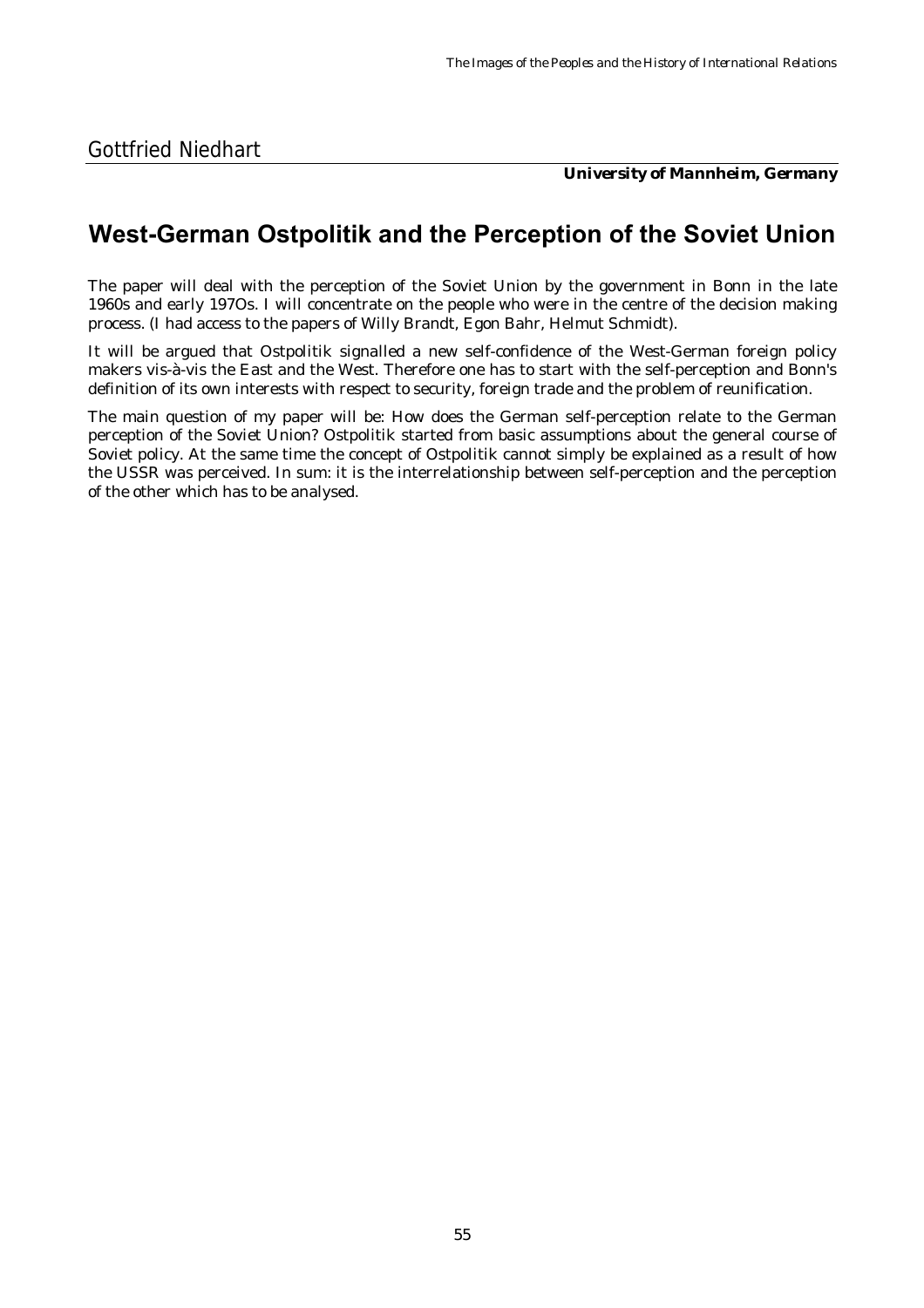## **"Temperamentally Unwarlike": The Image of Italy in the Allies' War Propaganda, 1943-1945**

**Object:** The purpose of the paper is to investigate the image of Italy and Italians held by the main Allies' propaganda agencies from the Armistice in 1943 to the end of the war in April 1945.

**Novelty:** The Allied occupation in Italy which followed the landing in Sicily in July 1943 has been well researched. However, the existing literature on the subject tends to focus mainly on issues like the organisational aspects of the occupation-liberation operations and the objectives of the Allied policy in Italy in the wider context of British and American foreign policy towards Western Europe. Indeed, some works do pay some attention to more 'psychological' aspects, that is the perception of Italy and the Italians which underlay the Allies' policy. However, these psychological elements are often mentioned in passing as they were marginal anecdotes. A more systematic investigation is needed.

**Main guidelines:** In this perspective, this paper will explore:

- the image of Italy and Italians as shown by some key preliminary long-range plans of Psychological Warfare for Italy

- some attempts that were made to reach a deeper and more systematic knowledge of some aspects of Italian politics and society

- the way in which the image of Italy and Italians were laid out within the development of war propaganda. In this regard, attention will be also paid to the differences existing between the American and the British approach and between different propaganda agencies.

**Relevance:** The attitude towards the Badoglio government, the policy of democratic reconstruction, the relationship with different political forces and the attitude towards the Italian society at large were, of course, determined in part by the way British and American authorities viewed at Italy and Italians. Therefore, the study of the main ideas and stereotypes held by American and British authorities is crucial to a full understanding of the factors that influenced the Allies' policy in Italy during the cobelligerency period and to the evaluation of its accomplishments and shortcomings.

**Sources:** This paper is based on a wide array of primary unpublished sources taken mainly from the National Archives in Washington D.C. The analysis of primary sources is, however, based on an extensive knowledge of the most significant books published on war propaganda in Italy, and the Allied policy in this period.

*\*This paper draws on a wider research on the Allies and the image of Italy and Italians after 1943, which is being carried out – under the guidance of Professor Paola Olla Brundu- by a research group, based at the University of Milan, made up by Dr. Oliviero Bergamini, Dr. Ilaria Favretto, Dr. Carlo Clerici and Dr. Daniela Vignati*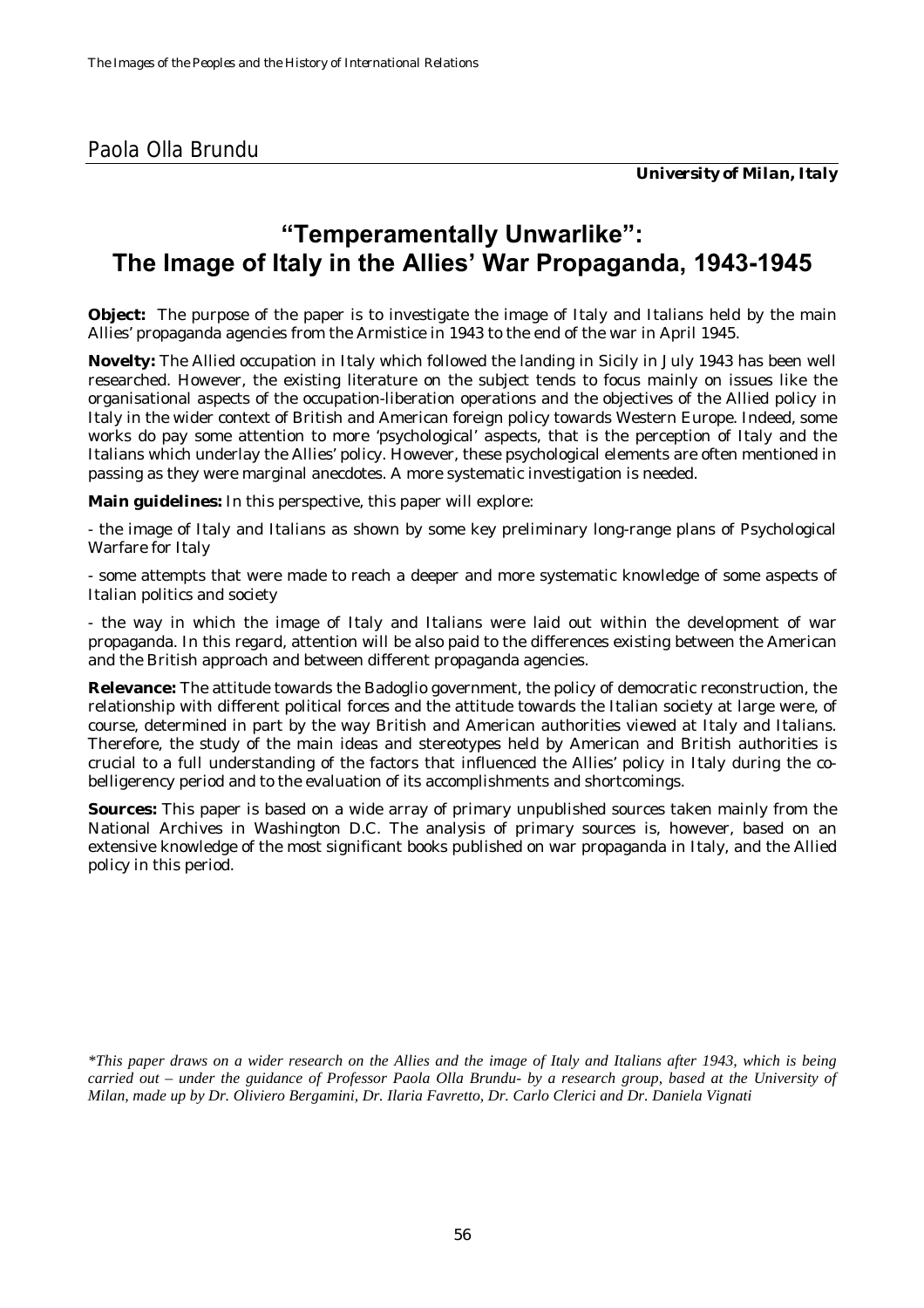Anna Ostinelli De Caroli

*Centro per gli Studi di politica Estera e Opinione Pubblica, Milan, Italy*

## **The Non-European World in the Italian School History Books: the Image of the "Other" between Stereotypes and Reality after World War II**

Many factors contribute to creating the image or images of foreigners, of their stereotypes, opinions, myths and realities.

In Italy, as in any other country, one of these factors is undoubtedly school. In the 19th century and in the first half of the 20th, primary school was the only chance many people had to learn and think about the world outside their everyday life. This was even more so after the 2nd World War, and particularly from the sixties, when more and more Italians attended secondary school (the so called "scolarizzazione di massa"). It's still true in the present time, even if the school now has to share this task with the media.

The most important subjects that contribute to shaping the image "of the other" are undoubtedly humanities, geography and history. The aim of this paper is to provoke some reflection on how 'taught history' influences the way in which we see non-Europeans.

I mean "non-European" all those civilisations that have different culture from the European one: for instance the native American people, but not the "white" American people of USA and Canada.

I will be taking into consideration the post  $2<sup>nd</sup>$  World War period, from the fifties - when the non-European peoples become actors and no longer only subjects of history – to the nineties – when not only American but also European societies become multicultural and the school declares that intercultural education is one of its most important aims.

The analysis will be about some examples of history text books used in the last three years of our "liceo", one of our secondary schools.

This kind of source is limited but meaningful for many reasons. First of all, in the daily didactic practice, the majority of teachers has always given, and goes on giving, great importance to the text book (that outlines history, in three volumes, from the Medieval to the Contemporary era and that is often written by qualified historians) . In the second place, the Italian liceo gives pre-eminent importance to human sciences: therefore its text books can give us more information than those of a technical college. Besides, particularly in the fifties and sixties, the liceo has always been the school that trained the leading classes.

My analysis will take into consideration how and if, from the fifties to the nineties, the following aspects have changed:

a) the attention reserved to non-European civilisations; b) the explicit and/or implicit opinion about the European "discovery" of the others, colonisation, Imperialism and decolonisation; c) the use of language and historical categories such as, for instance, civilised/non-civilised, progress/non-progress, development/underdevelopment, and so on.

The final aim is to verify if and how such an important didactic instrument has registered the changes that have taken place in the contemporary society and, therefore, if it has contributed to the development of the "system of representations" of the other.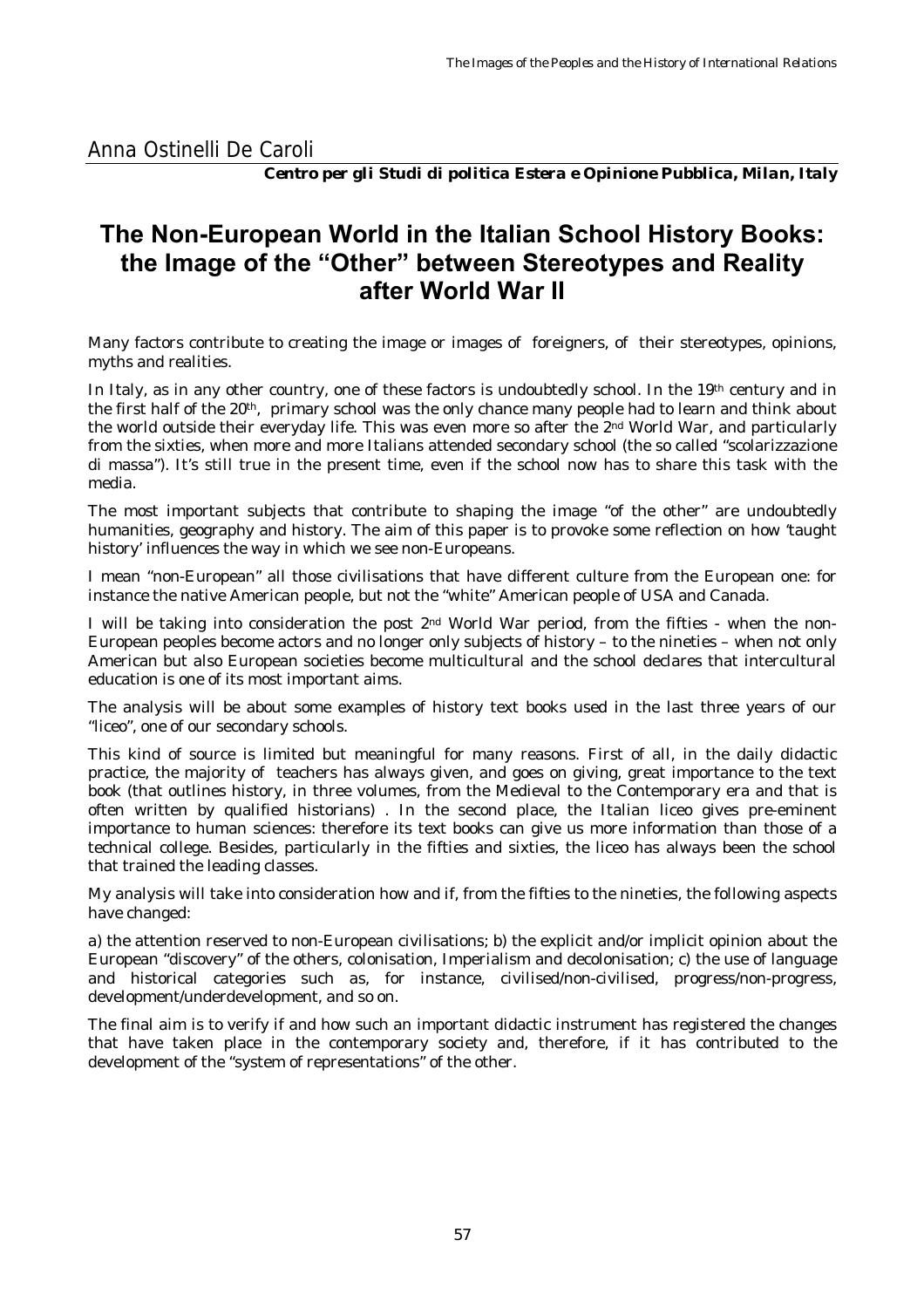## **"L'Allemagne savante". La culture historique italienne et l'image de la science historique allemande (1860-1915)**

De la fin du XVIII**e** siècle au début du XIX**e**, l'Allemagne fut peut-être le moins réputé entre les pays voisins par les intellectuels italiens: l'Italie affirmait très vivement ses liens culturels avec la France et à la médiation française on dut ce que dans notre pays on connaissait de l'Allemagne. Pas autrement des cousins au-delà des Alpes, les écrivains italiens parlaient de "allemands grossiers, lourds buveurs et mangeurs, guerriers de naissance, très peu cultivés". En 1816 encore il était commun pour les Italiens considérer les Allemands "des barbares vêtus à la française". Cependant la manque d'intérêt et la raillerie, même si débonnaire, allaient vite décroître dans la première moitié du XIX**e** siècle, grâce à Mme De Staël et à son oeuvre *De l'Allemagne*, à la connaissance directe des textes des plus grands poètes et philosophes (de Klopstock à Goethe, de Fiche à Hegel), aux premières traductions, aux voyages des gens de lettres italiens dans les pays allemands (Pellico, Di Breme, Berchet, Capponi, Poerio entre les autres), à l'aide des éditeurs et des libraires allemands établis en Italie.

Grâce à sa littérature, à sa philosophie, à sa pédagogie et à sa science, à la moitié du siècle l'Allemagne avait désormais conquit dans le monde culturel italien le titre de "savante", ainsi que celui-ce de "guide de l'Europe" et de "maîtresse des peuples". Les victoires militaires qui aboutirent à l'unification, semblaient confirmer sur le terrain de l'efficacité politique et institutionnelle une supériorité désormais indiscutable.

Un rôle certainement pas négligeable dans l'affirmation de la supériorité culturelle allemande en Italie eut du reste la science historique allemande, incarnée dans la maîtrise universitaire de Ranke, de Mommsen, de Droysen, dans leurs œuvres très lues (et souvent traduites), de tout le monde considérées des models inégalés de soin philologique et d'érudition très large.

Spécialistes de l'antiquité (philologues, archéologues, épigraphistes, numismates, linguistes, historiens), savants du Moyen Age italien, historiens et théoriciens de l'économie, juristes et historiens du droit constituèrent le terrain propice pour la naissance d'un "mythe allemand" qui, au moins jusqu'à la première guerre mondiale, régna presque en maître dans les universités, dans les revues spécialisées, dans les institutions de recherche italiennes.

Connaître l'allemand, fréquenter cours et séminaires donnés par les maîtres les plus célèbres, se mettre au courant sur la production allemande la plus récente devint *conditio sine qua non* pour parvenir à une reconnue maturité de savant. Seulement grâce à une pleine adhésion au "model allemand" on pouvait penser faire sortir les études historiques italiens du provincialisme, du dilettantisme, du retard culturel. Pour cette raison même les différentes écoles historiques et les débats méthodologiques qui animèrent le panorama des études allemandes entre XIX**e** et XX**e** siècle trouvèrent de plus en plus un écho dans la production historiographique italienne.

Et pourtant la supériorité incontestable des "savants allemands" sur le terrain historiographique (en tant que sur le terrain philosophique et scientifique) ne manqua pas d'alarmer, de provoquer des réactions et des refus plus ou moins violents: réduite à "colonie de la culture allemande" l'historiographie italienne devait, au dire de beaucoup d'intellectuels, retrouver une veine authentiquement nationale, renier une admiration aveugle de tout ce que fût germanique, recouvrer les rapports avec la multiplicité des traditions historiographiques européennes (*in primis* avec celle-là française).

Sur cet entrelacement d'infériorité reconnue et de désir d'affranchissement les évènements politiques contemporains finissaient pour peser beaucoup. L'affirmation de la puissance allemande sous Bismarck et Guillaume II, l'adhésion de Italie à la Triple Alliance, les tensions impérialistes toujours croissantes et enfin la rupture de la guerre tracent un parcours accidenté des rapports italo-allemands, capable de conditionner vivement les relations culturelles entre les deux pays. Le monde aussi des études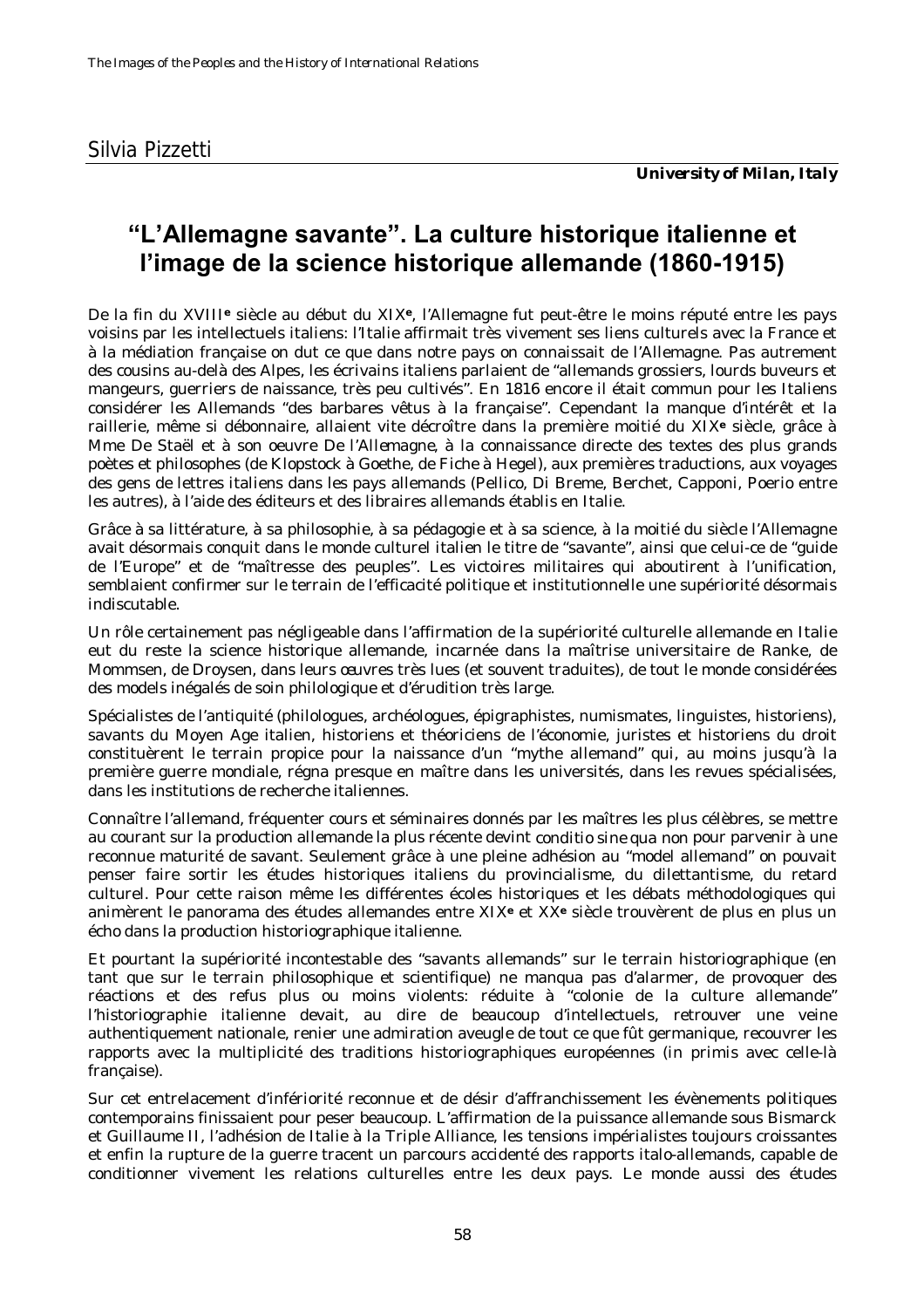historiques (et il ne pourrait pas être autrement) retentit des tons, des caractères de plus en plus instables des relations réciproques, jusqu'à dessiner - à la veille de la guerre – un véritable rejet du "model allemand", de l'impérialisme culturel allemand, perçu par beaucoup d'historiens comme un aspect – pas secondaire et tout à fait cohérent – de la menacée (et menaçante) prépondérance allemande sur le continent.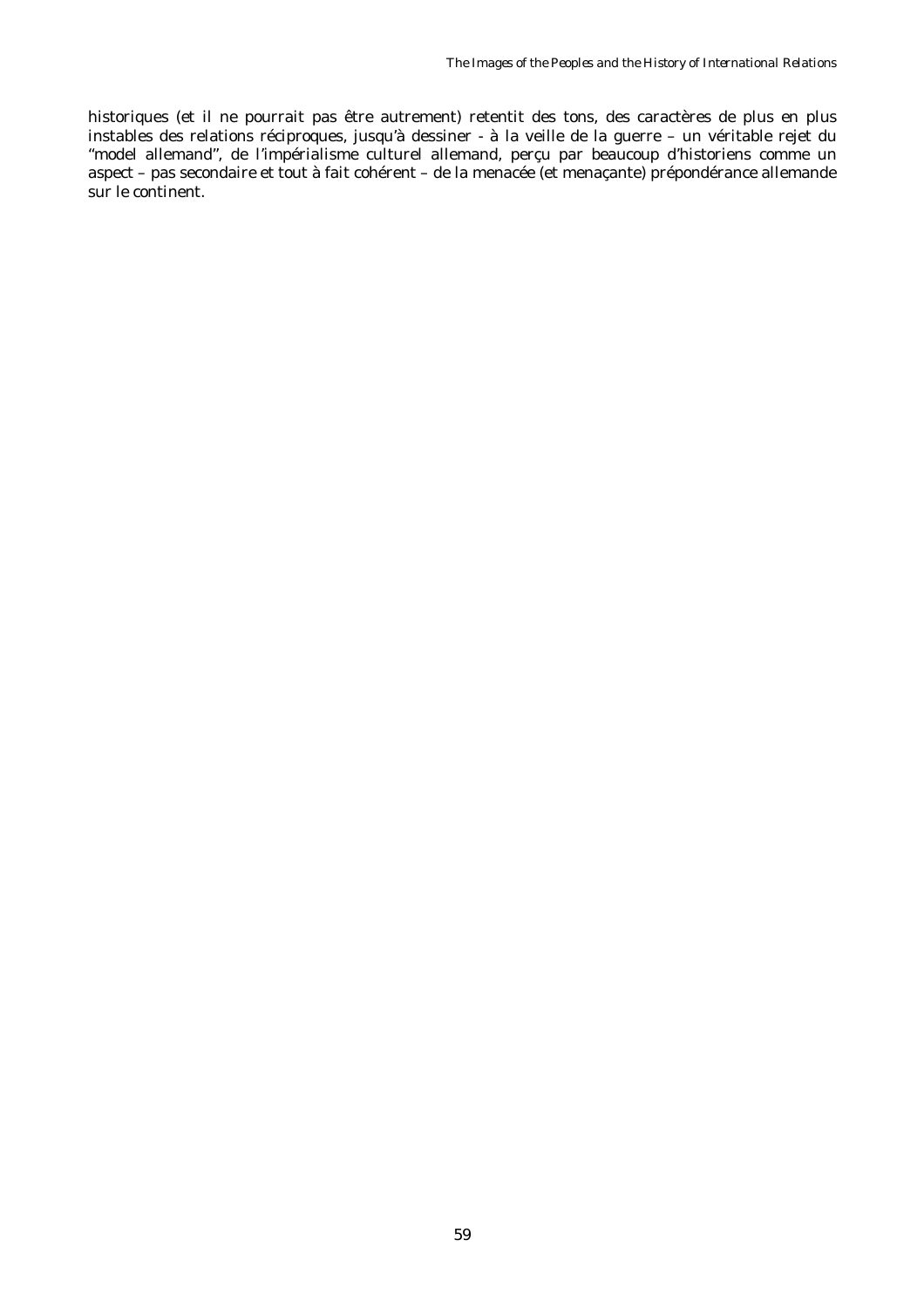#### Ioan-Aurel Pop Sorin Sipos

*Babes-Bolyai University of Cluj, Cluj-Napoca, Romania*

## **L'image des Pays Romains dans une ouvrage français de 1688**

Dans la cadre de la reconquête autrichienne d'après 1683, quand l'Hongroie et d'autres pays chrétiens ont été libérés de la domination ou de la suzeraineté ottomane, l'intérêt de l'Europe Occidentale pour l'espace de l'Europe Central Oriental a beaucoup augmenté.

Par conséquent, l'opinion publique et les cercles du pouvoir ont demandé une documentation adéquate sur ce sujet. L'auteur français Vanel a élaboré justement un travail historique, géographique et ethnographique sur l'Hongroie et ses voisins. Dans cet ouvrage se trouvent des présentations sommaires des trois pays - Transylvanie, Valachie et Moldavie - qui composent aujourd'hui la Roumanie et qui, durant le Moyen Age, ont été dominés par l'Hongroie ou se sont trouvés sous la suzeraineté hongroise.

L'auteur présent l'ancienne unité politique de ces pays qui avaient formé la Dacie. La Transylvanie, l'ancienne *Dacia Alpestris*, est dirigée par une élite hongroise, saxonne et sicule, de religion "hérétique", nous dit l'auteur. La Valachie - on nous explique- est partagée en deux : La Grande Valachie et La Petite Valachie, ça veut dire la Valachie proprement dit et la Moldavie.

Les deux pays sont habités par le même peuple (roumain), différent des peuples occidentaux.

L'auteur utilise une bibliographie datant de XV**e**-XVI**e** siècle, élaborée dans les milieux humanistes de la Renaissance et de la Réformation. Il répond à l'intérêt de l'opinion publique pour les peuples exotiques récemment réintégrés dans l'Europe civilisée, mais il perpétue à la fois des clichés et des erreurs sur ces espaces et peuples.

L'ouvrage est important pour l'image des Roumains offerte au publique français environ 1700 et pour la transition de la Petite à la Grande Europe.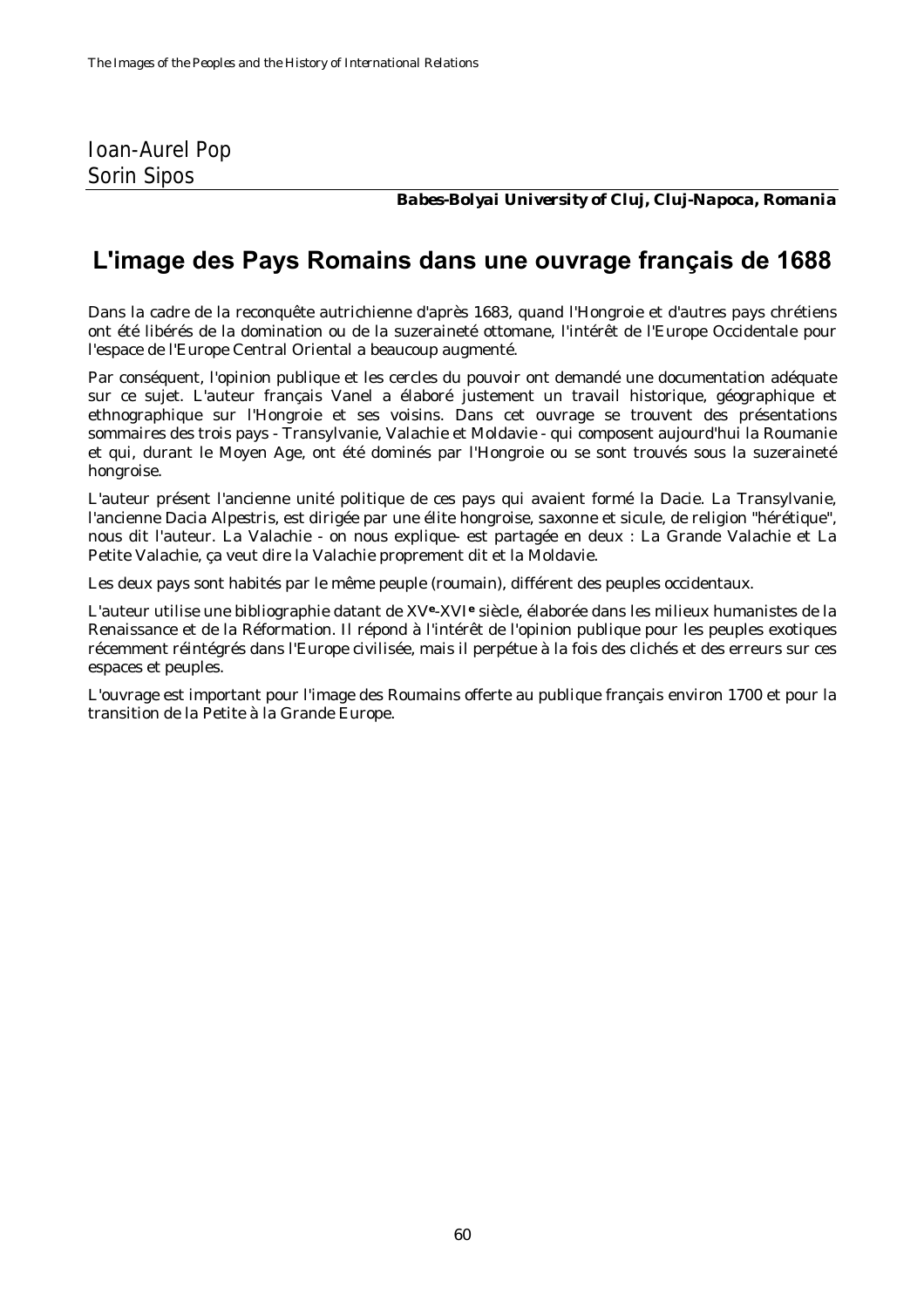*Department of Diplomatic Archives, Bucharest, Romania*

#### **L'image de la France gaulliste et de sa politique étrangère dans les rapports diplomatiques roumains**

L'image de l'autre est un de moyens de plus en plus fréquents dans l'analyse historique, en offrant des détails, des nuances nécessaires à une meilleure perception des personnes st des événements.

L'auteur, en utilisant pour la première fois des documents récemment déclassifiés provenant des Archives Diplomatiques roumaines, présente l'image de la V République (1958-1969) vue par les observateurs de l'autre part du mur de Berlin.

Après le départ des troupes d'occupation soviétiques (1958), la diplomatie de Bucarest chercha une ouverture de ses actions vers l'Occident, multipliées depuis 1964 au moment d'affirmation d'une option d'indépendence de sa politique extérieure. Et la France du Général de Gaulle constitua l'endroit de convergence de telles actions et aussi un exemple par rapport à l'OTAN. Guerre d'Algérie, conflits intérieures, la gauche française avec laquelle existaient d'anciens liens de collaboration, toute une société en plein effort de redressement et de stabilité sont mis en évidence, parfois minutieusement. On ne manque pas la visite du Général en Roumanie et son écho.

Les documentes ont été recueillis dans un volume qui sera publié à la fin de cette année (ou début de 2001).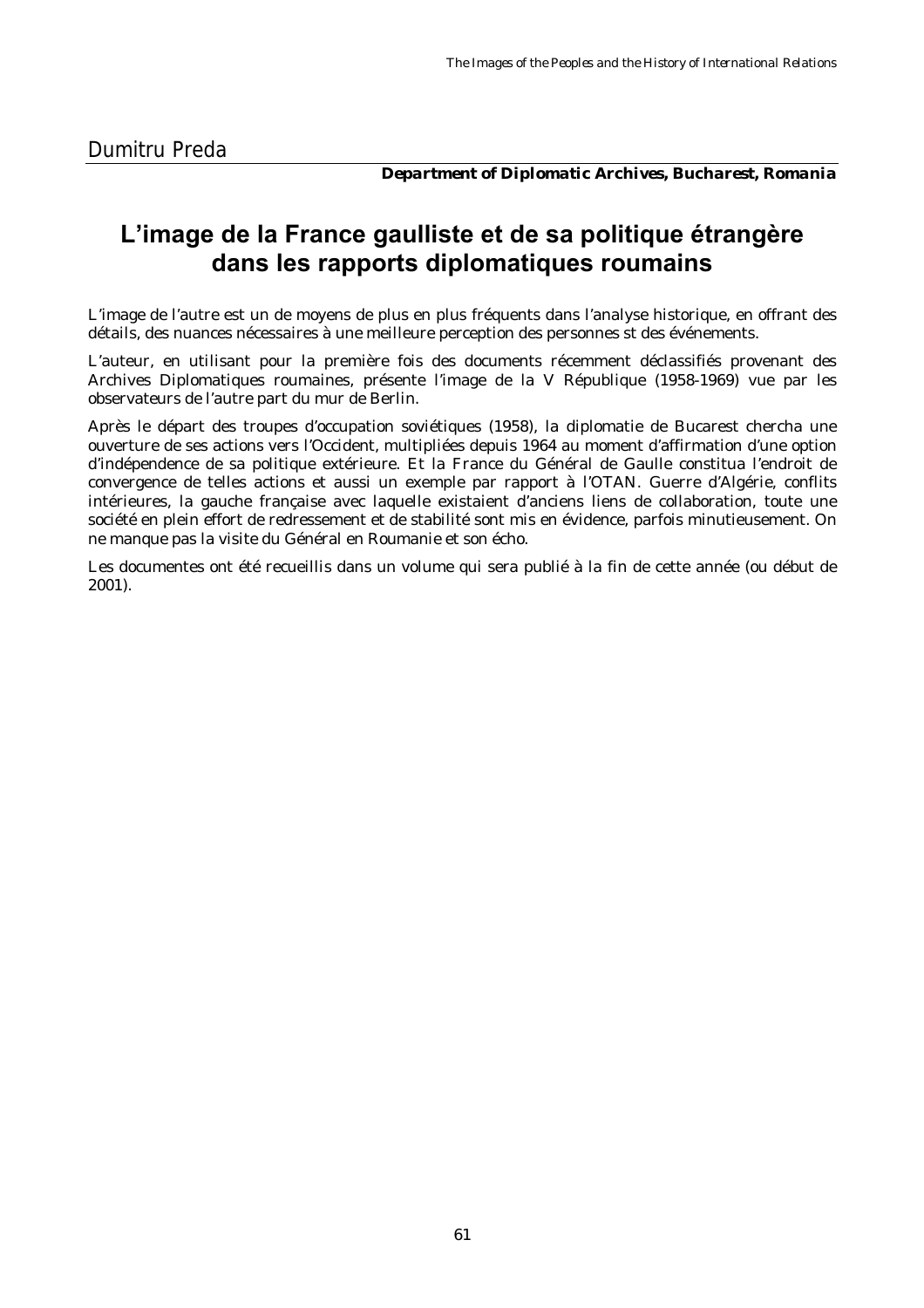## **The Development of the German Image of Japan in the Late 19th Century to WW I**

This paper intends to deal with both information and images. Before WW I information on Japan and the creation of images depended mostly on print-media, i. e. books, newspapers and magazines, and on investigation reports.

It can be said that in Germany, there was never the one clear image of "Things Japanese" , but always quite a controversial view.

The first "information" on Japan that arrived in Germany was vague and erroneous: it was Marco Polo' s story on "El Dorado" (the gold country) with cannibalism east of China. The 16th and 17th centuries brought reports by the Portuguese and other sailors who passed through Japan.

Books on Japan by German members of the Dutch trading base in Nagasaki like Engelbert Kaempfer and Philipp Franz v. Siebold, provided a more scientific insight. But even at the time of the Japanese port opening in the 1850s, the amount of information on Japan among German policy makers in the state governments, in commerce, industry and shipping was still very poor. They all had to collect information in other countries like the Netherlands, England or the USA.

After Japan's port-opening, quite a number of books and articles on Japan were published also in Germany. Their authors can be categorised into two main categories: Experts and long-term residents on one hand and travellers and short-term residents on the other. Scientists who had spent most of their life in Japan like the physician Emil Baelz were very much committed to promoting information and discussion on Japan. Books of English-speaking Japan-experts like Lafcadio Hearn or Basil Hall Chamberlain were translated into German, too.

On the other hand, travellers and short-term residents often lacked deeper understanding of Japan, but this group was very active in publishing reports, and therefore enjoyed a strong reception in Germany. The prospect of Japan as a potential industrial rival of Europe can be found as early as in the reports of Prussian East Asia Expedition. Expectations on Japan as a country with strong traditional industries (e.g. cloisonné, paper making) ran high by 1873, when the Prussian government eventually despatched a geographer, Johannes Justus Rein, to conduct a thorough survey on the question to which extent Japanese industries could contribute to the development of Prussian industries. After his return to Germany, Rein conducted experiments with Japanese paper making, though they finally proved not successful. But for decades, his two-volume report, translated immediately into English and recently also into Japanese, was among the most valuable sources of knowledge on the Japanese industry.

The westernisation process of Japan, especially at times when German influence was strong, was reflected by a favourable attitude in German mass media. Interest on Japan climaxed during the Chinese-Japanese War and the Russo-Japanese War. While the former demonstrated the possibility that Japan could become a regional power within Asia, eventually controlling China, the latter made Germans realise for the first time since the Turkish invasions that an Asian power had the potential to defeat a European one. These two wars also fuelled the Yellow-Peril Propaganda, whose eminent proponent was Emperor William II, frequently causing diplomatic irritation and embarrassing the German government. But it can be stated that the leading circles of the German society took quite a critical stance towards such propaganda.

After the Chinese-Japanese War, warning of German protectionists against Japanese economic competition grew stronger. But a trade commission under Moritz Schanz, despatched to China and Japan in 1897 in order to examine the prospects of German trade with China and Japan, did not support that stance. Since the end of the  $19<sup>th</sup>$  century, magazines like "Ost-Asien", which was under Japanese editorship, contributed to the promotion of a more "Japanese" viewpoint of Japan.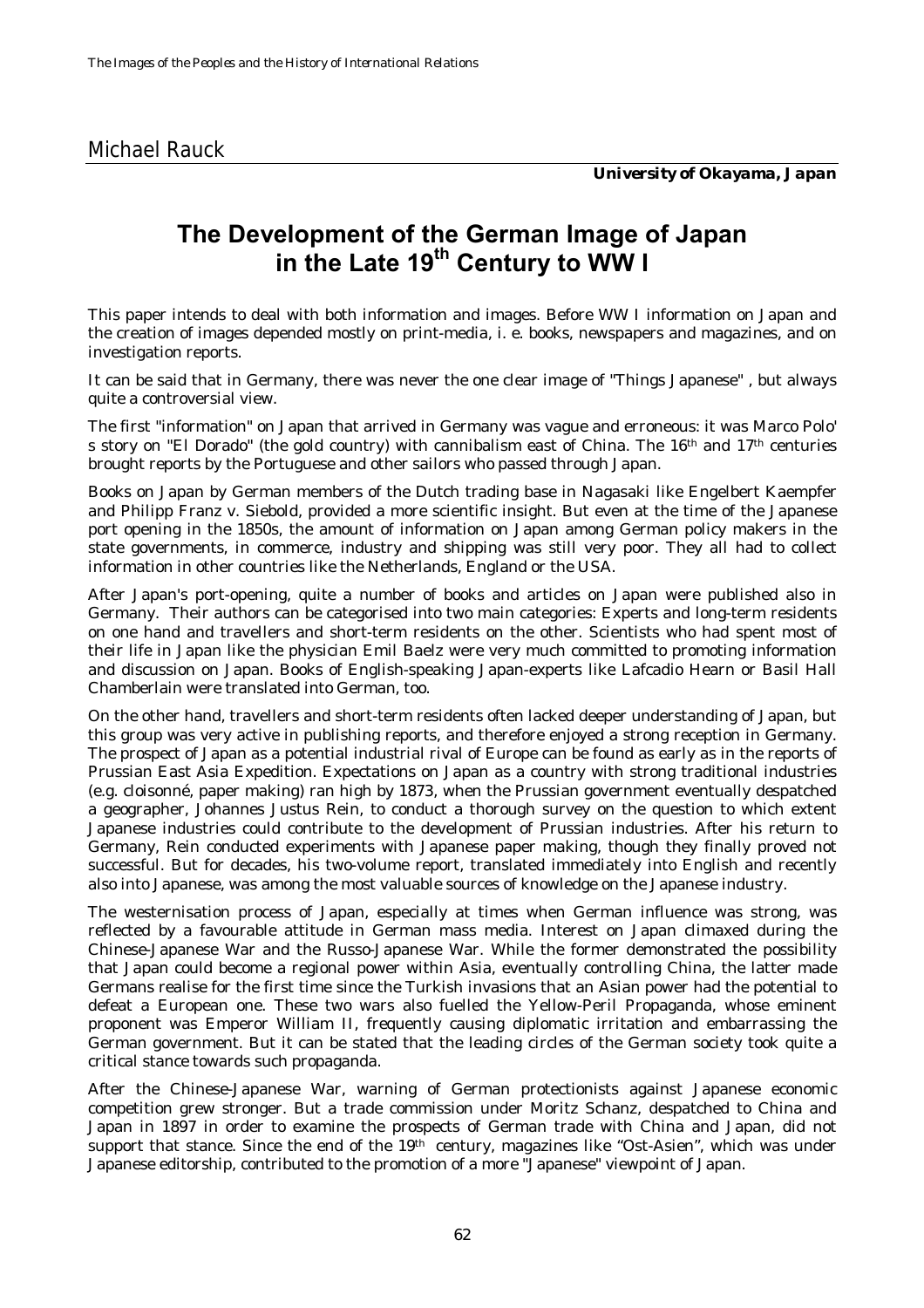*Ecole des Hautes Etudes en Sciences Sociales, Paris, France*

# **Européens et Zulu au XlX<sup>e</sup> siècle: aspects d'une rencontre entre deux cultures**

Les témoignages et les relations des Européens parvenus dans l'actuelle Afrique du Sud au cours du XIX**e** siècle suivent de peu l'émergence de l'Etat zulu, entre 1820 et 1830. Par conséquence, plusieurs de ces écrits décrivent les changements radicaux survenus au sein des sociétés locales, de même que les violents conflits et les migrations qui ont accompagné ce processus tumultueux.

Dans ce cadre, on examine le double registre politique et religieux qui organise la représentions des culture indigènes dans quelques récits significatifs publiés à un tournant décisif de l'histoire coloniale de la région. Ainsi en contrepoint narratif avec les traditions orales recueillis localement et transcrites à la même époque il ressort, d'une part, la difficulté des lettrés occidentaux de penser le pouvoir d'un monde exotique ayant ses particularité et complexité; et ce conformément à l'imagerie dominante d'une Afrique en marges de la civilisation et, en même temps, incapable de s'autogouverner.

D'autre part, notamment dans les discours missionnaire, apparaît l'idée d'une religion indigène imparfaite mais perfectible, tout comme l'être humain qui en est le porteur. De toute façon, la non prise en conte des liens étroits qui, chez les Zulu, unissent la sphère symbolique et rituelle aux formes de l'autorité et à la construction de la hiérarchie, empêche de saisir la spécificité et la dynamique propre de cette société guerrière.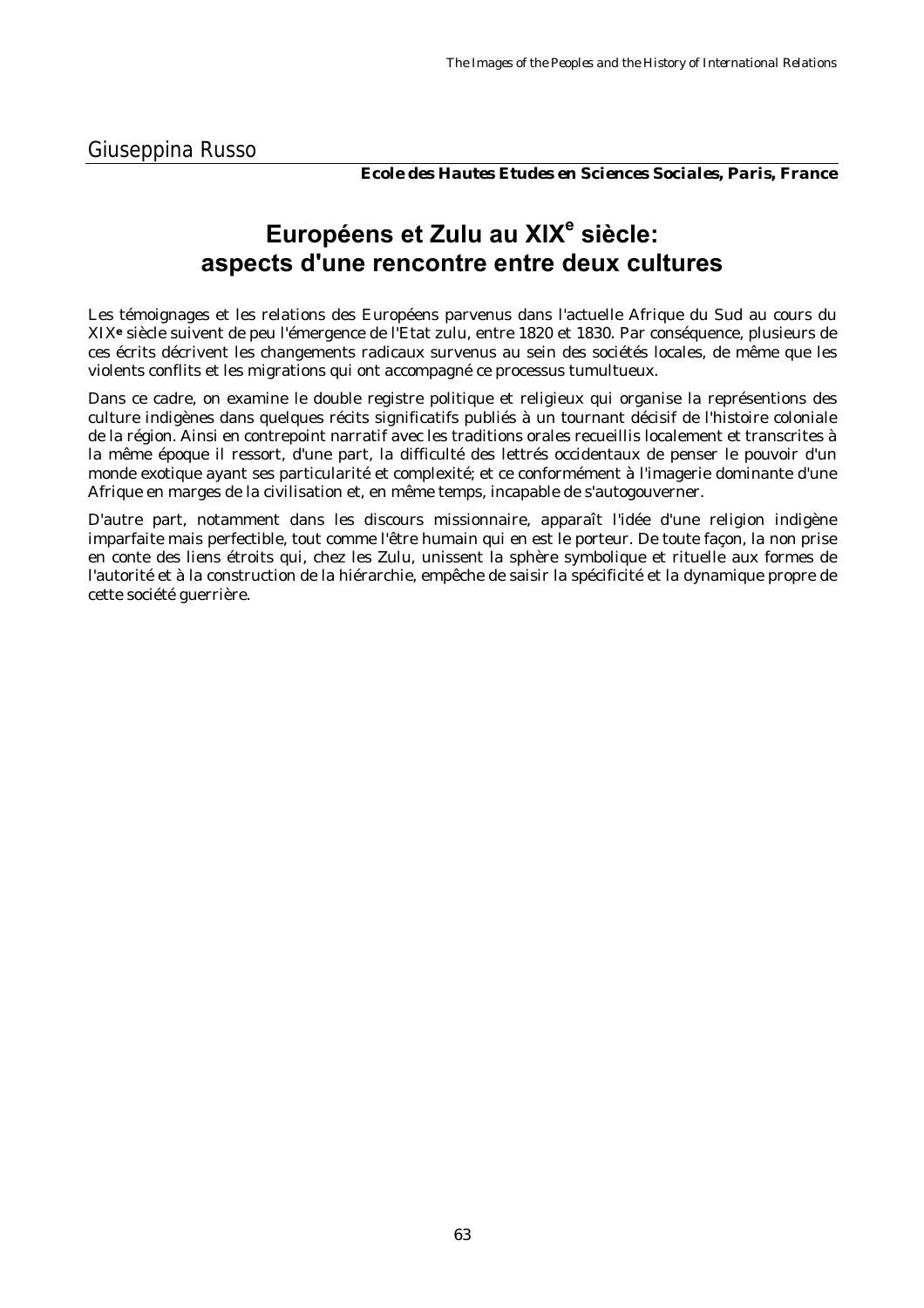#### Andrea Saccoman

*Centro per gli Studi di Politica Estera e Opinione Pubblica, Milan, Italy*

### **The Enemy Imagined: Italian Military's Perception of European Armies between 1871 and 1882**

After the *Risorgimento* more than ten years elapsed before Italy tied herself to the Triple Alliance. In this period of substantial diplomatic isolation, for the Italian military each European power was a potential enemy. Germany emerged triumphant from the Franco-Prussian war, was admired but also feared for her strength; Austria-Hungary was the historical enemy, and still the "terre irredente" lied inside her boundaries, so her military developments were followed day by day, with fear or hope for a renewal of the conflict; France came out of the war of 1870-71 fully defeated, but rearmed quickly; she was the ancient ally of 1859 who helped Italian unification, but had also reasons to complain for Italy's behaviour in 1870. For these reasons she was equally feared or admired by the Italian military, and always considered as another pattern of military organization beside Germany. Great Britain presence in the Mediterranean made her very close to Italian strategic interests, but was usually considered as a friend. Italian military followed very close not only the development of the British navy but also that of the British army, at home and in the colonies. The most distant power was Russia, obscure and mighty, but just for that looked on with curiosity and some fear by the Italian military.

This work tries to define how the Italian military perceived the other European armed forces and their potential threat, if and how their perceptions changed through the years and if and how their perceptions influenced the Italian military organization, analyzing the military magazines and the writings of Italian officers of the period.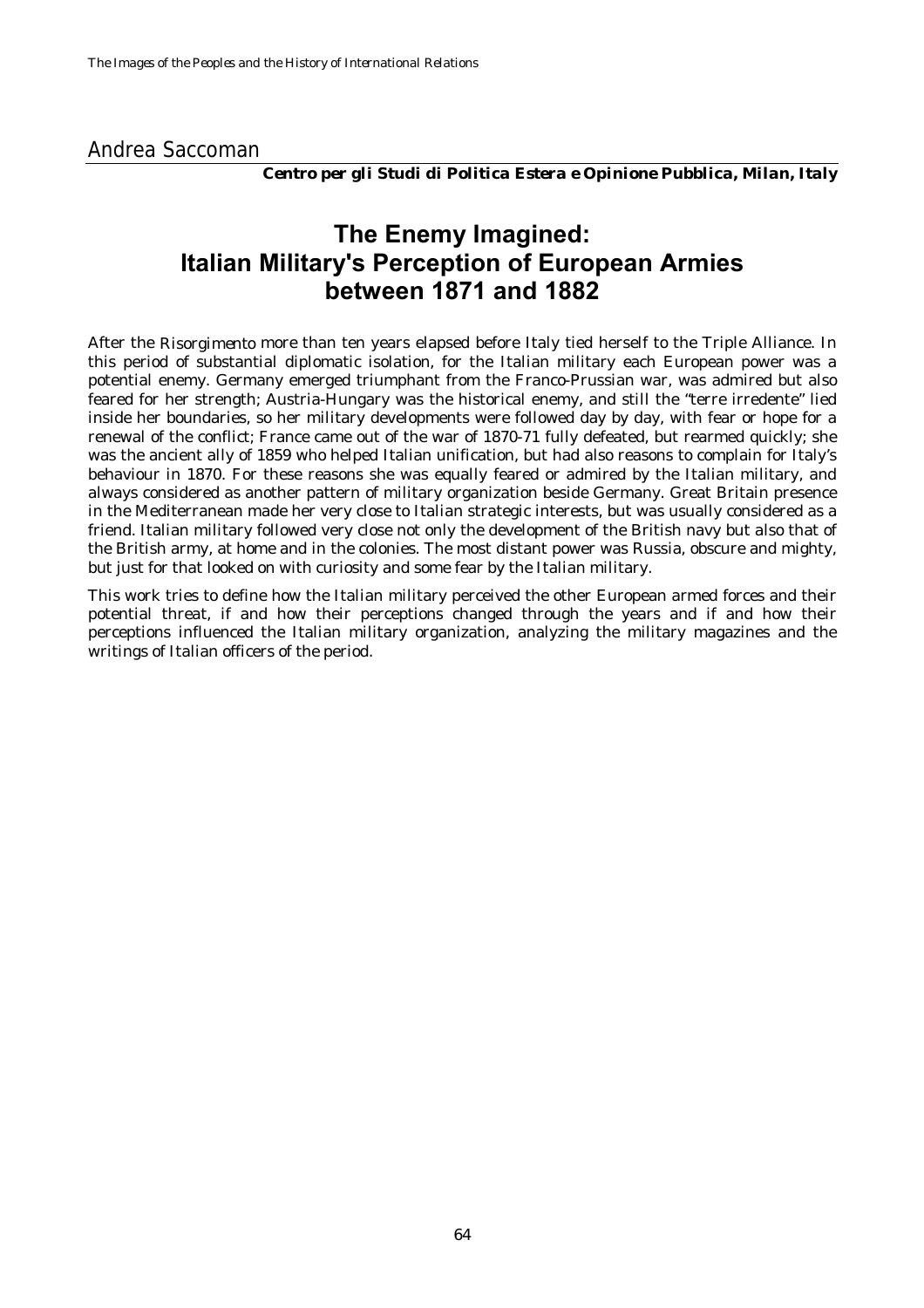*University of Poznan, Poland*

## **La représention satirique des voisins de la Pologne dans l'entre-deux-guerres**

Une des formes les plus populaires de l'image de l'Autre est la représentation satirique. Elle fait recours aux symboles et stéréotypes qui, à la fois, reflètent l'opinion générale et la vision populaire de cette image, et la forment ou transforment. Le catégorie de stéréotype, proposée par Walter Lippmann en 1922, a été adoptée par les sciences humaines comme très opératoire, ce qui a généré une abondante littérature théorique. Sans entrer dans le débat définitionnel, notons quelques traits essentiels faisant de la représentation stéréotypée la source qui doit intéresser l'historiens. Cette représentation est un fait social, reflétant les convictions, les opinions, aussi les craintes, elle est aussi un fait politique dans la mesure où elle sert la propagande. L'interdépendance entre la vie politique, donc aussi les relations internationales, et la satire est nette. C'est avant tout la première qui influe sur la seconde, mais la relations inverse n'est pas improbable. Le message est enfermé dans la forme verbale ou graphique, cette dernière étant de règle accompagnée par la parole.

L'image de l'Autre chez les Polonais a été étudiée avant tout pour les relations polono-allemandes. Les analyses de Tomasz Szarota et de Wojciech Wrzesinski constituent non seulement une riche source des informations à ce propos, mais aussi une sorte de référence ou de modèle pour un regard adressé vers d'autres voisins. Au temps de la IIe République polonaise, ils furent six: Allemagne, Russie Soviétique/URSS, Tchécoslovaquie, Lituanie, Lettonie, Roumanie. Les relations avec les quatre premiers n'étaient pas faciles et apportaient des heurts voire des ouverts conflits. Ces circonstances ne pouvaient ne pas trouver leur expression dans la caricature. Le contenu de l'hebdomadaire satirique "Mucha" (La Mouche) fournit le gros du matériel analysé. Les composantes de ce matériel sont l'actualité politique, le stéréotype, l'opposition "nous - l'Autre" qui trahit des craintes, des rancunes et des préjugés nationalistes.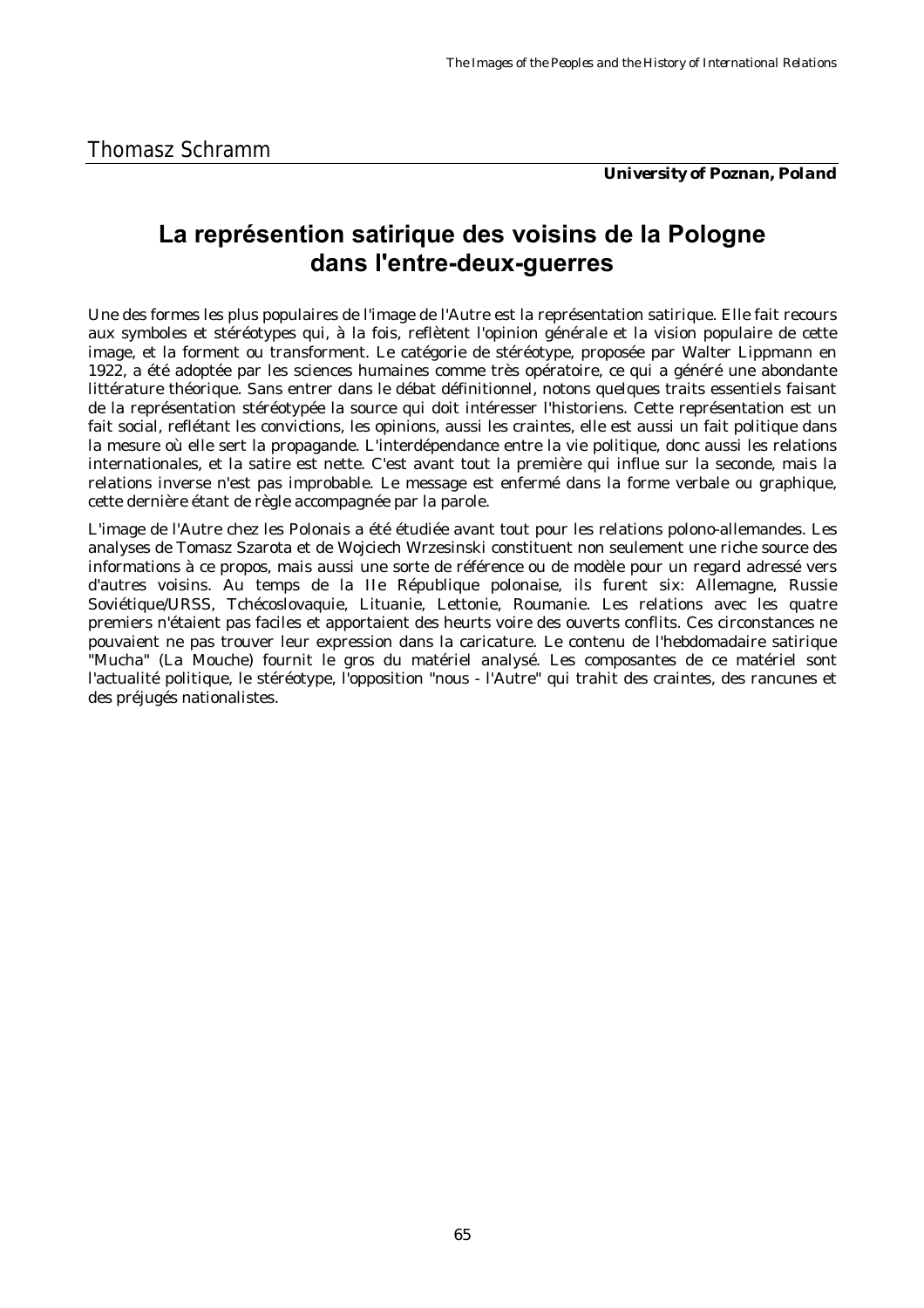## **"A Tale of a Child and an Old Uncle": Brazilian-British Mutual Images in the Post-War Period**

The aim of the paper is to evaluate the pattern of diplomatic discourses produced by both Brazilian and British diplomats in the post-Second World War up to the Sixties. It will be focused on the way in which mutual images of Britain in Brazil and Brazil in Britain were produced by both diplomatic services against the background of changing conditions in the international environment. Britain was losing an Empire while Brazil was finding a new place in the international arena.

The Foreign Office and the Brazilian Foreign Ministry, so-called Itamaraty, were the focus of the research.

Both diplomatic services were considered to be professional and prestigious within the decision-making process at the time. Moreover, mutual images created through the period were first produced by diplomats and later socialized by Press and other agents of civil society.

This is an interesting issue to be evaluate if it is considered the crucial role played by Britain to the earlier Brazilian modernization. Brazilian *élites* of the XIXth century liked to be identified with British style. Symbols of modernization in Brazil were easily connected with the entrepreneurial British agents introducing finances and loans which supported part of this process. At the same time, British investors and diplomats had described the great commercial and finance opportunities in Brazil as a symbol of the positive way in which a tropical society in the remote Latin America could be included in the civilized world. In other words, the images were mutually positive and full of admiration.

But what happened after the long-standing period of British pre-eminence in Brazil? Have those mutual images remained frozen in detriment of the declining relative importance of Britain to the Brazilian economic and political life?

It will be argued in this paper that the mutual image produced by diplomats of both sides changed dramatically the previous positive view of the "Other". First, Brazil had no success to export to Britain the image of a country attempting to create an industrial basis compatible with her desired international insertion in world politics since the end of the Second World War up to the Sixties. Frustration and disappointment were the result of the Brazilian diplomatic effort to show the country in a different perspective.

This is why Brazil was described by a British diplomat as a "child" who tried to be part of a new world order without being serious in her international commitments, particularly to the finance debt and to large list of bones of contention with Britain. At the same time, British diplomats declared that Brazilian image of Britain seemed to be of an "old uncle" prepared to support the "child". Sleeping dog tactics were largely used by British diplomats on a way of diverting the direct dialogue between the two countries.

Second, British diplomacy became divided in their perceptions on the role of United States influence in Brazil. On one had, there was the image of Brazil as an "American backyard". But on the other, there was also the perception of the need for responding positively to the Brazilian signals for more autonomy and a separated dialogue with Britain. In some circumstances and precise cases, like the dispute between North-American and British for the sale of aircrafts and ships to Brazil in President Dutra period (1946-1951), it can be found challenging interests and images and very different approaches of the United States and Britain on the ground.

Third, the paper will try to demonstrate that the image of British diplomats on Brazil were different when compared with other European Brazilian partners. This contrast is particularly relevant when compared with Western German and Italian perceptions of Brazil' international insertion in the period.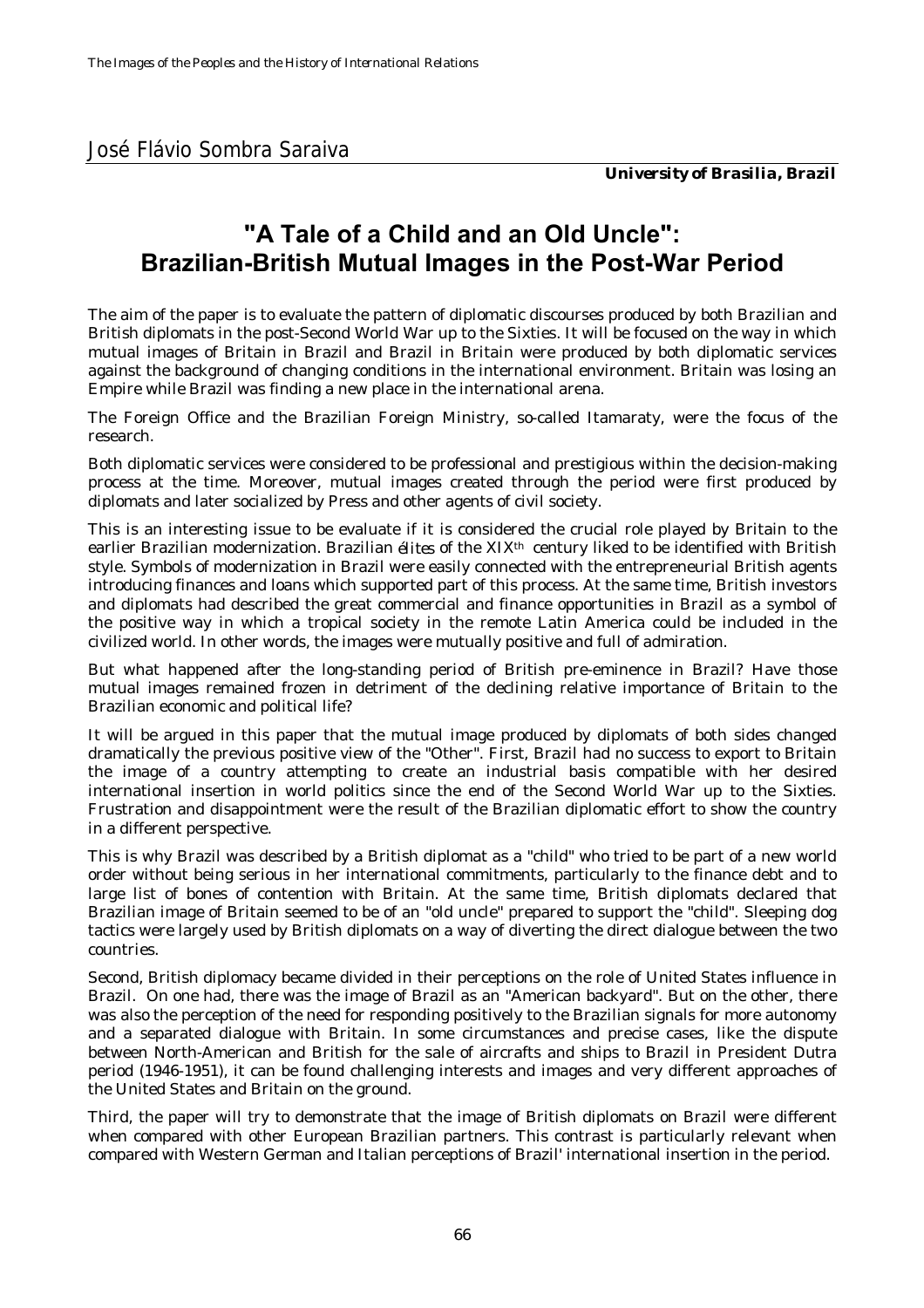Finally, the paper is based on confidential and secret diplomatic correspondences, including very recent opened files on Brazilian personalities of the late Forties prepared by British diplomats working at British Embassy in Rio de Janeiro (Public Record Office, London) as well as Brazilian diplomatic sources of all kinds.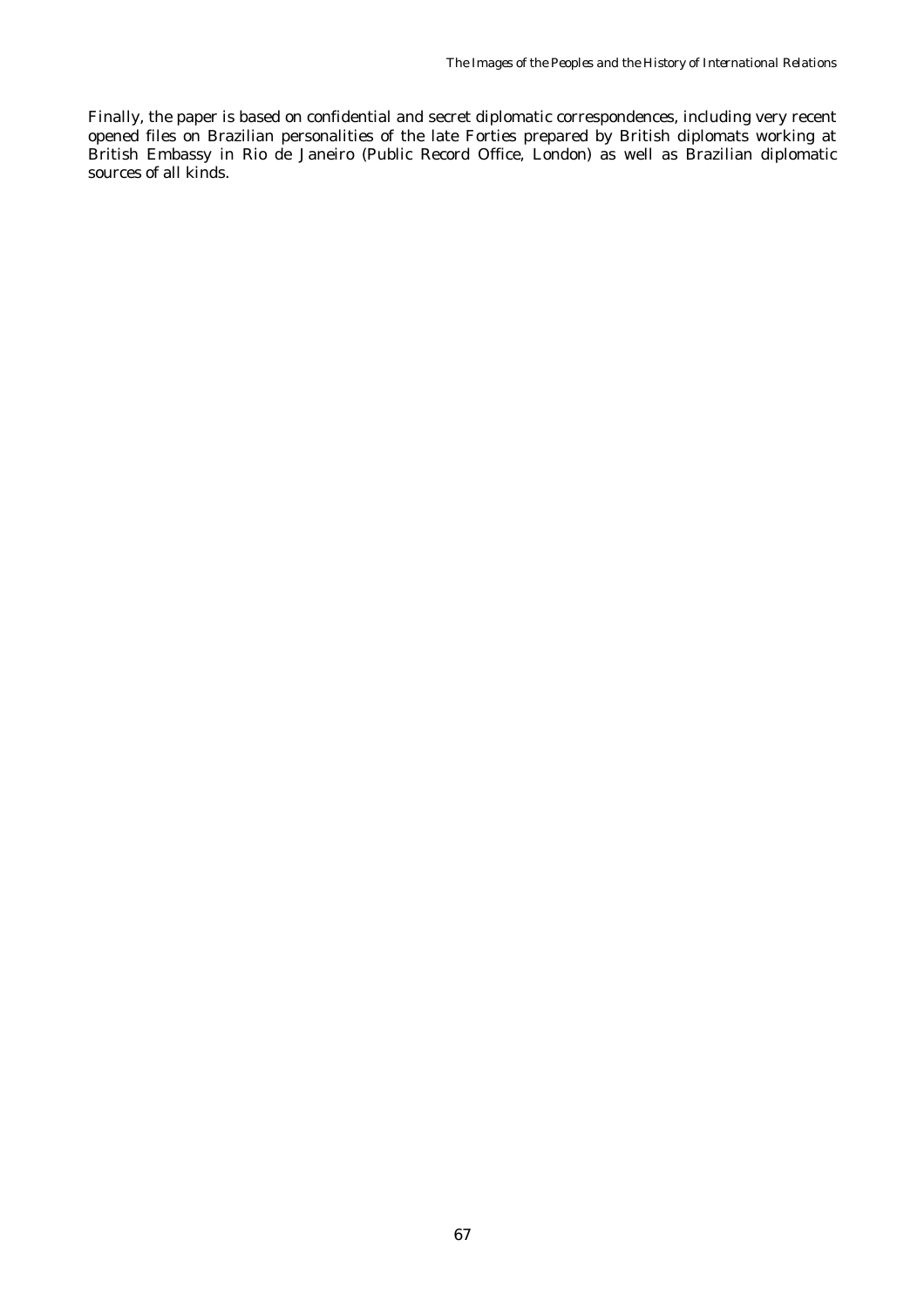*Babes-Bolyai University of Cluj, Cluj-Napoca, Romania*

#### **La question orientale, les roumains et l'image de l'autre (fin du XVI<sup>e</sup> siècle et aux XVIIe et XVIII<sup>e</sup> siècle)**

Le rétablissement du continent suivant la reconquista, le passage de la petite à la grande Europe a entraîne l'action des deux frontières culturelles, ouest-est et est-ouest dans un continent qui revenait à son unité antérieure, celle du milieu du XVI**e** siècle. L'alliance entre la Monarchie des Habsbourgs, Le Sainte Siège et la Pologne a fait possible la récupération victorieuse de l'Hongroie et en même temps l'incorporation de la Transylvanie, sanctionnée par la Paix de Karlowitz. L'action militaire de l'alliance a modifie l'équilibre européen dans l'Europe Centrale-Orientale. La récession ottomane a stimulé les appétits de l'expansionnisme territorial des Habsbourgs et des Polonais et de même, les velléités de la Russie de Pierre le Grand tout au long du XVIII**e** siècle. Cette dynamique politique nouvelle a stimulé les efforts des deux principautés roumaines, la Valachie et la Moldavie de se délivrer de sous la domination ottomane. Quant à la Transylvanie, on aperçoit dans le milieu roumain des réactions contre l'expansion de la Contre reforme.

Ce contexte marqué par les confrontations entre les grands pouvoirs, les forces politiques et ecclésiastiques, présente un surplus d'intérêt pour l'extérieur et offre une nouvelle perception de l'autre qui se manifeste par une diversité d'attitudes politiques et religieuses. Rien de ces images renferme les pouvoirs compétitifs aussi bien que des attitudes qui reflètent la perception qu'on se forme à l'égard des peuples et confessions. De même, la dynamique politique internationale qui tend à dépasser l'équilibre instauré par la paix de 1699 porte son empreinte sur ces images.

L'image de l'autre par rapport à l'histoire des relations internationales se diversifie, ce qui signifie la fin de l'isolationnisme antérieur où l'image de l'Empire Ottoman et de la Pologne était prépondérant. Outre les sources narratives, les chroniques en particulier, les documents concernant le problème oriental s'amplifient à mesure que les actions politiques antiottomanes prennent contour. Pendant le dernier tiers du siècle, entre 1768 et 1774 (la Paix de Kuciuk Kainargi) le milieu roumain devient disponible à des nouveaux contacts qui amplifient les images sur le pouvoirs politiques et le peuple chrétien.

Nous essayons de dévoiler dans cette étude des aspects qu'on a ignoré dans l'historiographie roumaine traditionnelle limitée à l'histoire des relations politique et diplomatiques qui, malheureusement n'ont pas enregistré les changements survenus dans la mentalité du Siècle des Lumières. C'est pourquoi l'investigation de ces aspects vont dévoiler de problèmes d'une grande complexité dans une Europe mise à communiquer.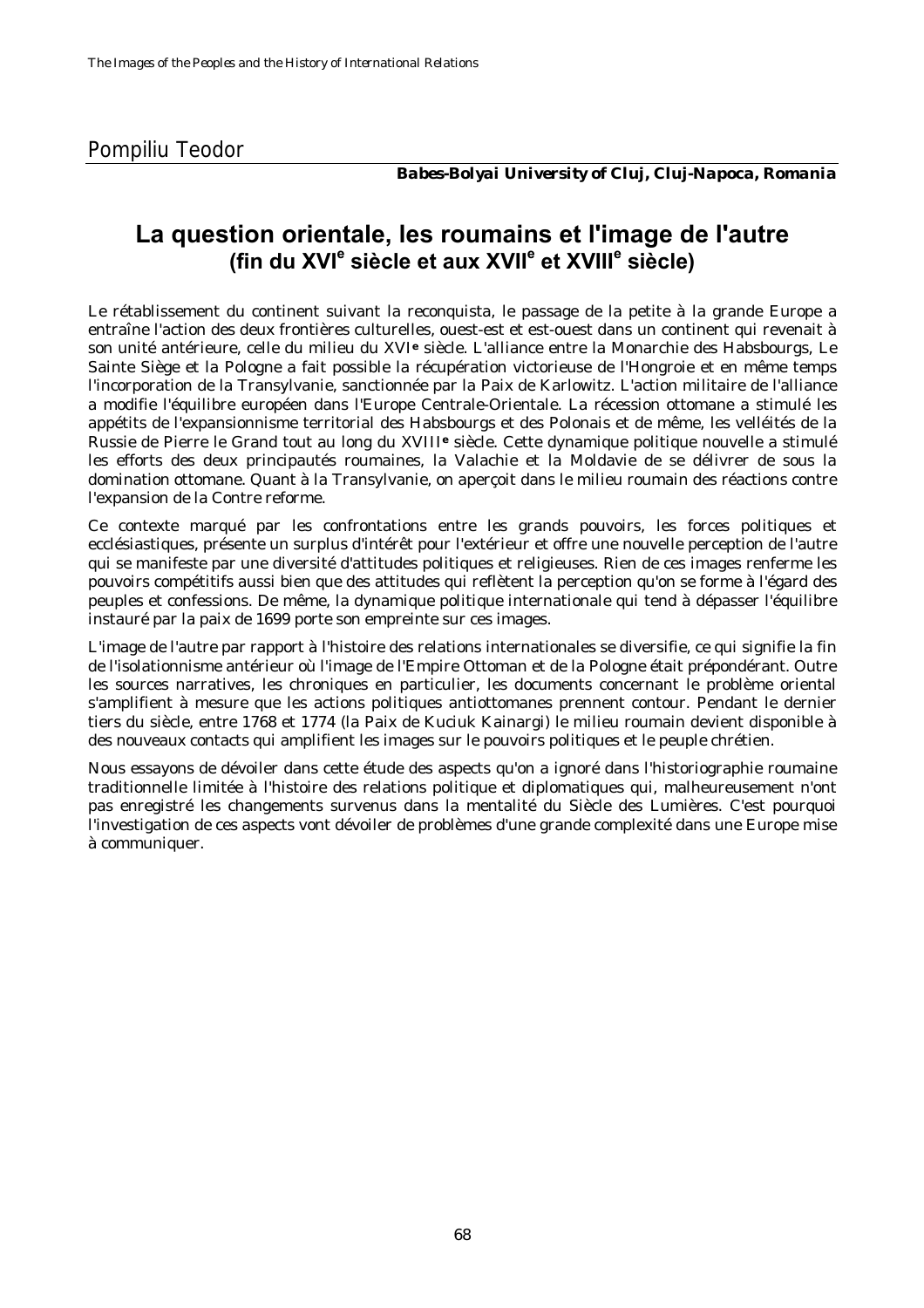*University of Tel-Aviv, Israel*

# **"The People" as an Organising Idea**

The question whether international relations need to be understood as consisting ultimately of relations between states - and therefore between governments - as opposed to a much broader range of economic, social, cultural, and, of course, political force of all kinds has long been under continuous debate. And rightly so. Yet even when international relations (and international politics generally) are reduced**,** for what may be termed practical day-to-day purposes, to relations between states, it remains that the populations encompassed in the states concerned and ruled (or led) by the relevant governments are bound to play a distinct role of their own. That they will be found to do so directly and necessarily most obviously, although certainly not exclusively - in instances of interstate conflict can hardly be in doubt. And the more severe the conflict, the greater will be the potential for "the people" to emerge as a cardinal factor in its own right. What is somewhat less obvious, although by no means less important, is the role whole populations play in the thinking of the decisions-makers concerned. For they cannot fail to play a central, if, for the most part, poorly defined and ill-focused components of the mental world which the relevant decision-makers inhabit. It is purpose of this paper to explore some of the ways in which this phenomenon tends to be manifested and to suggest several of the underlying epistemological reasons for this being the case.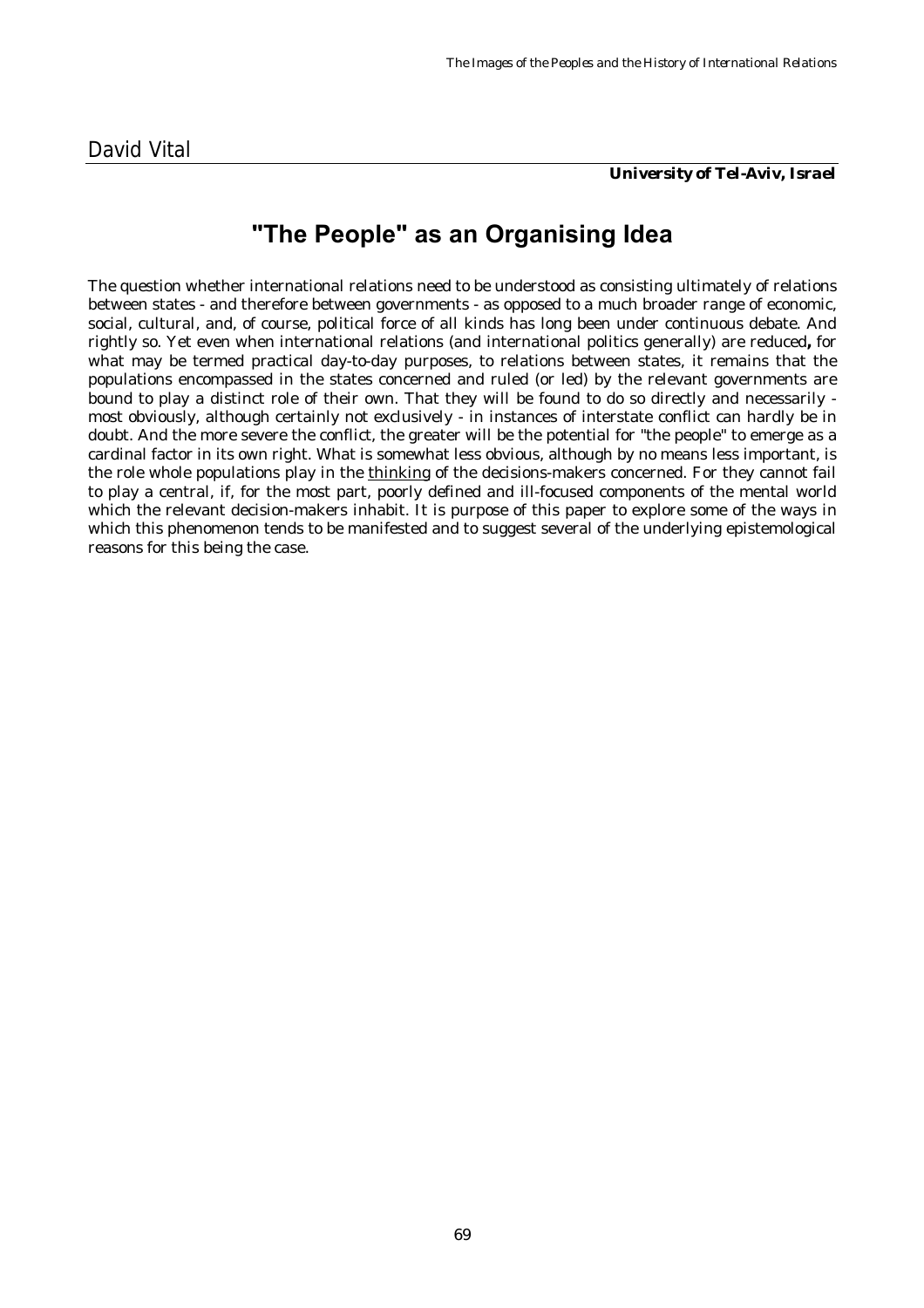## **Colonial Images of Population of West Sumatra in the XVIIIth Century**

Studies of the role of pre-colonial and colonial European commercial and political interests groups in Southeast Asia, especially prior to the 19<sup>th</sup> century, are increasingly taking shape. The impact of these interests groups on Southeast Asian societies, rather than merely a recitation of European interests, is increasingly coming into focus as a research area. Part of this story, and a part which usually dictated the formulation of policies toward these societies, was how the "stranger," the European, perceived indigenous people, their institutions and social structures. In cases where the "stranger" had economic or political motivations for trading in or ruling over an area, interpretations were usually evaluated as positive or negative depending on how well they fit into a European commercial or political master plan. European interests never hesitated to "correct" societies which they felt were not meeting their needs. Massive interventions into traditional institutions even including legal and marriage customs were not uncommon. In the process, many dramatic changes were thrust upon Southeast Asian societies long before the 19th century.

My paper, "Colonial Images of Populations on the West Coast of Sumatra in the 18th Century," looks at English and Dutch perceptions of indigenous peoples and institutions and their attempts, often successful, to impose policies based on European needs and perceptions. Part of this story will also require exploring European perceptions of sojourners on the West Coast including the Bugis and, more importantly, the Chinese.

The Dutch East India Co. and English East India Co. Archives, in the Hague and in London, have provided me with a wealth of material tracing 17th and 18th century European encroachments on coastal Sumatra and initial contacts with indigenous populations. The materials developed colourful and often faulty interpretations of the societies they encountered. Correct or not these interpretations influence official policies and often interesting "corrective" policies.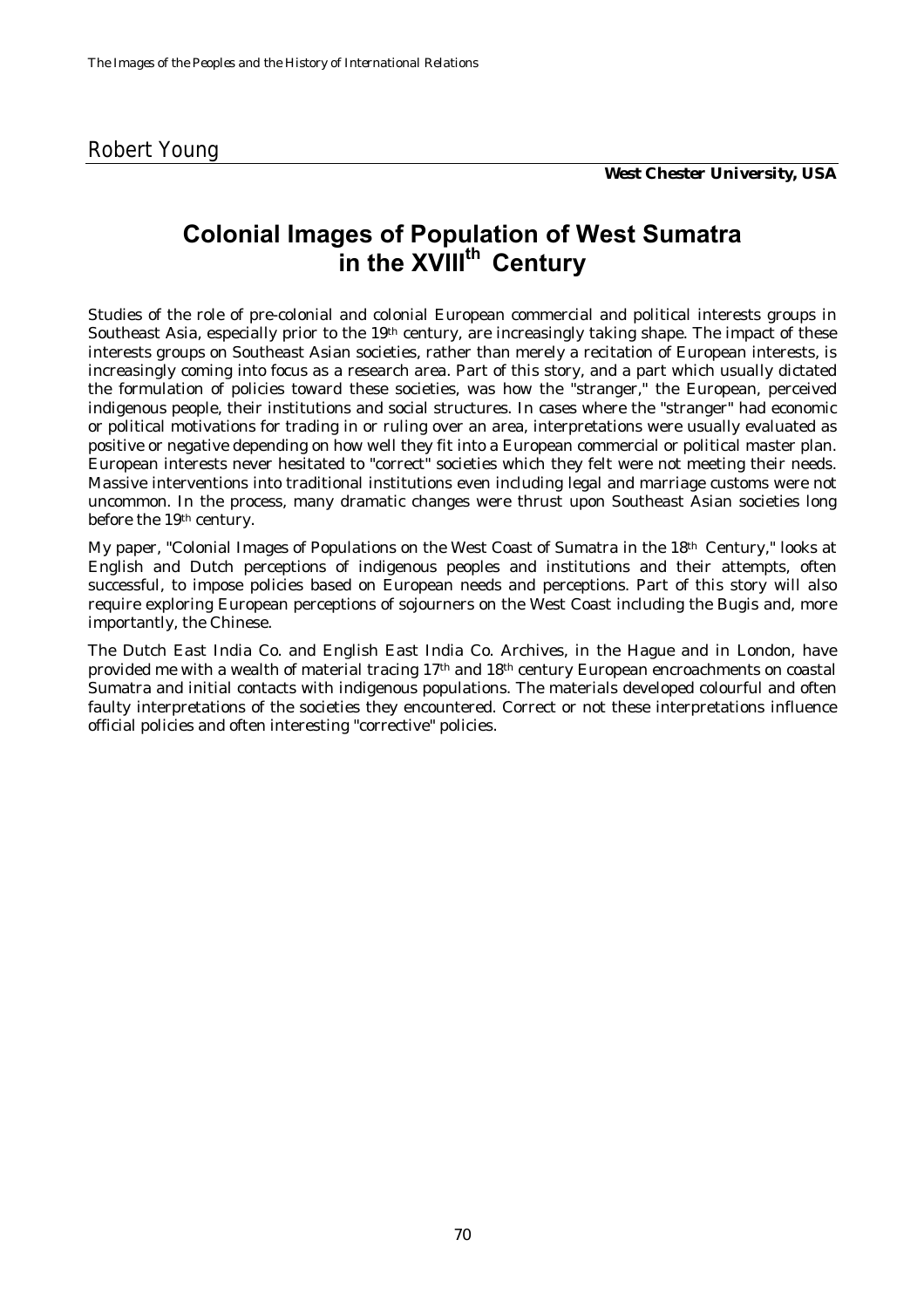# **Abstracts in chronological order**

- ! **Elisabetta Borromeo** (Ecole des Hautes Etudes en Sciences Sociales, Paris, France), *L'image du Turc à l'âge moderne*
- ! **Maria Matilde Benzoni** (Centro per gli Studi di Politica Estera e Opinione Pubblica, Milan, Italy Ecole des Hautes Etudes en Sciences Sociales, Paris, France), *L'image de l'Amérique Espagnole à l'âge moderne. Notes pour une histoire de la littérature sur l'expansion européenne (XVIe-XVIIIe siècles)*
- ! **Giulia Bogliolo Bruna** (Centre d'Etudes Arctiques, Ecole des Hautes Etudes en Sciences Sociales, Paris, France - Centro Studi Americanistici "Circolo Amerindiano", Perugia, Italy), *Du mythe à la réalité: L'image des Esquimaux dans la littérature de voyage (XVIe-XVIIIe siècles)*
- ! **Ioan Aurel Pop Sorin Sipos** (Babes-Bolyai University of Cluj, Cluj Napoca, Romania), *L'image des Pays Romains dans un ouvrage français de 1688*
- ! **Pompiliu Teodor** (Babes-Bolyai University of Cluj, Cluj-Napoca, Romania), *La question orientale, les Roumains et l'image de l'autre (fin du XVIe et aux XVIIe et XVIIIe siècle)*
- ! **Cornelius J. Jaenen** (University of Ottawa, Canada), *Imaginary Reality: French Images of the Amerindians, Amerindian Images of the French*
- ! **Robert Young** (West Chester University, USA), *Colonial Images of West Sumatra in the XVIIIth Century*
- ! **Kokila Dang** (Oxford University, U.K.), *Defining and Legitimising the "Other": India from the Eighteenth to Twentieth Century*
- ! **Giuseppina Russo** (Ecole des Hautes Etudes en Sciences Sociales, Paris, France), *Européens et Zulu au XIXe siècle: aspects d'une rencontre entre deux cultures*
- ! **Lucia Maria Bastos P. Neves Tania Maria Tavares Bessone da Cruz Ferreira** (State University of Rio de Janeiro, Brazil), *Brésil, France, Portugal: représentations imaginées (1808-1914)*
- ! **Lena Medeiros de Menenzes** (State University of Rio de Janeiro, Brazil), *Les Portugais en tant que représentation de l'immobilisme dans la modernisation républicaine au Brésil (1890-1920)*
- ! **Harald Kleinschmidt** (College of International Studies, University of Tsukuba, Japan), *The Beginning of the Use of European Historical Method in Japan and the Formation of the Japanaese Images of European History*
- ! **Wolfram Kaiser** (University of Saarbrücken, Germany), *The Construction and Deconstruction of National Images in Global Public Spaces: Intercultural Communication at Nineteenth Century World Exhibitions*
- ! **Catherine Horel** (CNRS, Strasbourg University of Paris 1, Panthéon Sorbonne, France), *L'image de l'Hongrie sur la longue durée (XIXe-XXe siècles)*
- ! **Roberta Caccialupi** (University of Milan, Italy), *The Austro-Hungarian Empire in the Mirror of Italian Travel Literature (1867-1914)*
- ! **Andrea Saccoman** (Centro per gli Studi di Politica Estera e Opinione Pubblica, Milan, Italy), *The Enemy Imagined: Italian Military's Perception of European Armies between 1871 and 1882*
- ! **Alberto** Caianiello (Centro per gli Studi di Politica Estera e Opinione Pubblica, Milan, Italy), *The Image of Kaiser's Empire in Italian Liberal Press. A Model of Action in Foreign Politics*
- ! **Silvia Pizzetti** (University of Milan, Italy), *"L'Allemagne savante". La culture historique italienne et l'image de la science historique allemande (1860-1915)*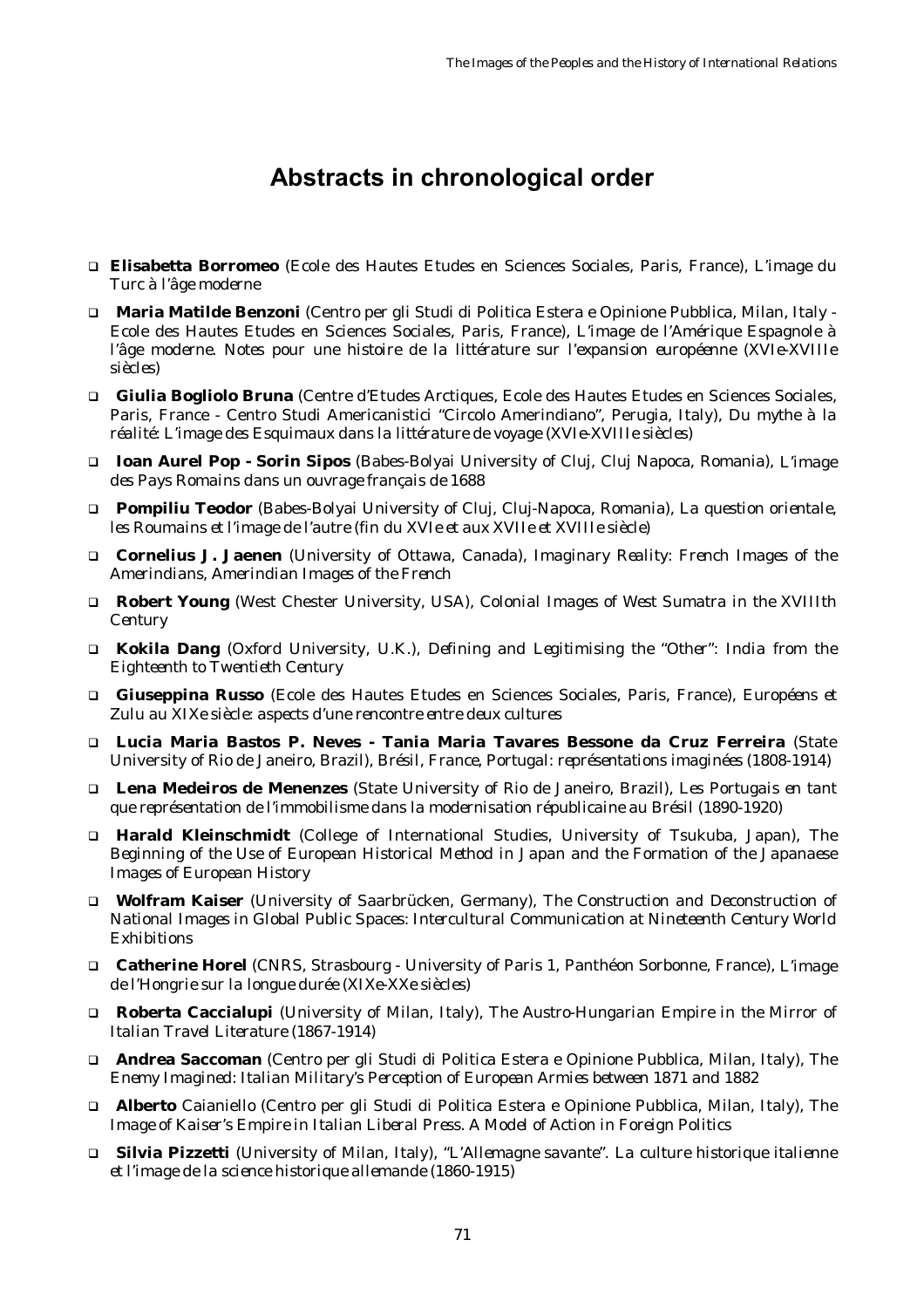- ! **Michael Rauck** (University of Okayama, Japan), *The Development of the German Image of Japan in the Late 19th Century to WW1*
- ! **Tiziano Bonazzi** (University of Bologna, Italy), *Janus and the Statue of Liberty: Redifining the "Other" to Chart the Course of the American Empire*
- ! **María Dolores Elizalde** (Consejo Superior de Investigaciones Científicas, Madrid, Spain), *Images of the Philippines. The international Perception of a Colony at the End of 19th Century*
- ! **Victor Morales Lezcano** (UNED Universidad Nacional de Educación a distancia, Madrid, Spain), *The Crossed-Images between Spain and Morocco*
- ! **Martyn Cornick** (The University of Birmingham, U.K.), *Les problèmes de la perception entre la France et l'Angleterre au seuil du 20e siècle*
- ! **Aldo Ferrari** (University of Venice and Gorizia, Italy), *Between Slavdom and Turan: Russian Identity in Eurasian Teaching*
- ! **Hideo Fukamachi** (Chuo University, Japan), *Chinese National Consciousness and Japan: The Case of Tai Chi-t'ao*
- ! **Olavi K. Fält** (University of Oulu, Finland*), The Image of Japan in Finland in the 1930's*
- ! **Sophie Coeuré** (Association pour l'Histoire de l'Electricité en France, EDF, Paris, France), *Images de la Russie soviétique en France (1917-1939)*
- ! **Bohumila Ferencuhová** (Slovenská Akadémia vied Historicky ustav SAV, Bratislava, Slovakia), *L'alliance franco-tchécoslovaque dans l'entre-deux guerres. Le poids de l'image du Français et du Russe/Soviétique dans le processus de décision en politique étrangère*
- ! **Thomasz Schramm** (University of Poznan, Poland), *La représentation satirique des voisins de la Pologne dans l'entre-deux guerres*
- ! **Ignacio Klich** (University of Westminster, U.K. CEANA, Argentina), *Images and Realities about the Nazis in Argentina*
- ! **Paola Olla Brundu** (University of Milan, Italy), *"Temperamentally Unwarlike": The Image of Italy in the Allies' War Propaganda, 1943-45*
- ! **Elena Aga Rossi Giovanni Orsina** (University of L'Aquila Luiss, Roma Italy), *The Image of America in Italian Communist Press (1944-1956)*
- ! **Rita Cambria** (University of Milan, Italy), *Press and Lobbies in the United States Seeking for a Foreign Policy Toward Italy After 1945: Hypotheses on Some Case-Studies*
- ! **Mikhail Narinski** (MGIMO, Moscow, Russia), *La formation de l'image de l'ennemi en URSS au début de la Guerre Froide*
- ! **John Kent** (London School of Economics, U.K.), *British Elite and Official Perceptions of the "Other" in Cold War Europe*
- ! **Gottfried Niedhart** (University of Mannheim, Germany), *West-German Ostpolitik and the Perception of the Soviet Union*
- ! **Dumitru Preda** (Department of Diplomatic Archives, Bucharest, Romania), *L'image de la France gaulliste et de sa politique étrangère dans les rapports diplomatiques romains*
- ! **José Flávio Sombra Saraiva** (University of Brasilia, Brazil), *"A Tale of a Child and an Old Uncle": Brazilian-British Mutual Images in Post-War Period*
- ! **Christian Buchrucker** (Conicet National University of Cuyo, Mendoza, Argentina), *International History of the XXth Century in the Argentine Nationalist and Military Thought of the Cold War Era*
- ! **Anna Ostinelli** (Centro per gli Studi di Politica Estera e Opnione Pubblica, Milan, Italy), *The Non-European World in the Italian School History Books: the Image of the "Other" between Stereotypes and Reality after World War II*